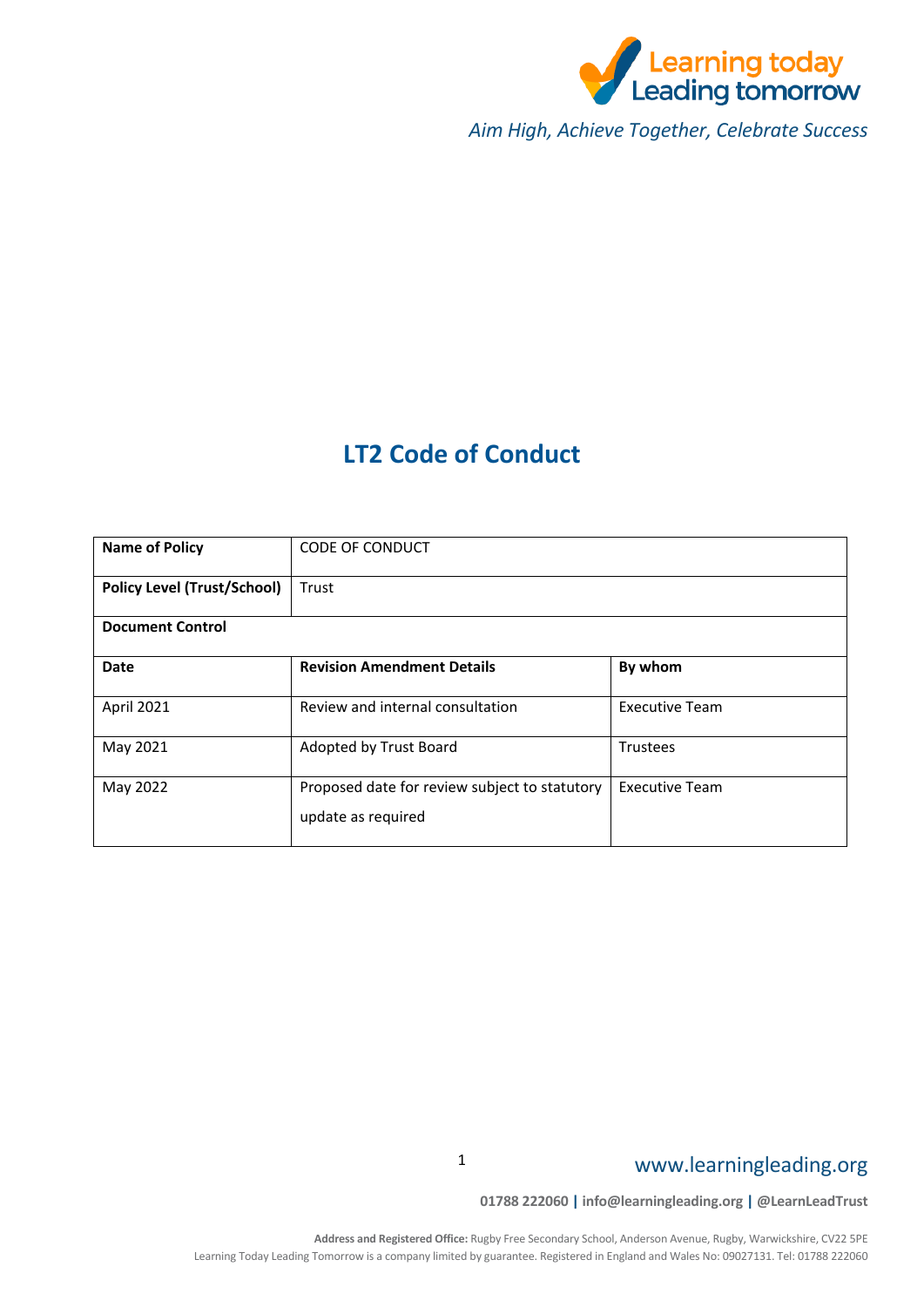

### **Table of Contents**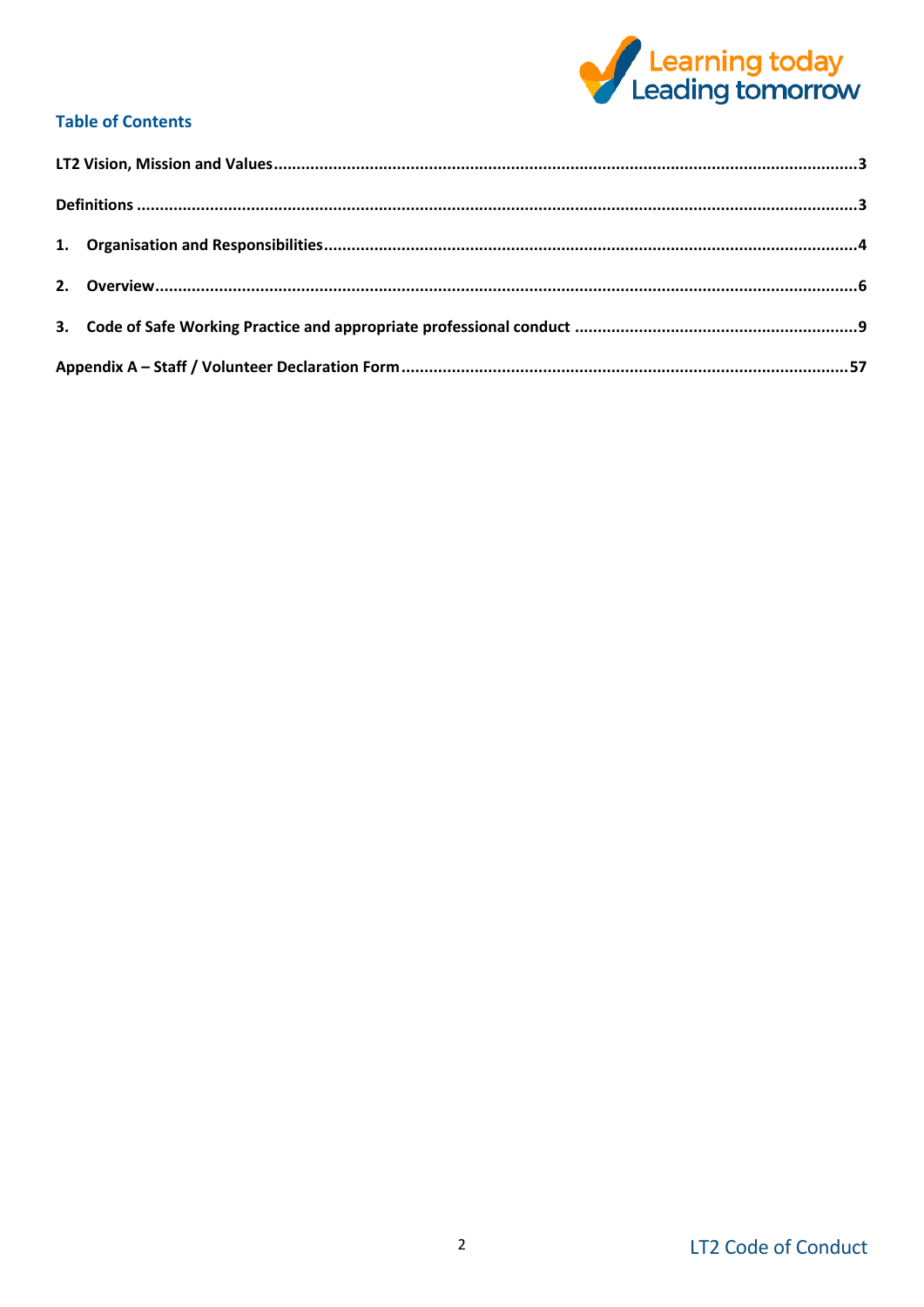

#### <span id="page-2-0"></span>**LT2 Vision, Mission and Values**

#### Vision

Our vision is to build a group of outstanding schools across phases, including specialist provision, to become (a mid-size) Trust that provides vibrant and inclusive learning environments in which every member of the learning community is passionate about learning. The Trust is led by a CEO who works closely with Headteachers who lead the two schools supported by a central team to support finance, HR, estates and governance.

#### Mission

LT2 Trust and schools will have a relentless focus on high achievement, supported by robust organisational structures and governance. We aim to give children and young people in our care the knowledge, skills and experiences to expand their minds and world view to enable them to develop a naturally inquisitive approach to learning and life, fit for an ever-changing world.

Ultimately, we will educate and support all children attending LT2 schools to grow into capable and contributing citizens who have developed the personal attributes and characteristics that will enable them to become considerate, self-reliant and confident young people who are ready for the next stage of their lives.

#### Values

The Trust Values underpin the mission and provide the basis on which LT2 schools can articulate the key behavioural characteristics that promote a positive philosophy. Our six values are unseen drivers of our behaviour as experienced by others and are designed to create a shared organisational culture:

**Kindness –** The quality of friendliness, generosity, and consideration

**Collaboration** – The belief that working and learning with others will lead to greater success

**Curiosity –** A strong desire to know and to learn

**Resilience** – The ability to recover quickly and learn from the difficulties we face

**Respect** – To appreciate the importance of understanding and admiration for others and self

**Endeavour** – The belief that hard work is needed to achieve something of which we can be proud

#### <span id="page-2-1"></span>**Definitions**

- Where the word 'Trust' is used in this document it refers to The Learning Today Leading Tomorrow Trust.
- Where the words 'Trust Board' are used it refers to the board of Trustees who set the vision for the Trust and hold the executive leadership team to account for delivering the Trust's strategic plan.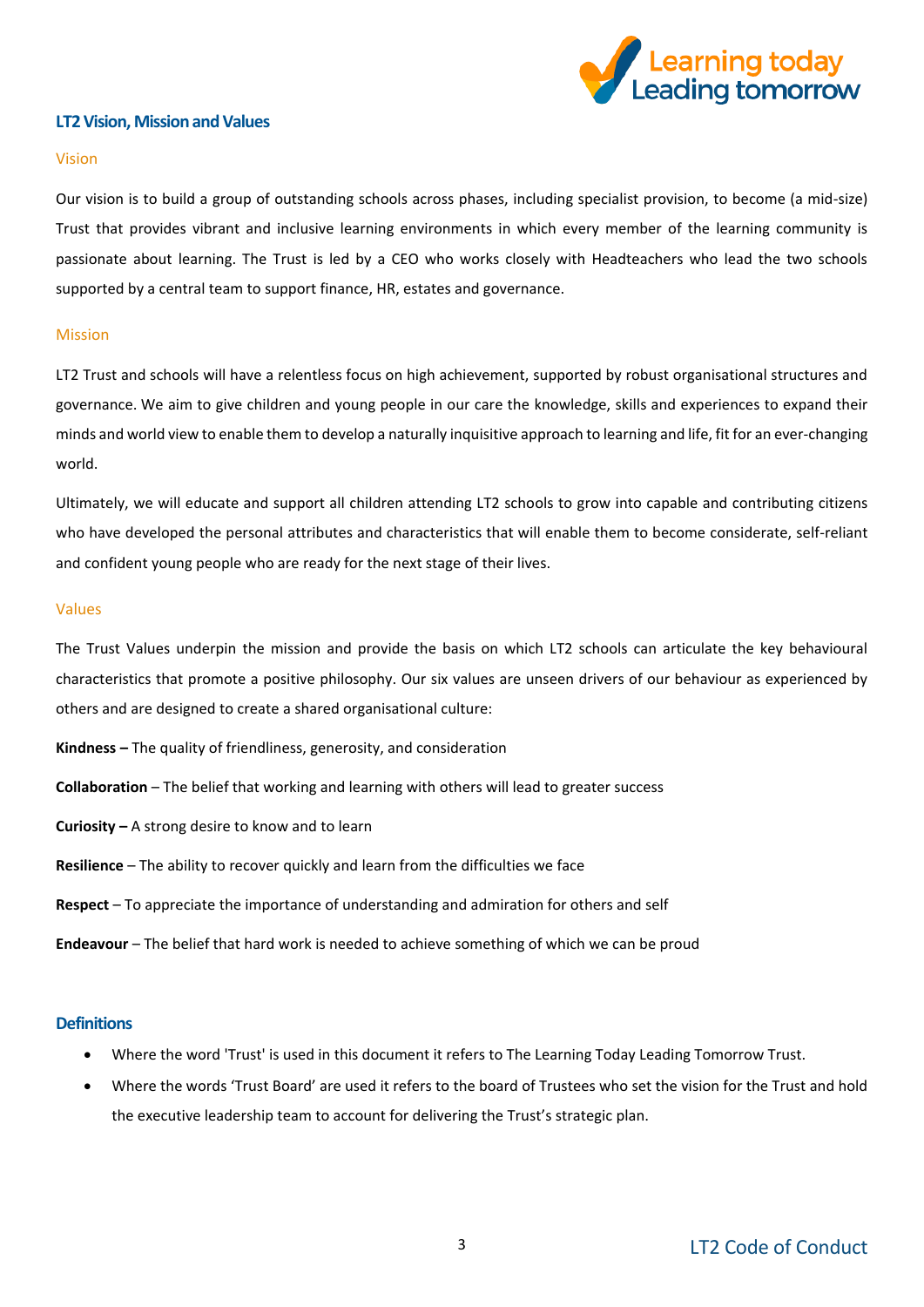

#### <span id="page-3-0"></span>**1. Organisation and Responsibilities**

#### 1.1 Introduction

This Code of Conduct is the Trust's Staff Behaviour Policy (Code of Conduct) as required by statutory guidance *Keeping Children Safe in Education* (DfE 2020). It is a core component of the Trust's strategy to fulfil its statutory responsibilities to safeguard and promote the welfare of all pupils. The Code of Conduct is referred to throughout the document as 'the Code'*.* 

All employees and volunteers have personal and legal responsibilities that are wider than their safeguarding responsibilities, including treating others with dignity and respect; acting honestly; using public funds and Trust equipment appropriately; adhering to health and safety guidelines; and practising equal opportunities at all times. These expectations are also set out in the Code and should be fully observed by all staff and volunteers, including the Headteacher, Senior Management team and any volunteers permitted to work in the Trust.

Employees and volunteers should ensure they are familiar with other specific policies that underpin these expectations, which are referred to as "Required Reading" throughout the Code

#### 1.1 Guidance under this Policy

The HR Business Partner is responsible for providing advice and guidance under this policy and reviewing and updating the policy as required.

#### 1.2 Board of Trustees

### **The Board of Trustees, as a corporate body, has the responsibility to set the strategic direction and objectives of all matters across the Trust.**

The Board of Trustees is responsible for ensuring that high standards of corporate governance are maintained

The Chair of the Trust is responsible for managing the CEO, Trustees and Governors under this policy.

#### 1.3 The Chief Executive Officer (CEO)

- The CEO of Learning Today leading Tomorrow Trust (LT2):
- Takes overall responsibility for the implementation of policies and procedures
- Must provide reports as appropriate to Trustees in relation to this policy
- Ensure that sufficient resources are allocated and authorised within the organisations budget to meet statutory procedures and standards across the Trust
- Is responsible for managing the Headteachers and centrally appointed staff under this policy

#### 1.4 Headteachers

• Headteachers of LT2 schools are responsible for: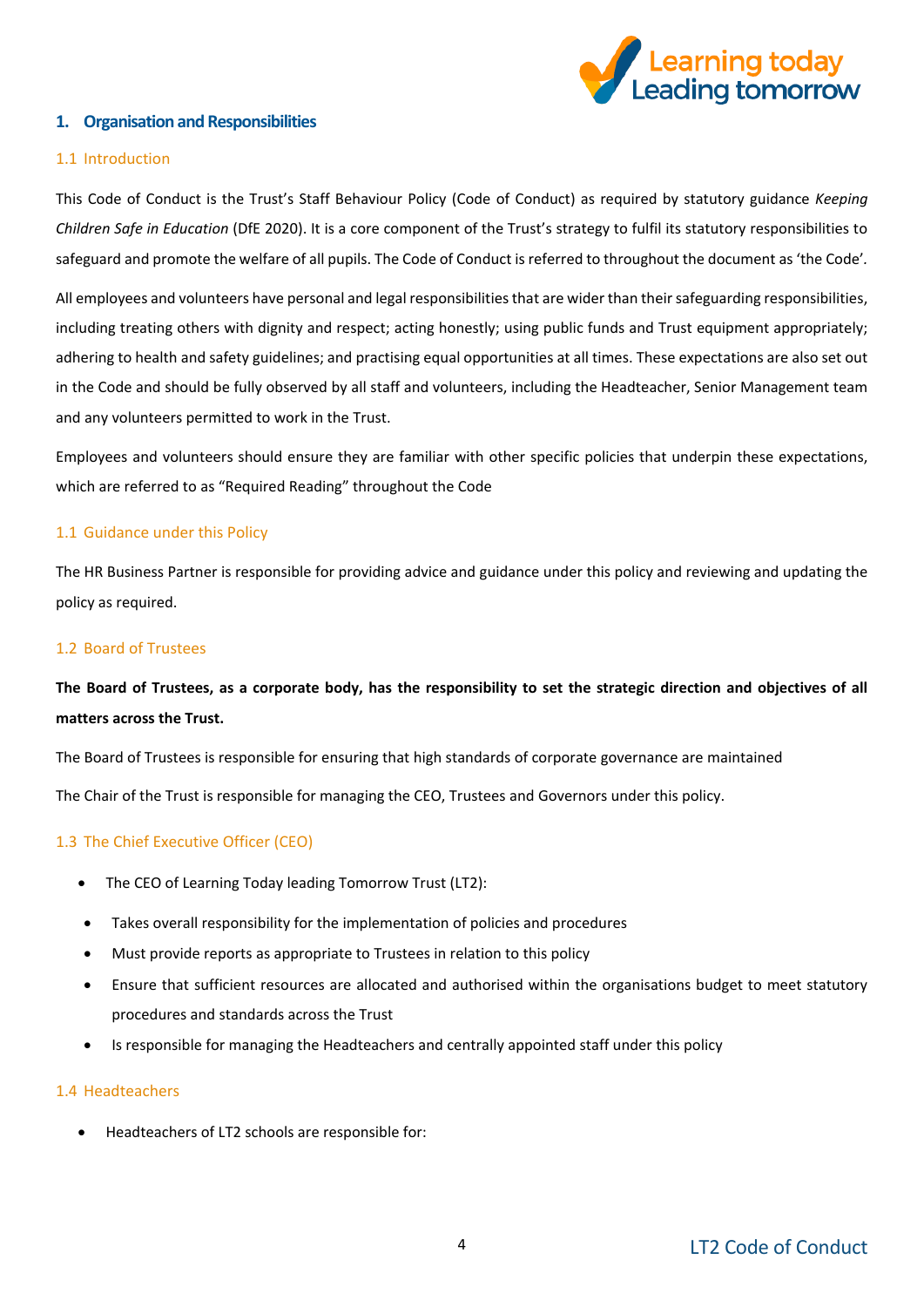

- The implementation of and compliance with this policy within their school ensuring competence in those staff who are responsible for and involved in the operation of this policy and associated guidance
- Identifying training needs
- Communicating this policy to all relevant people within the school
- Managing school-based teaching and associate staff under this policy

#### 1.5 Senior and Middle Leaders (and other Supervisory Roles)

Although the Headteacher is responsible overall for the implementation of this policy in their school, managers have some specific responsibilities:

- Applying this policy within their own department and area of work
- Resolving any issues members of staff refer to them, informing the Headteacher of any issues to which they cannot achieve a satisfactory solution with the resources available to them
- Where required, conduct formal meetings, undertake relevant training in relation to this policy and ensure effective and competent operation of this policy

#### 1.6 Other Employee Duties

All employees have a responsibility to:

- Comply with this policy and to co-operate with the schools' leadership and management on all matters relating to it
- Undertake any training recommended by their line manager

#### 1.7 Related Policies and Procedures

- Related Policy 1
- Related Policy 2

#### 1.8 Review

This policy will be reviewed annually.

These procedures have been agreed by the board of trustees, who will approve them whenever reviewed.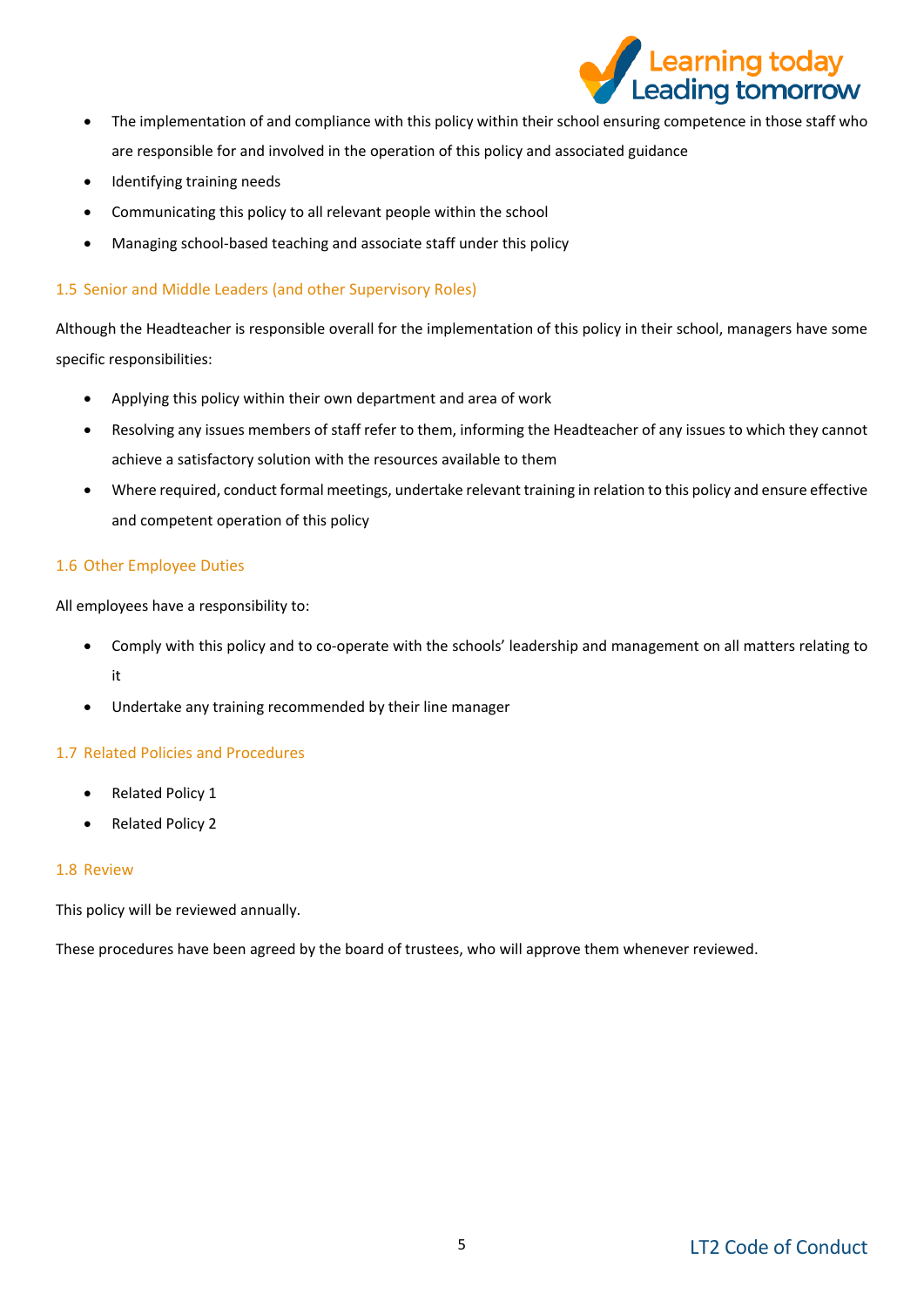

#### <span id="page-5-0"></span>**2. Overview**

#### 1.1 Definitions

References made to 'child' and 'children' refer to children and young people under the age of 18 years. However, the principles of the Code apply to professional behaviours towards all pupils, including those over the age of 18 years. 'Child' should therefore be read to mean **any pupil** in the Trust.

References made to adults and staff refer to all those who work with pupils in an educational establishment, in either a paid or unpaid capacity. This would also include, for example, those who are not directly employed by the Trust, e.g. Local Authority staff, independent/peripatetic sports coaches and music tutors, governors, trustees and volunteers.

The term 'allegation' may be interpreted to include any breach of or failure to comply with this code but will always include behaviour that would warrant referral to the Designated Officer (DO) in the Local Authority (formerly known as the LADO<sup>1</sup>). Please refer to 1.2 below for criteria for referral to the Designated Officer.

#### o Purpose of the Code of Conduct

This Code is based on an update by the Safer Recruitment Consortium of a document previously published for schools by DfES. It was initially issued as those working with children had expressed concern about their vulnerability and requested clearer advice about what constitutes illegal behaviour and what might be considered as misconduct. Education staff asked for practical guidance about which behaviours constitute safe practice and which behaviours should be avoided.

The Code seeks to ensure that the responsibilities of school and education settings leaders towards children and staff are discharged by:

- Raising awareness of illegal, unsafe, unprofessional and unwise behaviour
- Clarifying which behaviours constitute safe practice and which behaviours should be avoided
- Assisting staff to monitor their own standards and practice and reduce the risk of allegations being made against them
- Reducing the incidence of positions of trust being abused or misused
- Supporting safer recruitment practice

-

It is also recognised that not all people who work with children work as paid or contracted employees. It is important that all adults working with children understand that the nature of their work and the responsibilities related to that workplace them in a position of trust. The principles and guidance outlined in the Code apply and should be followed by any person whose work brings them into contact with children.

The Code is intended to provide a clear message that unacceptable behaviour will not be tolerated and that, where appropriate, legal or disciplinary action is likely to follow. The Trust may refer to the Code in any disciplinary proceedings.

<sup>1</sup> Working Together 2018 refers to the Designated Officer. Agencies in Warwickshire continue to refer to the Designated Officer in the Local Authority (formerly known as the LADO - Local Authority Designated Officer).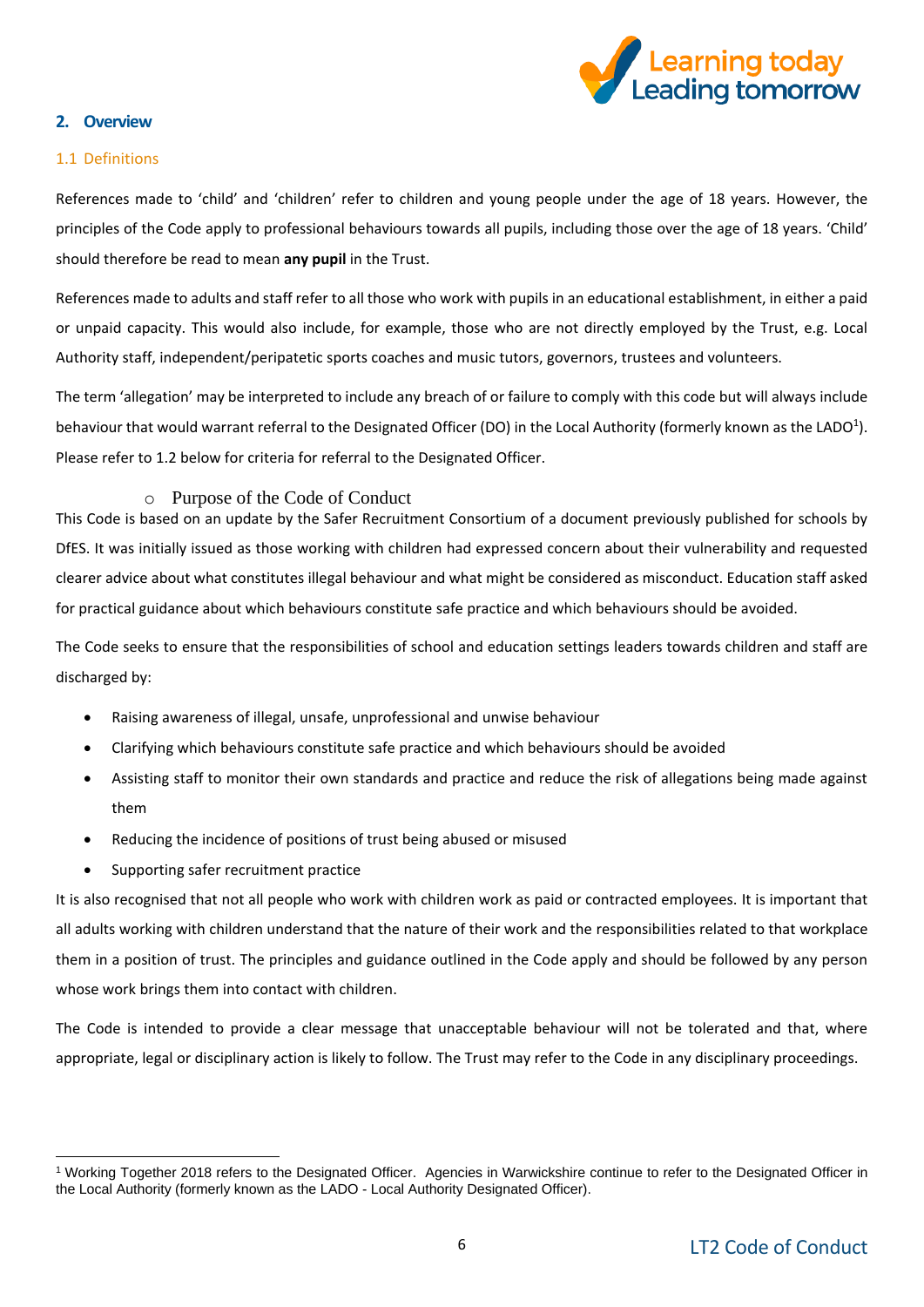# earning today ading tomorrow

Whilst every attempt has been made to cover a wide range of situations, it is recognised that any guidance cannot cover all eventualities. There may be times when professional judgements are made in situations not covered by this Code, or which directly contravene the Code. It is expected that in these circumstances staff will always advise their senior colleagues of the justification for any such action already taken or proposed.

All adults who work with children have a responsibility to be aware of systems within their school which support safeguarding and these should be explained to them as part of staff induction and in regular staff training sessions. That includes this Code and the Trust's safeguarding and child protection policy.

It is recognised that the vast majority of adults who work with children act professionally and aim to provide a safe and supportive environment which secures the well-being and very best outcomes for children in their care. However, it is also recognised that achieving those aims is not always straightforward, as much relies on child and staff interactions where tensions and misunderstandings can occur. This Code aims to reduce the risk of those misunderstandings.

It must be recognised that some allegations will be genuine as there are people who seek out, create or exploit opportunities to harm children. However, allegations may also be false or misplaced and may arise from differing perceptions of the same event. When they occur, they are inevitably distressing and difficult for all concerned. It is therefore essential that all possible steps are taken to safeguard children and ensure that the adults working with them do so safely.

The Designated Officer (DO) in the Local Authority (formerly known as the LADO<sup>2</sup>) will be informed within one working day of all allegations that a member of staff or volunteer has:

- Behaved in a way that has harmed a child, or may have harmed a child
- Possibly committed a criminal offence against or related to a child
- Behaved towards a child or children in a way that indicates he or she would pose a risk of harm if they work regularly or closely with children
- Behaved or may have behaved in a way that indicates they may not be suitable to work with children

#### 1.2 Compliance with the Code of Conduct

The Code forms part of an employee's contract of employment. Failure to comply with it and with the associated Trust policies as highlighted in 'Required Reading' may result in disciplinary action being taken where breaches of the Code warrant such action.

The Code should be provided for all staff and volunteers (either electronically or by providing a paper copy) to read before they commence work at the Trust. Before having any contact with pupils, all staff and volunteers should be given an opportunity to discuss the Code with a member of the school leadership team and ask any questions in order to clarify understanding. They should then be asked to sign a pro forma to confirm that they have read, understood and agree to comply with the Code.

<sup>-</sup><sup>2</sup> Working Together 2018 refers to the Designated Officer. Agencies in Warwickshire continue to refer to the Designated Officer in the Local Authority (formerly known as the LADO - Local Authority Designated Officer).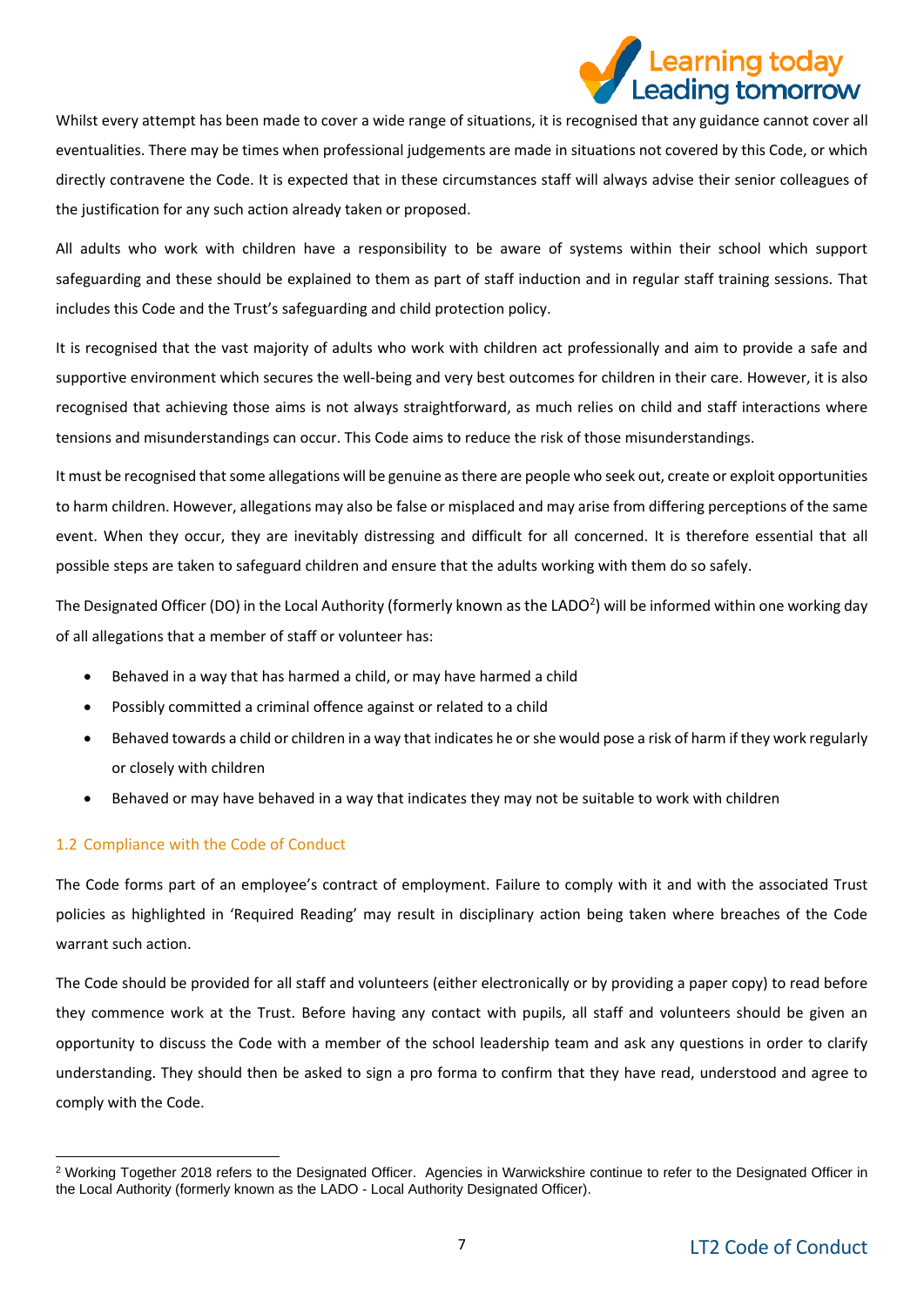# earning today. ading tomorrow

All employees are expected to treat pupils, other colleagues, parents and external contacts with dignity and respect and to comply with all relevant Trust policies. Unacceptable behaviour such as discrimination, bullying, harassment or intimidation will not be tolerated in the Trust. This includes physical and verbal abuse and use of inappropriate language or unprofessional behaviour with colleagues, pupils and parents.

#### 1.3 Background

-

All adults who come into contact with children in their work whether paid or unpaid have a duty of care<sup>3</sup> to safeguard and promote their welfare.

The Education Act 2002 (section 175), the Education (Independent School Standards) Regulations 2014 and the Education (Non-Maintained Special Schools) (England) Regulations 2015 place duties upon all schools and colleges to carry out their duties with regard to safeguarding and promoting the welfare of children.

The Children Act 2004 places a duty on organisations to safeguard and promote the well-being of children and young people. This includes the need to ensure that all adults who work with or on behalf of children and young people in these organisations are competent, confident and safe to do so.

Working Together to Safeguard Children<sup>4</sup> (DfE2018) and *Keeping Children Safe in Education*<sup>5</sup> (DfE 2020) define safeguarding as 'protecting children from maltreatment; preventing impairment of children's mental and physical health or development; ensuring that children grow up in circumstances consistent with the provision of safe and effective care; and taking action to enable all children to have the best outcomes'.

The Code has due regard to current legislation and statutory guidance.

#### 1.4 What to do if you are worried a child is being abused

Staff and volunteers must be familiar with the Trust's child protection & safeguarding policy and whistle blowing policy.

If a member of staff or a volunteer has a concern about a child they should raise that concern with the School's Designated Safeguarding Lead as set out in the RFPS and RFSS Child Protection and Safeguarding Policies.

However, **concerns about abuse of children or the conduct of staff members must be referred to the Headteacher** using yellow forms. Concerns about the conduct of the Headteacher should be referred to the Chair of Governors, Board of Trustees or CEO of the Trust. Such referrals can also be made directly to the Designated Officer in the Local Authority (formerly known as the LADO). Please refer to section 31 'Sharing concerns and recording incidents'.

**If, at any point, there is a risk of immediate serious harm to a child a referral should be made to the Multi-Agency Safeguarding Hub (MASH) or – in extreme circumstances – to the Police directly. Anybody can make a referral. If the** 

<sup>&</sup>lt;sup>3</sup> The duty which rests upon an individual to ensure that all reasonable steps are taken to ensure the safety of a child or young person involved in any activity, or interaction for which that individual is responsible. Any person in charge of, or working with children and young people in any capacity is considered, both legally and morally, to owe them a duty of care.

<sup>4</sup> Working Together to Safeguard Children - A guide to interagency working to safeguard and promote the welfare of children - DfE 2018 <sup>5</sup> Keeping Children Safe in Education - statutory guidance for schools and colleges – DfE 2020.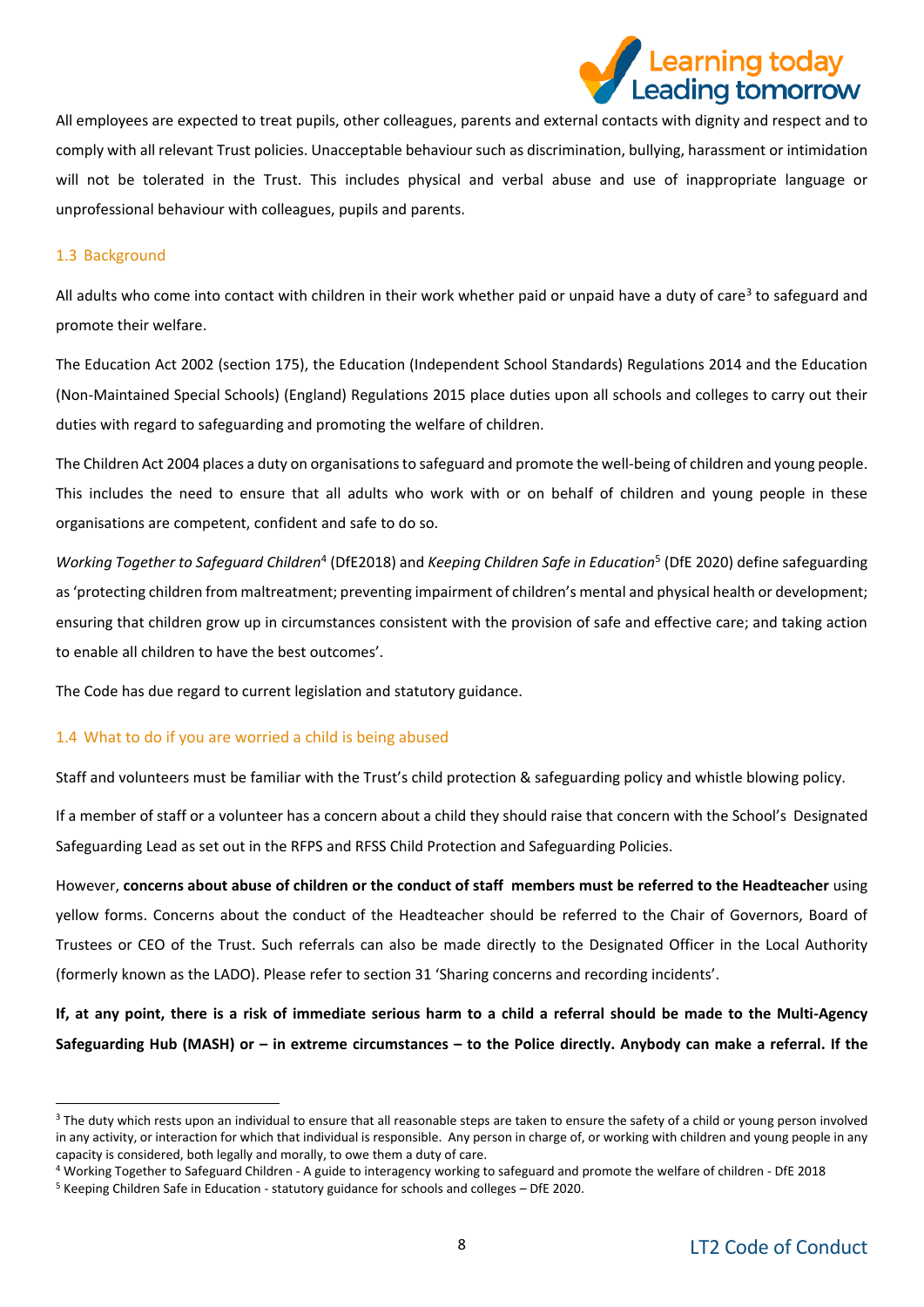

**child's situation does not appear to be improving the staff member/volunteer with concerns should press for reconsideration.** 

#### 1.5 Underpinning Principles

- The welfare of the child is paramount<sup>6</sup>
- Staff and volunteers should understand their responsibilities to safeguard and promote the welfare of pupils
- Staff and volunteers are responsible for their own actions and behaviour and should avoid any conduct which would lead any reasonable person to question their motivation and intentions
- Staff and volunteers should work, and be seen to work, in an open and transparent way
- Staff and volunteers should acknowledge that deliberately invented/malicious allegations by children are extremely rare and that all concerns should be reported and recorded
- Staff and volunteers should discuss and/or take advice promptly from their line manager if they have acted in a way which may give rise to concern
- Staff and volunteers should apply the same professional standards regardless of culture, disability, gender, language, racial origin, religious belief and sexual orientation
- Staff and volunteers should not consume or be under the influence of alcohol or any substance, including prescribed medication, which may affect their ability to care for children
- Staff and volunteers should be aware that breaches of the law and other professional guidelines could result in disciplinary action being taken against them, criminal action and/or other proceedings including barring by the Disclosure & Barring Service (DBS) from working in regulated activity, or, for acts of serious misconduct by teachers, prohibition from teaching by the Teaching Regulation Agency (TRA)
- Staff and managers should continually monitor and review practice to ensure this guidance is followed
- Staff and volunteers should be aware of and understand the Trusts child protection and safeguarding policy, arrangements for managing allegations against staff, staff behaviour policy, whistle blowing procedure and the local inter-agency safeguarding procedures established by the local multi-agency partnership Warwickshire Safeguarding

#### <span id="page-8-0"></span>**3. Code of Safe Working Practice and appropriate professional conduct**

#### 3.1 Context

All adults who work with children and young people have a crucial role to play in their lives. They have a unique opportunity to interact with children and young people in ways that are both affirming and inspiring. This guidance has been produced to help them establish the safest possible learning and working

*This means that this Code:*

Applies to **all** adults working in all *education and early years settings, whatever their position, role, or responsibilities*

-

<sup>6</sup> Children Act 1989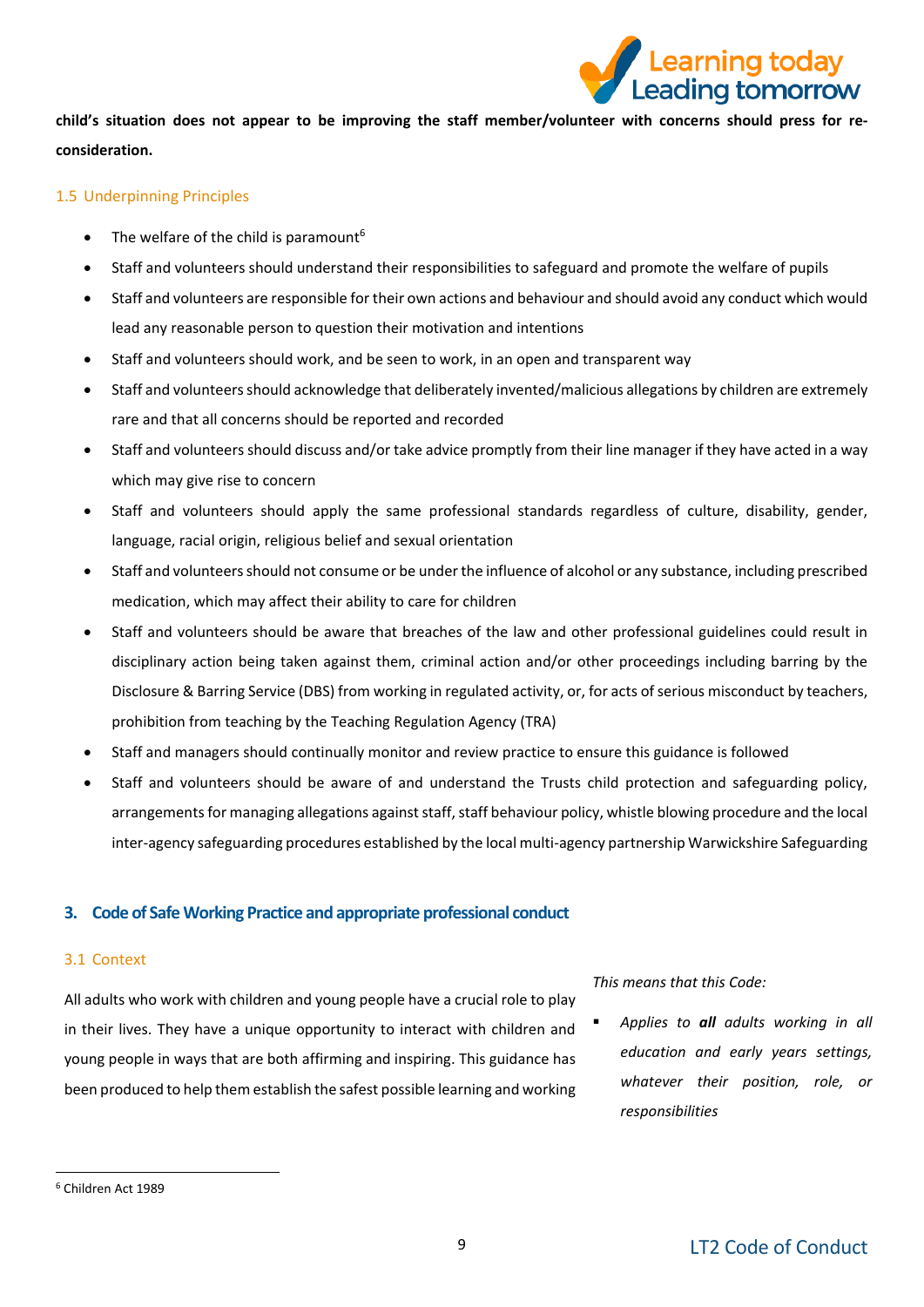

environments which safeguard children and reduce the risk of them being *This means that employees and volunteers*  falsely accused of improper or unprofessional conduct.

COVID-19 – DfE guidance issued during the COVID-19 pandemic makes it very clear that whilst acknowledging the pressure that schools and colleges are under, it remains essential that as far as possible they and other education settings continue to be safe places for children. This guidance has been updated to support all adults who work in education settings to maintain the safest possible learning and working environments which safeguard children and reduce the risk of staff being falsely accused of improper or unprofessional conduct at times when they may be called upon to work in different ways from the norm, e.g. delivering lessons virtually or online and working with small groups of children in 'bubbles' .

Whilst every attempt had been made to cover a wide range of situations, it should be recognised that any guidance cannot cover all eventualities. The COVID-19 pandemic with its associated closure of schools to most children is one such example of a circumstance which had not been foreseen and where Government, local authorities, school leaders and staff are having to review and amend guidance rapidly and repeatedly.

In that situation more than ever before, professional judgements may need to be made in situations not covered by existing guidance, or which directly contravene guidance previously issued. In such circumstances, staff are expected always to advise their headteacher, Designated Safeguarding lead, officer in charge or line manager of the justification for any such action already taken or proposed.

All staff have a responsibility to be aware of systems within their school which support safeguarding and any temporary amendment to these should be explained to them by senior managers. This includes the school's safeguarding and child protection policy, this staff behaviour policy (or code of conduct) and the online safety/acceptable use policy.

*should:*

**Inform their headteacher, officer in** *charge, designated safeguarding lead or line manager immediately of any situation or action taken that is in contravention of any school/ setting policy and the reasons/ justification for taking that action*

*This means that Managers/ Governing Bodies should:*

**Communicate all updates and** *temporary changes to policies and systems to support safeguarding to staff; and check that staff have received and understood any changes*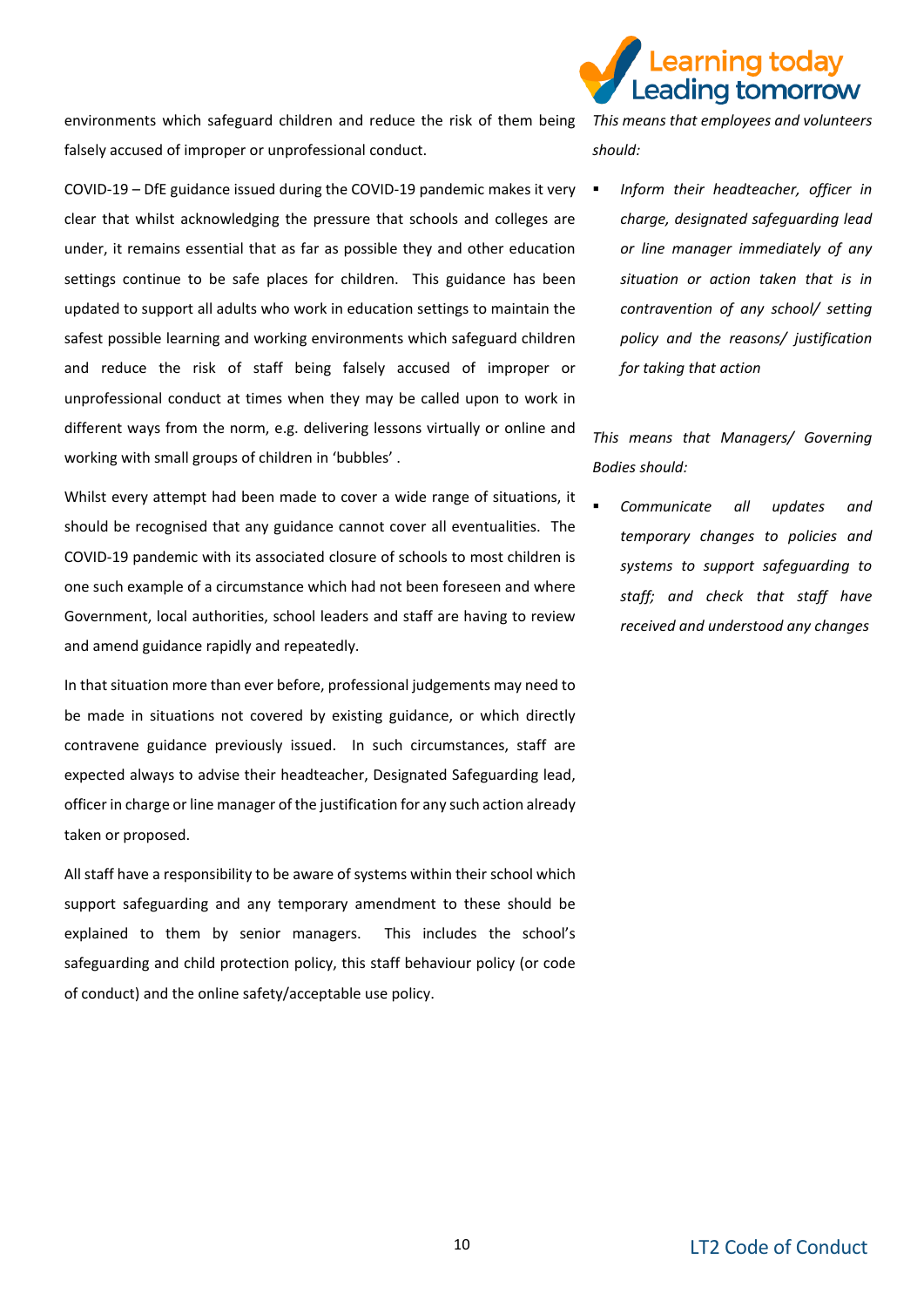

#### 3.2 'Unsuitability'

The guidance contained in this Code is an attempt to identify what behaviours are expected of staff and volunteers who work with children and young people in or on behalf of the Trust. Adults whose practice deviates from this Code may bring into question their suitability to work with children and young people. The guidance may be used as reference by managers and the Designated Officers in the Local Authority when responding to allegations  $\blacksquare$ made against or concerns about the behaviour of staff in education.

*This means that employees and volunteers should:*

- *Have a clear understanding about the nature and content of this Code*
- *Discuss any uncertainties or confusion with their line manager*
- *Understand what behaviours may call into question their suitability to continue to work with children and young people*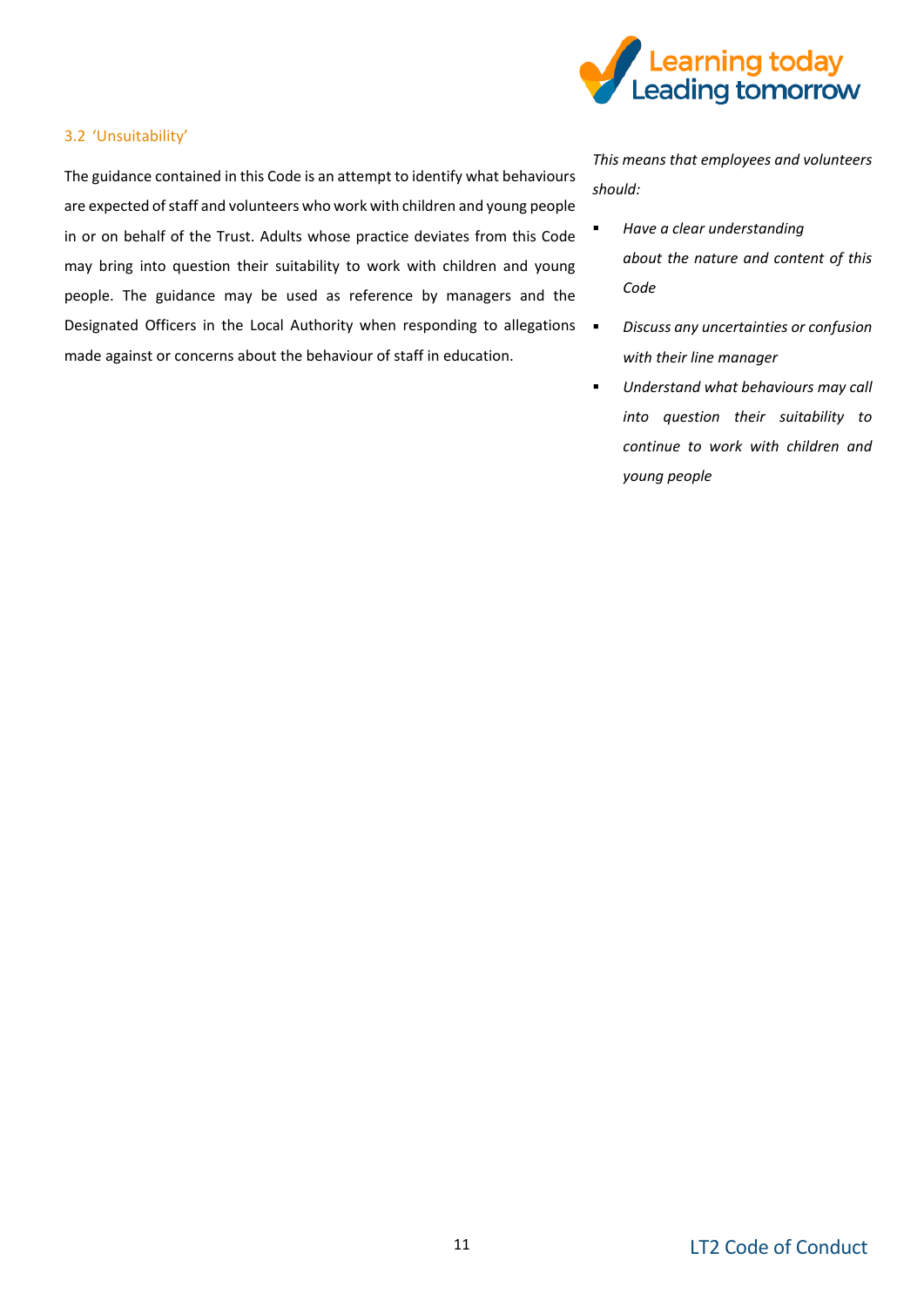#### 3.3 Duty of Care

All adults who work with and on behalf of children are accountable for the way in which they exercise authority; manage risk; use resources; and safeguard children and young people.

Whether working in a paid or voluntary capacity, those adults have a responsibility to keep children and young people safe and to protect them from sexual, physical and emotional harm, neglect and contextual safeguarding concerns including sexual and criminal exploitation. Children and young people have a right to be safe and to be treated with respect and dignity. It follows that trusted adults are expected to take reasonable steps to  $\Box$ ensure the safety and well-being of children and young people. Failure to do so may be regarded as professional misconduct.

The safeguarding culture of a Trust is, in part, exercised through the development of respectful, caring and professional relationships between adults and children and young people. It is also exercised through the behaviour of adults, which at all times should demonstrate integrity, maturity and good judgement.

The public, local authorities, employers and parents/carers will have expectations about the nature of professional involvement in the lives of children and young people. When individuals accept a role working in an education or early years setting they should understand and acknowledge the responsibilities and trust involved in that role.

Employers also have a duty of care towards their employees, both paid and unpaid, under Health and Safety legislation which requires them to provide a safe working environment for staff.

Legislation also imposes a duty on employees<sup>7</sup> to take care of themselves and anyone else who may be affected by their actions or failings. Health and Safety duties and the adults' responsibilities towards children should not conflict. Safe practice can be demonstrated through the use and implementation of this guidance.



*This means that employees and volunteers should:*

- *Understand the responsibilities that are part of their employment or role including any temporary amendments in extraordinary circumstances and be aware that sanctions will be applied if those responsibilities are breached Always act and be seen to act in the best interests of children*
- *Avoid any conduct which would lead any reasonable person to question their motivation and intentions*
- **Take responsibility for their own** *actions and behaviour*

*This means that employers should:*

- Promote a culture of openness and *support*
- *Ensure that systems are in place for concerns to be raised*
- *Ensure that adults are not placed in situations which render them particularly vulnerable*
- *Ensure that all adults are aware of expectations, policies and procedures*
- ensure that this Code of Conduct and *safer working practices are continually monitored and reviewed*
- *Ensure that, where services or activities are provided by another body, the body concerned has appropriate safeguarding policies and procedures*
- *Ensure all employees and volunteers have access to and understand this*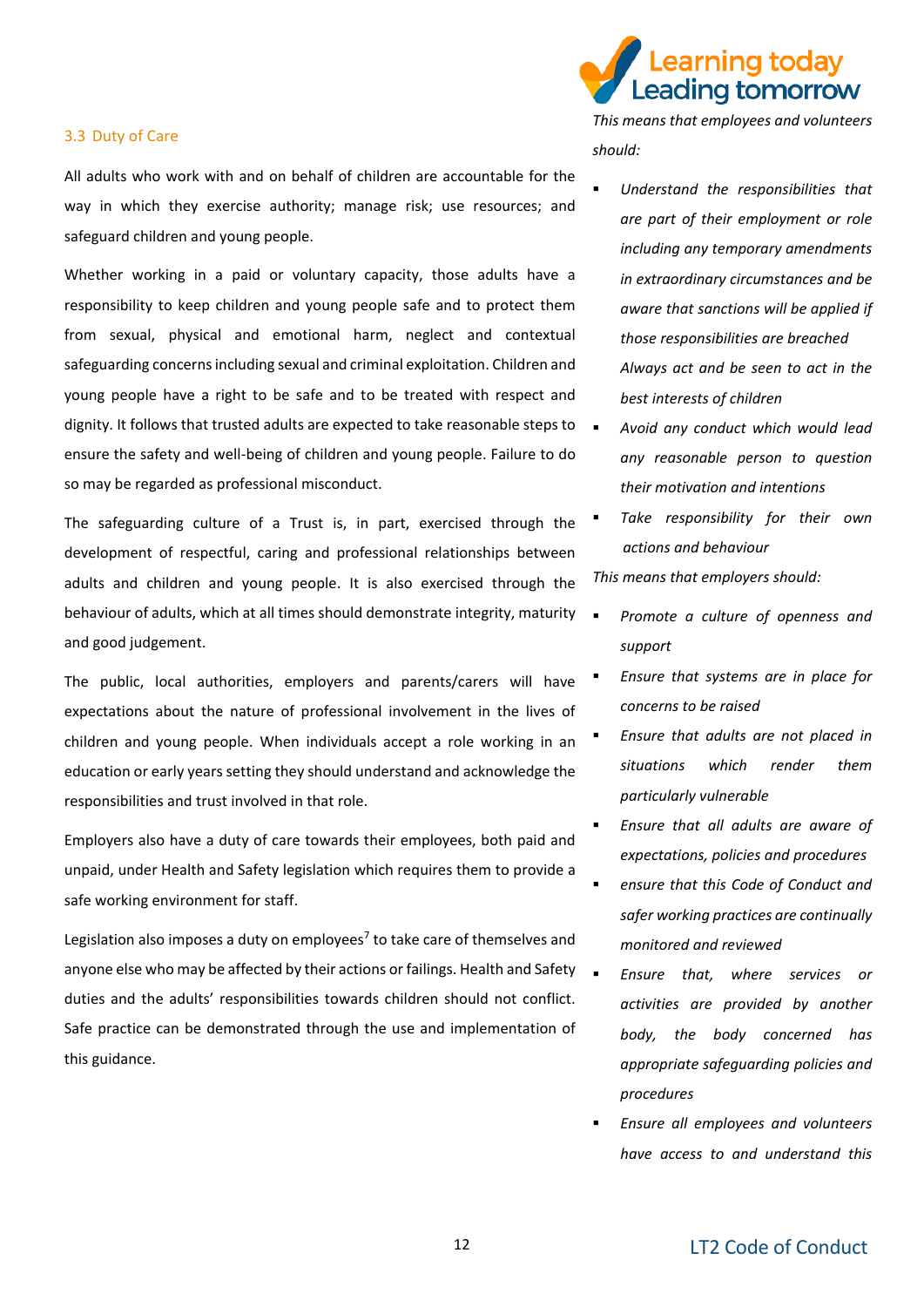#### 3.4 Making professional judgements

This guidance cannot provide a complete checklist of what is or is not appropriate behaviour for employees and volunteers in all circumstances. It does highlight, however, behaviour which is illegal, inappropriate or inadvisable. There will be rare occasions and circumstances in which employees or volunteers have to make decisions or take action in the best interests of a pupil which could contravene this guidance or where no guidance exists. Individual members of staff and volunteers are expected to make judgements about their behaviour in order to secure the best interests

-

earning today eading tomorrow

> *Code and related policies and procedures*

▪ *Ensure that all job and role descriptions and person specifications clearly identify each member of staff and volunteer's responsibility for safeguarding children in school and the competences necessary to fulfil the Trust's and the individual's duty of care*

*This means that Trust Boards/Governing Bodies should:* 

- *Ensure that appropriate safeguarding and child protection policies and procedures are distributed, adopted, Implemented and monitored.*
- *Ensure there is a senior member of staff who is identified to be the recipient of safeguarding issues in relation to the behaviour of staff in the headteacher's absence; and to respond to any other safeguarding concerns in the absence of a trained DSL*

*This means that where no specific guidance exists employees and volunteers should:*

▪ *Discuss the circumstances that informed their action, or their proposed action, with a senior manager or, where appropriate, the Trust's Designated Safeguarding Lead. This will help to ensure that the safest practices are* 

<sup>7</sup> Health and Safety at Work Act 1974 Part I, Section.7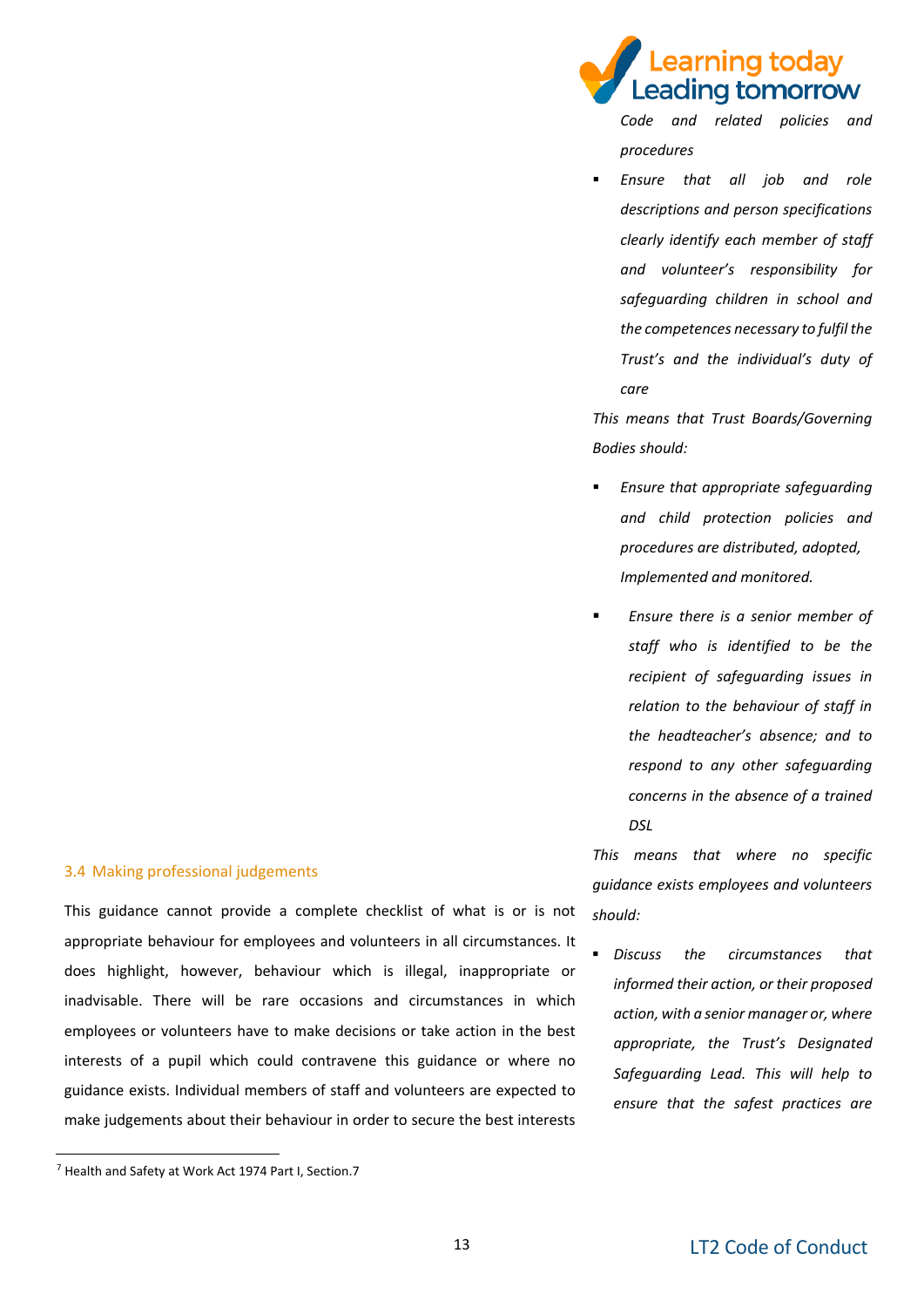and welfare of the pupils in their charge and, in so doing, will be seen to be acting reasonably. Such judgements, in those circumstances, should always be recorded and shared with a senior manager.

Staff and volunteers should always consider whether their actions are warranted, proportionate, safe and applied equitably.

#### 3.5 Power and positions of trust and authority

As a result of their knowledge, position and/or the authority invested in their role, all adults working with children in a school are in positions of trust in relation to those children.

The relationship between an adult working with a child/ren is one in which the adult has a position of power or influence. It is vital for all such adults to  $\Box$ understand this power; that the relationship cannot be one between equals and the responsibility they must exercise as a consequence.

The potential for exploitation and harm of vulnerable children and young people means that adults have a responsibility to ensure that an unequal balance of power is not used for personal advantage or gratification. Employees and volunteers should always maintain appropriate professional boundaries and avoid behaviour which could be misinterpreted by others. They should report and record any such incident. This is as relevant in the online world as it is in the classroom. Staff engaging with pupils and/or parents online have a responsibility to model safe practice at all times. Please also see sections 2.12 & 2.13.

Where a person aged 18 or over is in a specified position of trust with a child under 18, it is an offence<sup>8</sup> for that person to engage in sexual activity with or

-

### earning today. Leading tomorrow

*employed and reduce the risk of actions being misinterpreted* 

- *Always discuss any action which could be misinterpreted, misunderstanding, accident or threat with the Headteacher or Designated Safeguarding Lead*
- *Always record discussions and actions taken with their justifications.*
- *Record any areas of disagreement about a course of action taken and, if necessary, refer to another agency/the DO (formerly known as LADO) /Ofsted/ TRA/ other regulatory body*

*This means that employees and volunteers should not:*

- Use their position to gain access to *information for their own or others' advantage and/or a child or family's detriment*
- Use their position to intimidate, bully, *humiliate, threaten, coerce or undermine pupils*
- *uUe their status and standing to form or promote relationships with children or young people which are of a sexual nature or which may become so*

<sup>8</sup> Sexual Offences Act 2003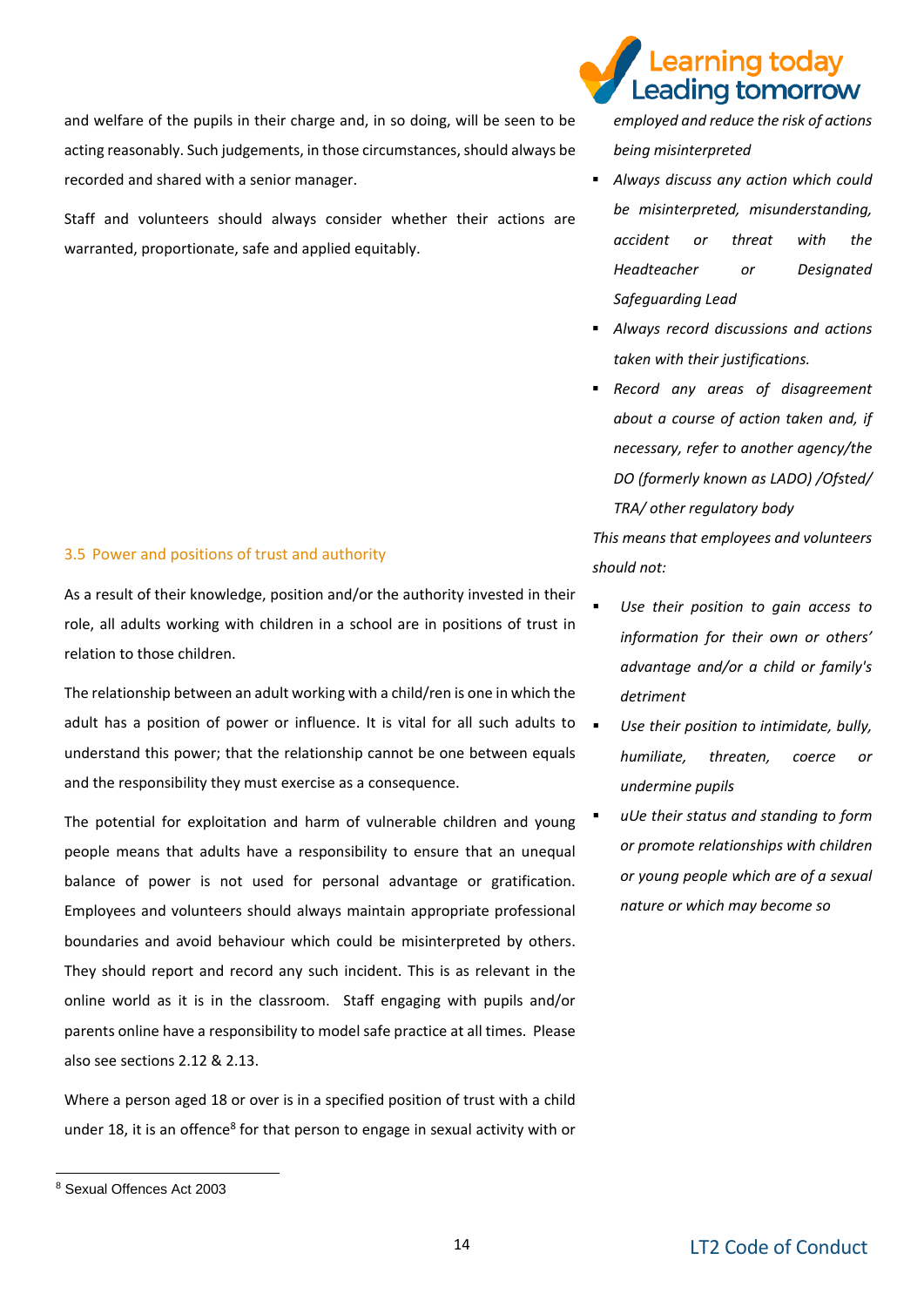

in the presence of that child, or to cause or incite that child to engage in or watch sexual activity.

#### 3.6 Confidentiality

The storing and processing of personal information is governed by the General Data Protection Regulations 2017 (GDPR) and Data Protection Act 2018. Employers should provide clear advice to employees and volunteers about their responsibilities under this legislation so that, when considering sharing confidential information, those principles are applied.

Employees and volunteers may have access to special category personal data about children, young people and their families which must be kept confidential at all times and only shared when legally permissible to do so and in the interests of the child or young person. Records should only be shared with those who have a legitimate professional need to see them.

Employees and volunteers should never use confidential or personal information about a pupil or her/his family for their own, or others' advantage (including that of partners, friends, relatives or other organisations). Information must never be used to intimidate, humiliate, or embarrass the child. Confidential information should never be used casually in conversation or shared with any person other than on a need-to-know basis. In circumstances where the child's identity does not need to be disclosed, the information should be used anonymously.

There are some circumstances in which an employee or volunteer may be expected to share information about a child, for example when abuse is alleged or suspected. In such cases, individuals have a duty to pass information on without delay but only to those with designated safeguarding responsibilities or to statutory services.

If a child – or their parent / carer – makes a disclosure regarding abuse or neglect, the member of staff or volunteer should follow the Trust's procedures. Whilst employees and volunteers need to be aware of the need to listen to and support children and young people, they must also understand the importance of not promising a child or parent/carer that they will keep secrets that relate in any way to the safety or well-being of any individual but should give reassurance that the information will be treated sensitively.

*This means that Managers/Governing Bodies should:*

▪ *Ensure that all staff who need to share 'special category personal data' are aware that the DPA 2018 contains 'safeguarding of children and individuals at risk' as a processing condition that allows practitioners to share information without consent, if it is not possible to gain consent, it cannot be reasonably expected that a practitioner gains consent or if to gain consent would place a child at risk* 

*This means that employees and volunteers:*

- *Need to know the name of their Designated Safeguarding Lead and be familiar with WSB child protection procedures and guidance*
- Are expected to treat information they *receive about children, young people and families in a discreet and confidential manner*
- *Should seek advice from a Designated Safeguarding Lead if they are in any doubt about sharing information they hold or which has been requested of them*
- Need to be clear about when *information can/must be shared and in what circumstances*
- **Need to know the procedures for** *responding to allegations against staff*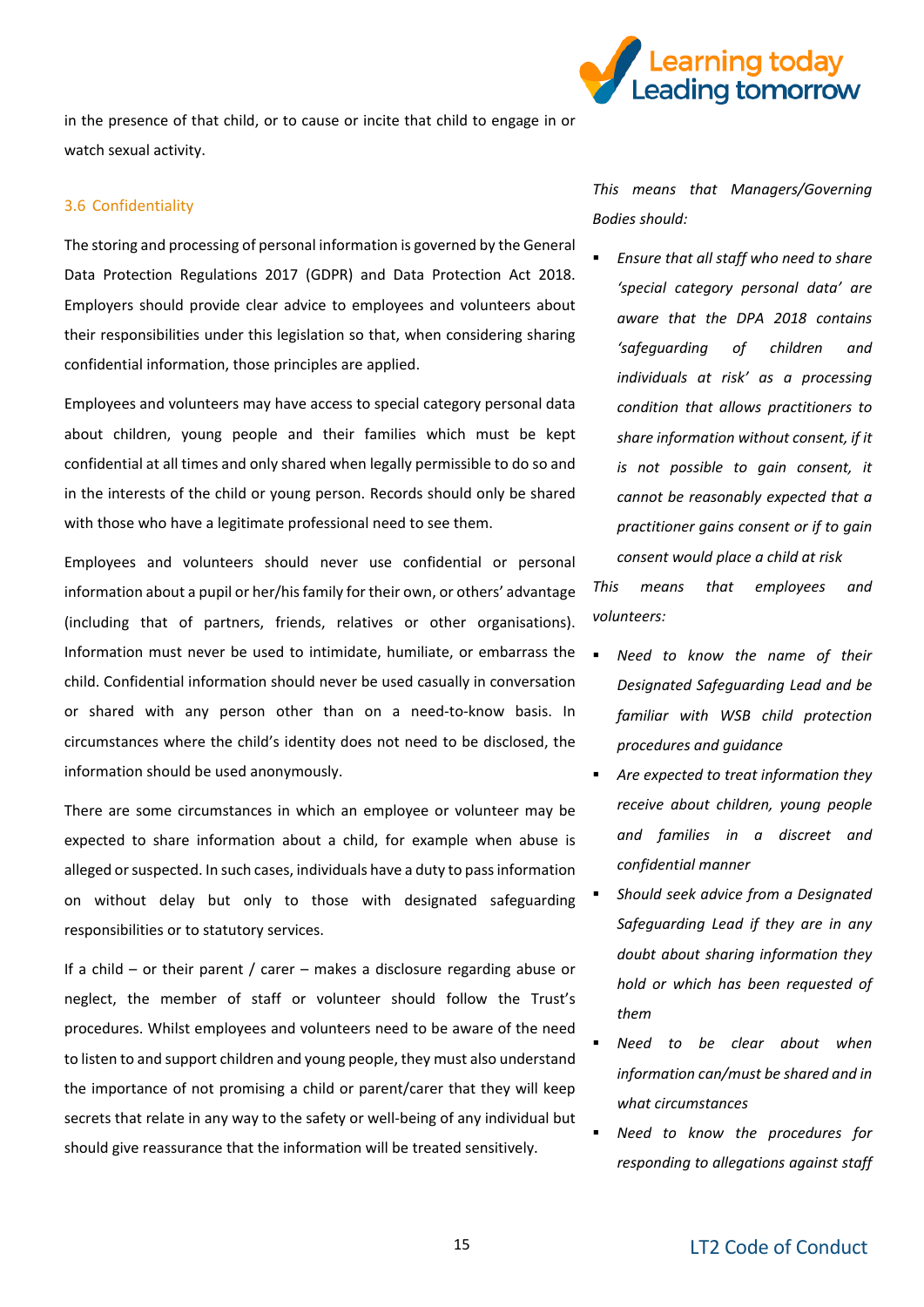If a member of staff or volunteer is in any doubt about whether to share information or keep it confidential he or she should seek guidance from the Designated Safeguarding Lead. Any media or legal enquiries should be passed to senior management.

Additionally, concerns and allegations about adults should be treated as confidential and passed to the Headteacher (or the Chair of Governors, Board of Trustees, Academy Trust or DO (formerly known as LADO) if the concerns are about the Headteacher) without delay.

There are circumstances in which staff are obliged to release pupil data, e.g. parents seeking information about pupil progress or other colleagues in the Trust. Staff should be aware that, from time to time, information about employees' salaries is matched with other public sector information (tax office records, police) in terms of a legal obligation and in order to prevent fraudulent claims.

Everyone has the right to request access to data that is held about them and such requests should be made to the Headteacher.

#### 3.7 Standards of Behaviour

All employees and volunteers have a responsibility to maintain public confidence in their ability to safeguard the welfare and best interests of children and young people. They should adopt high standards of personal conduct in order to maintain the confidence and respect of the general public and all those with whom they work.

This includes the way in which staff and volunteers speak to pupils. A positive, respectful and encouraging tone should be used at all times. Where it is necessary to challenge inappropriate behaviour or to get pupils' attention, it is reasonable for staff and volunteers to raise their voices and/or use an authoritative tone. However, it is not appropriate for employees/volunteers to shout at pupils habitually or speak to them disrespectfully.

Employees/volunteers should never set out to cause a pupil to feel frightened, ashamed or humiliated. Admonishments should focus on behaviour rather than the pupils' personality or character and targets for desired behaviour should be described by the member of staff or volunteer.

Employees and volunteers should refer to pupils by name. Disrespectful



*and volunteers and to whom any concerns or allegations should be reported* 

**Need to ensure that where personal** *information is recorded electronically that systems and devices are kept secure* 

*This means that employees and volunteers should not:*

- *Behave in a manner which would lead any reasonable person to question their suitability to work with children or to act as an appropriate role model*
- *Make, or encourage others to make sexual remarks to, or about, a pupil*
- *Use inappropriate language to or in the presence of pupils*
- *Discuss their personal or sexual relationships with or in the presence of pupils*
- *Make (or encourage others to make) unprofessional personal comments which scapegoat, demean or humiliate, or might be interpreted as such*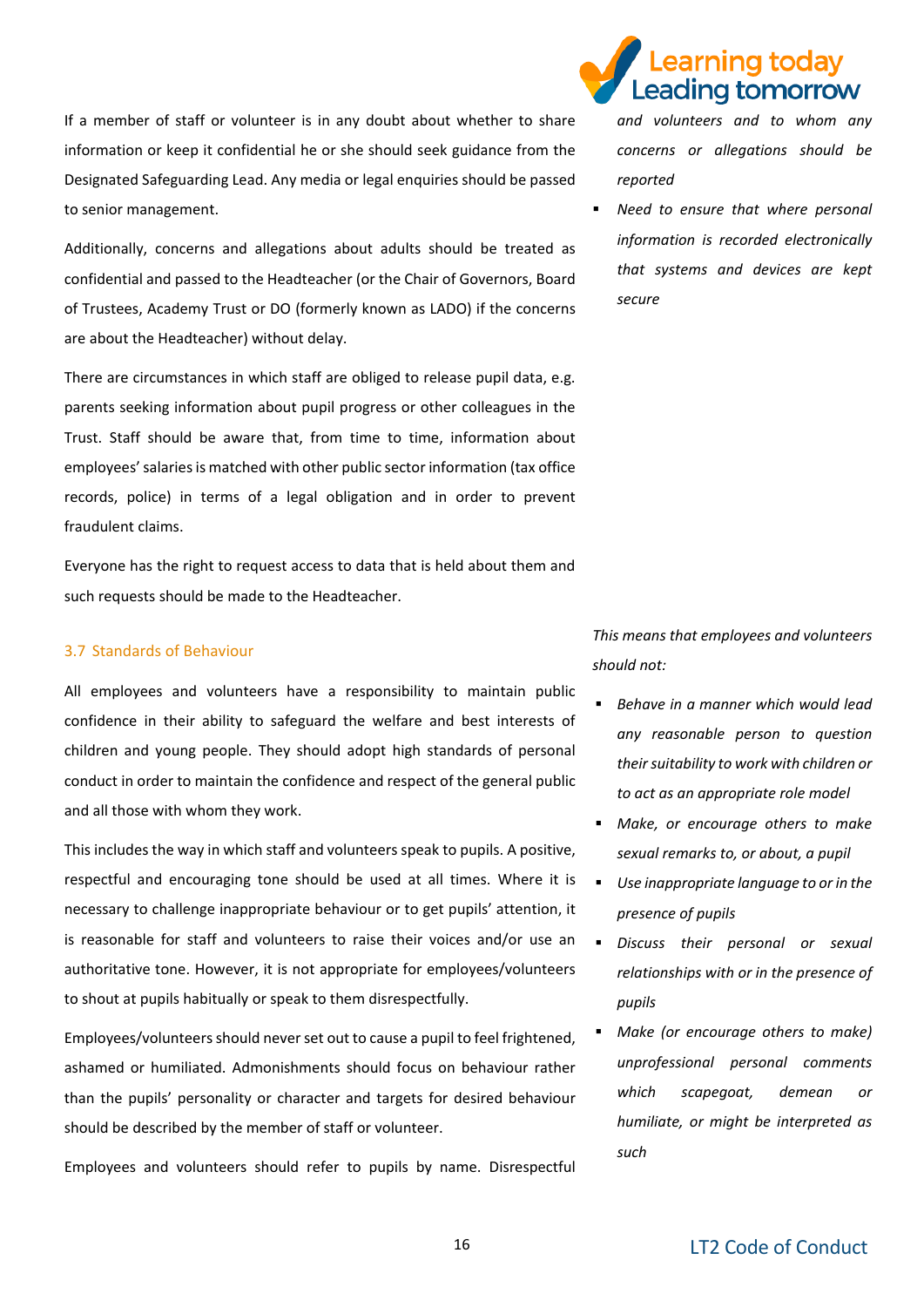nicknames, words and terms should be avoided. Staff and volunteers should exercise caution in referring to pupils by affectionate nicknames and more general terms of endearment or familiarity such as 'Dear, Love, Petal, Mate, Dude'. It is not unacceptable to use terminology which makes a child feel safe and cared for where there are concerns about the child and there is a need to protect the child by holding a relationship with the child which provides a safe space.

Employees and volunteers should be aware that use of such terms might cause some pupils to feel confused and/or uncomfortable, could be construed as being part of a 'grooming' process and as such will give rise to concerns about their behaviour.

If members of staff or volunteers choose to speak to pupils using such informal language, they should ensure it is not reserved for particular individuals in order to avoid any allegations of favouritism or concern about grooming behaviour. Staff and volunteers should be particularly careful not to refer to pupils using words that are specifically associated with grooming such as 'Sweetheart, Princess, Angel, Darling'.

There may be times when an employee or volunteer's behaviour or actions in their personal life come under scrutiny from local communities, the media or public authorities, including with regard to their own children, or children or adults in the community. This could be because their behaviour is considered to compromise their position in the Trust or indicates an unsuitability to work with children or young people. Misuse of drugs, alcohol or acts of violence would be examples of such behaviour.

Employees and volunteers should therefore understand and be aware that safe practice also involves using judgement and integrity about behaviours in places other than the work

That includes behaviours on social media websites and other online behaviours.

The behaviour of an employee or volunteer's partner or other family members may raise similar concerns and require careful consideration by the Headteacher as to whether there may be a potential risk to children and young people in school.

Employees and volunteers should be aware that any such behaviour, either

### earning today. Leading tomorrow

▪ *Withhold information about any issues in respect of their relationships, associations or any other matters both within and outside of the Trust (including online) which may have implications for the safeguarding of children in school*

*This means that employees and volunteers should:* 

- *Inform the Headteacher or specified person of any cautions, convictions or relevant orders accrued and/or if they are charged with a criminal offence; and/or any matter which might have implications for the safeguarding of children in school during their employment*
- Be aware that behaviour including *online behaviour by themselves, those with whom they have a relationship or association or others in their personal lives may impact upon their work with children and young people*

*This means that school leaders should:* 

- *Have a clear expectation that staff will discuss with the Headteacher/specified person any relationship/ association (in or out of school or online) that may have implications for the safeguarding of children in school*
- *Create a culture where staff feel able to raise these issues*
- *Safeguard their employees' welfare and contribute to their duty of care towards their staff*
- *Identify whether arrangements are*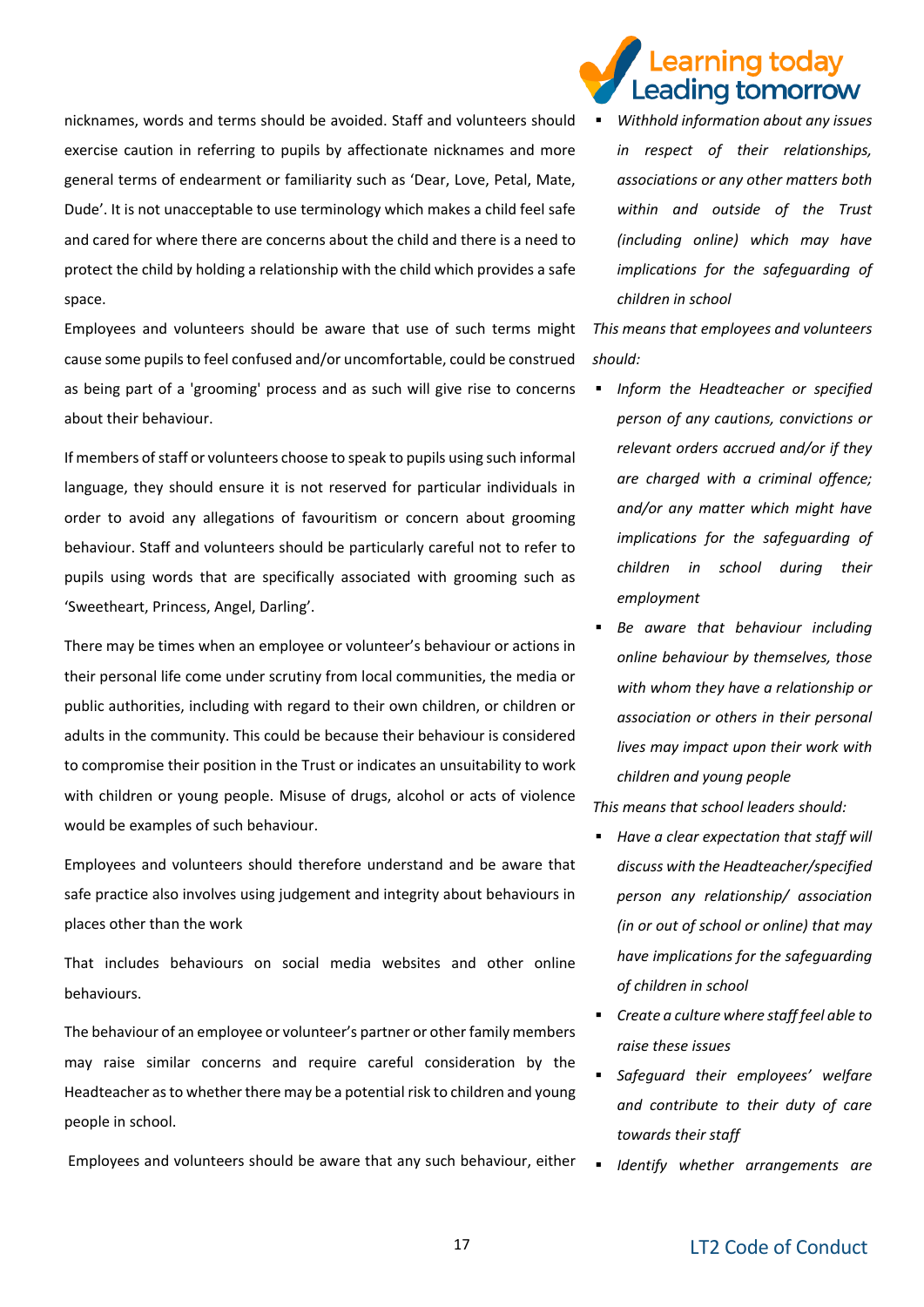in or out of the workplace, could compromise their position within the work setting in relation to the protection of children, loss of trust and confidence, or bringing the Trust into disrepute. Such behaviour may also result in prohibition from teaching by the Teaching Regulation Agency (TRA), a bar from engaging in regulated activity, or action by another relevant regulatory body.

The Childcare (Disqualification) Regulations 2018 set out grounds for disqualification under the Childcare Act 2006 where an individual meets certain criteria set out in the Regulations. For example, an individual will be disqualified where they have committed a relevant offence against a child; been subject to a specified order relating to the care of a child; committed certain serious sexual or physical offences against an adult; been included on the DBS children's barred list; been made subject to a disqualification order by the court; previously been refused registration as a childcare provider or provider or manager of a children's home or had such registration cancelled*.*

A disqualified person is prohibited from providing relevant early or later years childcare as defined in the Childcare Act 2006 or being directly concerned in the management of such childcare. Schools and private childcare settings are also prohibited from employing a disqualified person in respect of relevant early or later years childcare.

The Disqualification under the Childcare Act 2006 (Regulations 2018) state that Trusts should make clear their expectation that staff should disclose any relationship or association (in the real world or online) that may impact on the Trust's ability to safeguard pupils. This applies to all staff in all schools, not just those in early or later years childcare.

Staff are expected to inform the Trust in writing or in discussion with the Headteacher about any such matter which might have implications for the safeguarding of children in school so that the Trust can safeguard the welfare of the member of staff as well as pupils.

#### 3.8 Dress and Appearance

A person's dress and appearance are matters of personal choice and selfexpression and some individuals will wish to exercise their own cultural customs. However, employees and volunteersshould select a manner of dress

### earning today Leading tomorrow

*needed to support these staff* 

▪ *Consider whether there are measures that need to be put in place to safeguard children (e.g. by putting arrangements in place to stop or restrict a person coming into school where a potential risk to children has been identified)* 

#### *Schools must not:*

▪ *Ask intrusive questions of staff regarding those they live with or have relationships/associations with*

*This means that employees and volunteers should wear clothing which:*

- *Promotes a positive and professional image is appropriate to their role*
- *Is not likely to be viewed as offensive,*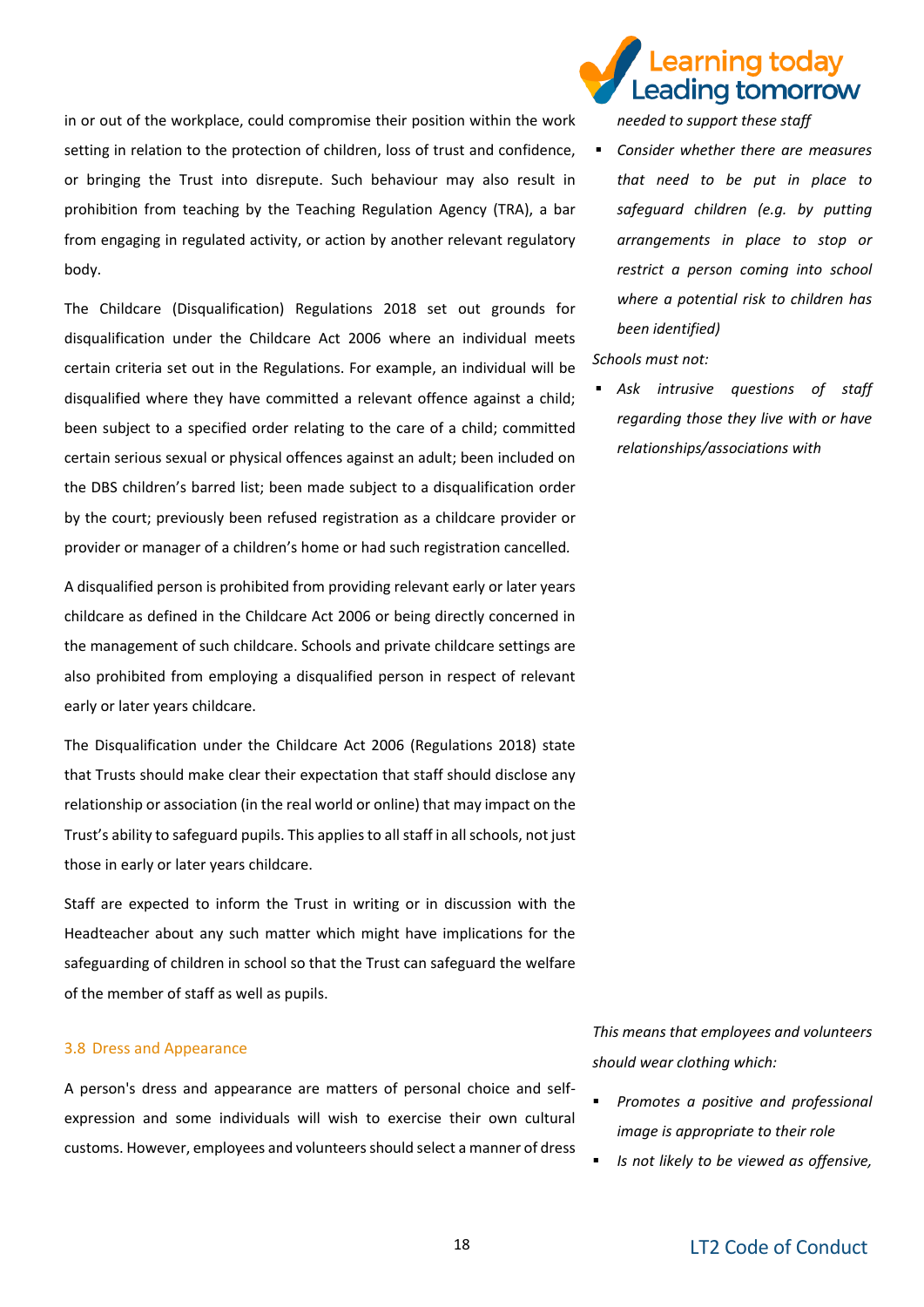and appearance appropriate to their professional role and those may need to be different to how they dress when not at work. This also applies to online or virtual teaching or when working with smaller groups than usual on site. Employees and volunteers should ensure they are dressed decently, safely and appropriately for the tasks and work they undertake. Those who dress or appear in a manner which could be viewed as offensive, inappropriate or provocative will render themselves vulnerable to criticism or allegation. The Trust does not operate a dress code however employees should refer to their specific school handbooks for further details.

#### 3.9 Gifts, rewards, favouritism and exclusion

-

The giving of gifts or rewards to pupils should be in accordance with agreed practice, consistent with the school or setting's behaviour policy, recorded and not based on favouritism. In some situations, the giving of gifts as rewards may be accepted practice for a group of children, whilst in other situations the giving of a gift to an individual child or young person will be part of an agreed plan, which is recorded and discussed with a senior manager and parents/carers.

There may be specific occasions, such as when a pupil/student suffers a  $\Box$ serious illness or accident, when staff or volunteers may wish to give a child or young person a gift. However, staff and volunteers need to be aware that the giving of gifts could be interpreted by others as a gesture either to bribe or groom<sup>9</sup>. It might also be perceived that a 'favour' of some kind is expected in return.

It is therefore recommended that when gifts are given in specific circumstances, they should be given by the whole staff group or by groups of staff (e.g. a vocational department) or on behalf of the whole school, in line with the agreed policy, by agreement with a senior manager and the action should be recorded.

### earning today Leading tomorrow

*revealing, or sexually provocative*

- *Does not distract, cause embarrassment or give rise to misunderstanding*
- *Is absent of any political or otherwise contentious slogans*
- *Is not considered to be discriminatory*
- *Is compliant with professional standards*
- In online engagement, is similar to the *clothing they would wear on a normal day*

*This means that employees and volunteers should:* 

- Be aware of and understand the *school's relevant policies, e.g. rewarding positive behaviour and the giving and receiving of gifts*
- *Ensure that gifts received or given in situations which may be misconstrued are declared and recorded*
- Generally, only give gifts to an *individual child as part of an agreed reward system*
- *Where giving gifts other than as above, ensure that these are of insignificant value and given to all pupils equally*
- *Ensure that all selection processes which concern children and young people are fair and that wherever practicable these are undertaken and agreed by more than one member of staff*

 $9$  grooming' – the act of gaining the trust of a child so that some form of abuse or exploitation can take place.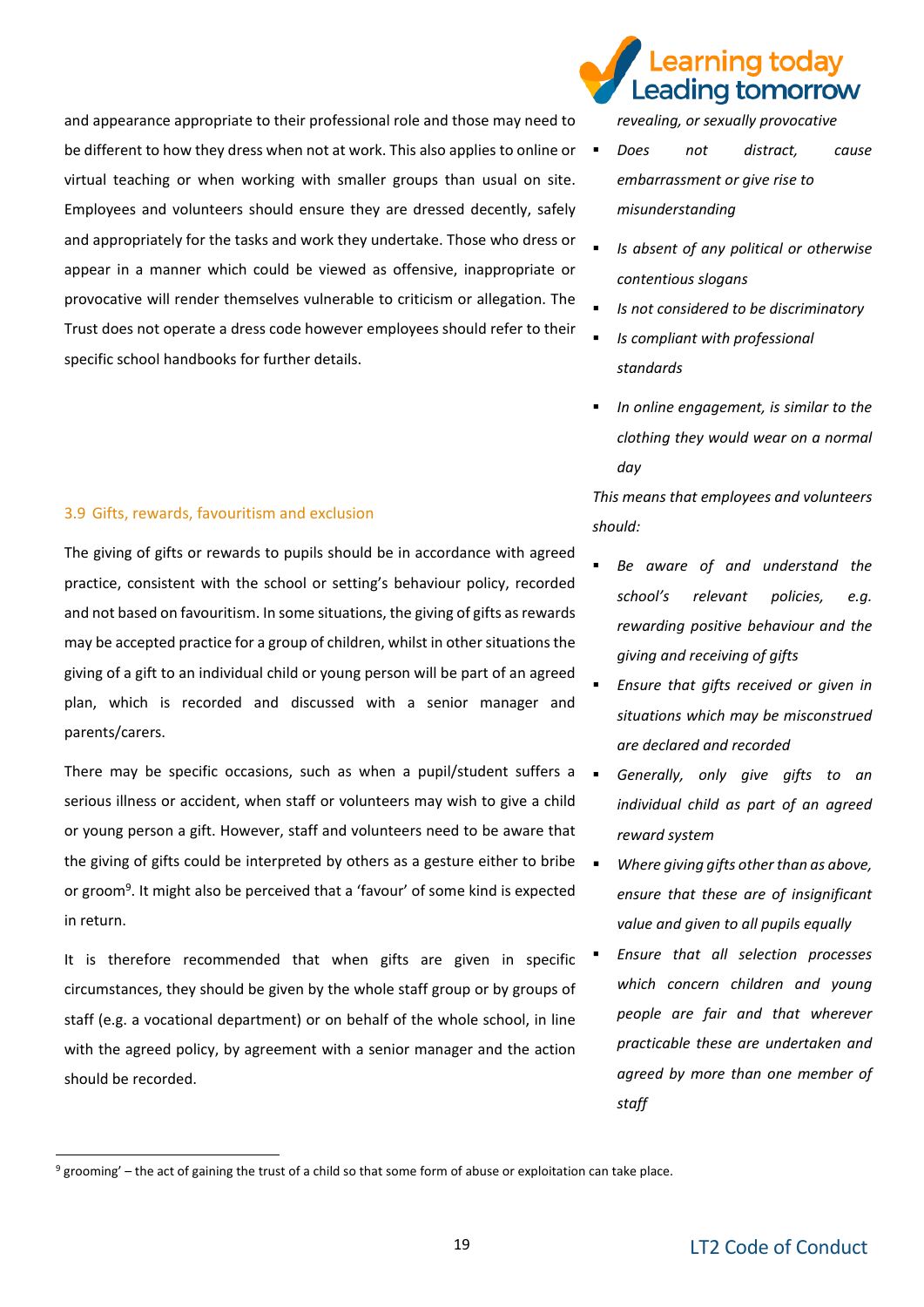Staff and volunteers should exercise care when selecting children and/or  $\blacksquare$ young people for specific activities, jobs or privileges in order to avoid perceptions of favouritism, unfairness or injustice. Similar care should be exercised when pupils are excluded from an activity. Methods and criteria for selection and exclusion should always be subject to clear, fair, agreed criteria and subject to scrutiny.

Staff and volunteers should take care to ensure that they do not accept any gift that might be construed as a bribe by others, or lead the giver to expect preferential treatment.

There are occasions when children, young people or parents may wish to pass small tokens of appreciation to staff and volunteers, e.g. to mark a special achievement, occasion or religious festival or as a thank you and this is usually acceptable.

However, it is unacceptable for staff or volunteers to receive gifts on a regular basis or that are of any significant value.

See 3.37 for declaration of gifts.

#### 3.10 Infatuations and 'crushes'

-

All staff and volunteers need to recognise that it is not uncommon for a child or young person to be strongly attracted to an adult who works with them and/or develop a 'crush' or infatuation. They should make every effort to ensure that their own behaviour cannot be brought into question, does not appear to encourage this and be aware that such infatuations may carry a risk of their words or actions being misinterpreted.

Any member of staff or volunteer who receives a report, overhears something, or otherwise notices any sign, however small or seemingly insignificant, that a child or young person has become or may be becoming infatuated with either themselves or a colleague, should immediately report this to the Headteacher<sup>10</sup>. In this way appropriate early intervention can be taken which can prevent escalation and avoid hurt, embarrassment or distress for those concerned.

The Headteacher (or CEO) should give careful thought to those circumstances where the staff member/volunteer, child or young person and their

### earning today. eading tomorrow

▪ *Ensure that they do not behave in a manner which is or could be construed as either favourable or unfavourable to individual pupils* 

*This means that employees and volunteers should:*

- *Record and report to the Headteacher any incidents or indications (verbal, written or physical) that suggest a pupil may have developed an infatuation with a member of staff or volunteer*
- *Always acknowledge and maintain professional boundaries*

*This means that senior managers should:* 

▪ *Put action plans in place when concerns are brought to their* 

*attention* 

<sup>&</sup>lt;sup>10</sup> If the headteacher has the concern that a young person is becoming infatuated with them, they should report this to the chair of governors.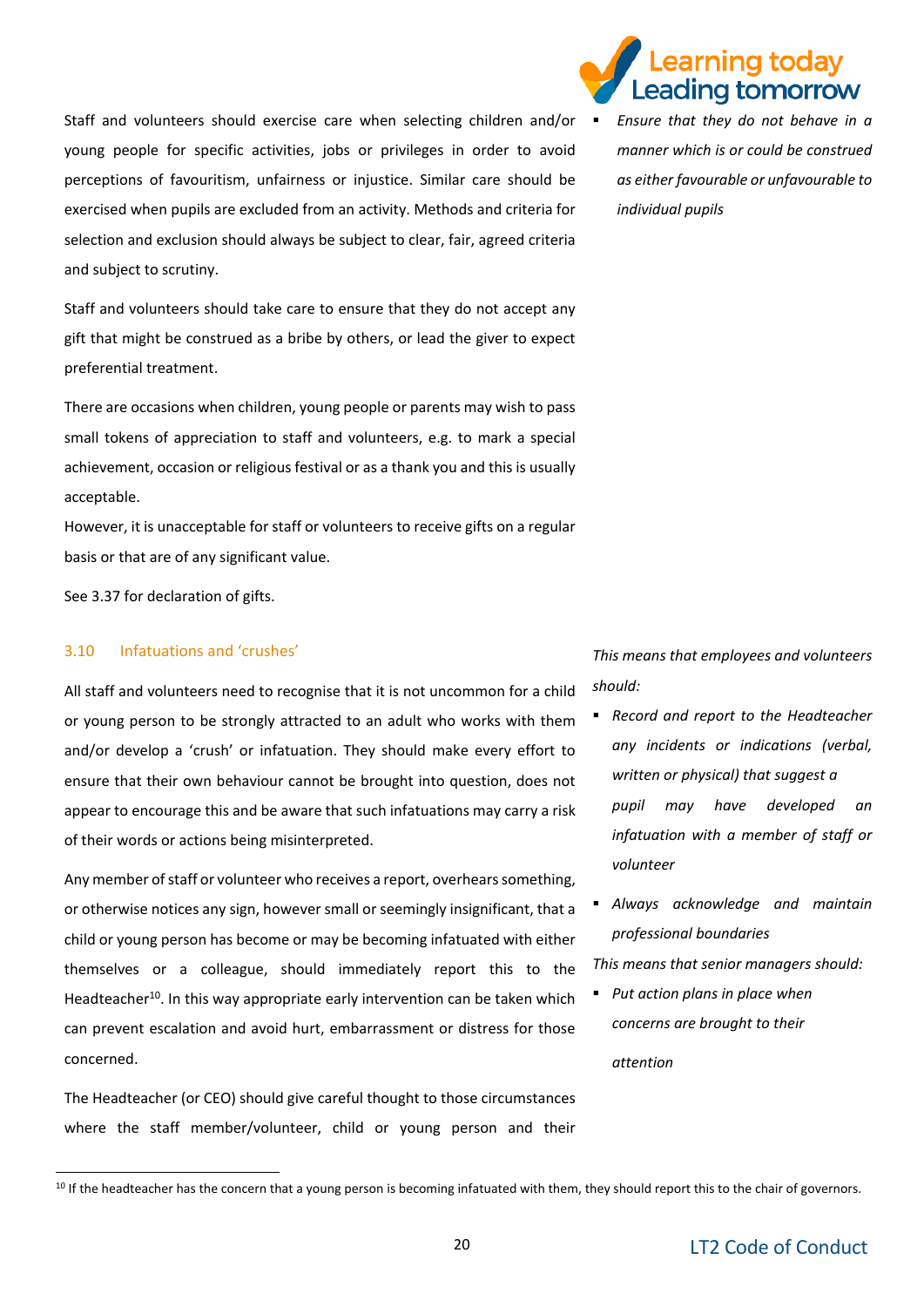

parents/carers should be spoken to and should ensure a plan to manage the situation is put in place. This plan should respond sensitively to the child and staff member/volunteer and maintain the dignity of all. This plan should involve all parties, be robust and regularly monitored and reviewed.

#### 3.11 Social Contact outside of the workplace

Members of staff and volunteers should not establish or seek to establish social contact with pupils or their families for the purposes of securing a friendship or to pursue or strengthen a relationship.

However, it is acknowledged that staff and volunteers may have genuine friendships and social contact with parents/ carers of pupils, independent of the professional relationship, such as when a parent and teacher are part of the same family/personal network or social/recreational circle. Those . circumstances will usually be easily recognised, openly acknowledged and should be explicitly declared in writing by staff/volunteers to the Headteacher. Members of staff and volunteers should always take care to maintain appropriate personal and professional boundaries in any such circumstances. Furthermore, staff and volunteers should also be aware that professionals who sexually harm children often seek to establish relationships and contact outside of the workplace with both the child and their parents, in order to 'groom' the adult and the child and/or create opportunities for sexual abuse.

It is also important to recognise that social contact may provide opportunities for other types of grooming such as for the purposes of sexual exploitation or radicalisation.

Staff should recognise that some types of social contact with pupils or their families could be perceived as harmful or exerting inappropriate influence on children and may bring the school into disrepute (e.g. attending a political protest, circulating propaganda).

Staff and volunteers should therefore be aware that social contact in certain situations could be misconstrued as grooming.

If a pupil or parent seeks to establish social contact, or if this occurs coincidentally, the member of staff or volunteer should exercise her/his professional judgement in making a response but should always discuss the

*This means that employees and volunteers should:*

- *Inform senior management in writing of any relationship with a parent/carer which extends beyond the usual parent/professional relationship and is likely to lead to social contact with pupils or their parents/carers*
- Advise senior management of any *social contact they have with a pupil or her/his family which could give rise to concern*
- *Refrain from sending personal communication to pupils or parents unless agreed with senior managers*
- *Report and record any situation, which may place a child at risk or which may compromise the Trust or their own professional standing*
- *Be aware that the sending of personal communications such as birthday or faith cards should always be recorded and/or discussed with their line manager*
- *Understand that some communications may be called into question and need to be justified*
- *Inform senior management of any requests or arrangements where parents wish to use their services outside of the workplace e.g.*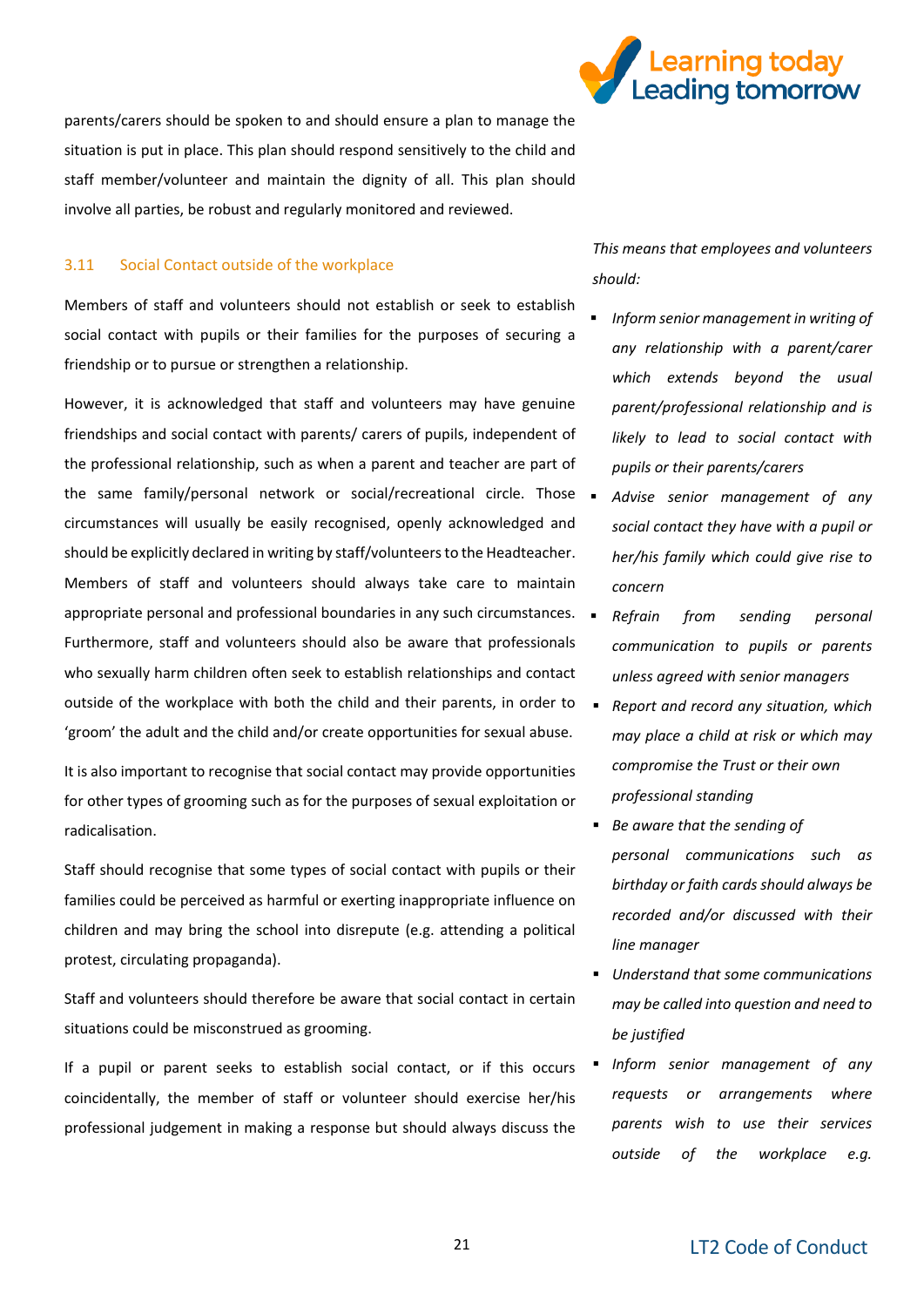situation with their manager and, if advised to do so by their manager, with the parent of the child or young person.

This also applies to social contacts made through outside interests or the staff member/volunteer's own family.

Some staff and volunteers may, as part of their professional role, be required to support a parent or carer, for instance when initiating an Early Help assessment or supporting a parent who experiences difficulties in managing their child's behaviour or a personal crisis such as bereavement, domestic abuse or a relationship breakdown.

Care needs to be exercised in those situations where the parent comes to depend upon the member of staff for support outside their professional role. This situation should be discussed with senior management and, where necessary, referrals made to the appropriate support agency.

### 3.12 Communication with children, young people and their parents/carers (including the use of technology)

In order to make best use of the many educational and social benefits of new and emerging technologies, pupils need opportunities to use and explore the digital world. Online safety risks are posed more by behaviours and values than the technology itself.

Staff should ensure that they establish safe and responsible online behaviours, working to local and national guidelines and Electronic Communication policies which detail how new and emerging technologies may be used.

Communication with children both in the 'real' world and through web based and telecommunication interactions should take place within clear and explicit professional boundaries. This includes the use of computers, tablets, phones, texts, Emails, instant messages, social media such as Facebook and Twitter, chat-rooms, forums, blogs, websites, gaming sites, digital cameras, videos, web-cams and other hand held devices. NB Given the ever-changing world of technology it should be noted that this list gives examples only and is not exhaustive.

Staff/volunteers who communicate with pupils and their parents using Email, telephone, text or social networking should only do so for professional purposes and by use of Trust accounts and Trust owned ICT equipment. Emails



*This means that the Trust will:*

- *Have in place an up to date Electronic Communication Policy (ECP)*
- *Continually review the Trust's online safety policy and practice in the light of new and emerging technologies*
- *Have a communication policy which specifies acceptable and permissible modes of communication between staff/ volunteers and pupils*
- *Provide Trust devices such as cameras and mobile phones and not expect staff/volunteers to use their own equipment (e.g. on school trips and residentials)*

*This means that employees and volunteers should:*

- *Follow the Trust's Electronic Communication Policy (EUP) and online safety guidance*
- *Ensure that privacy settings are set at*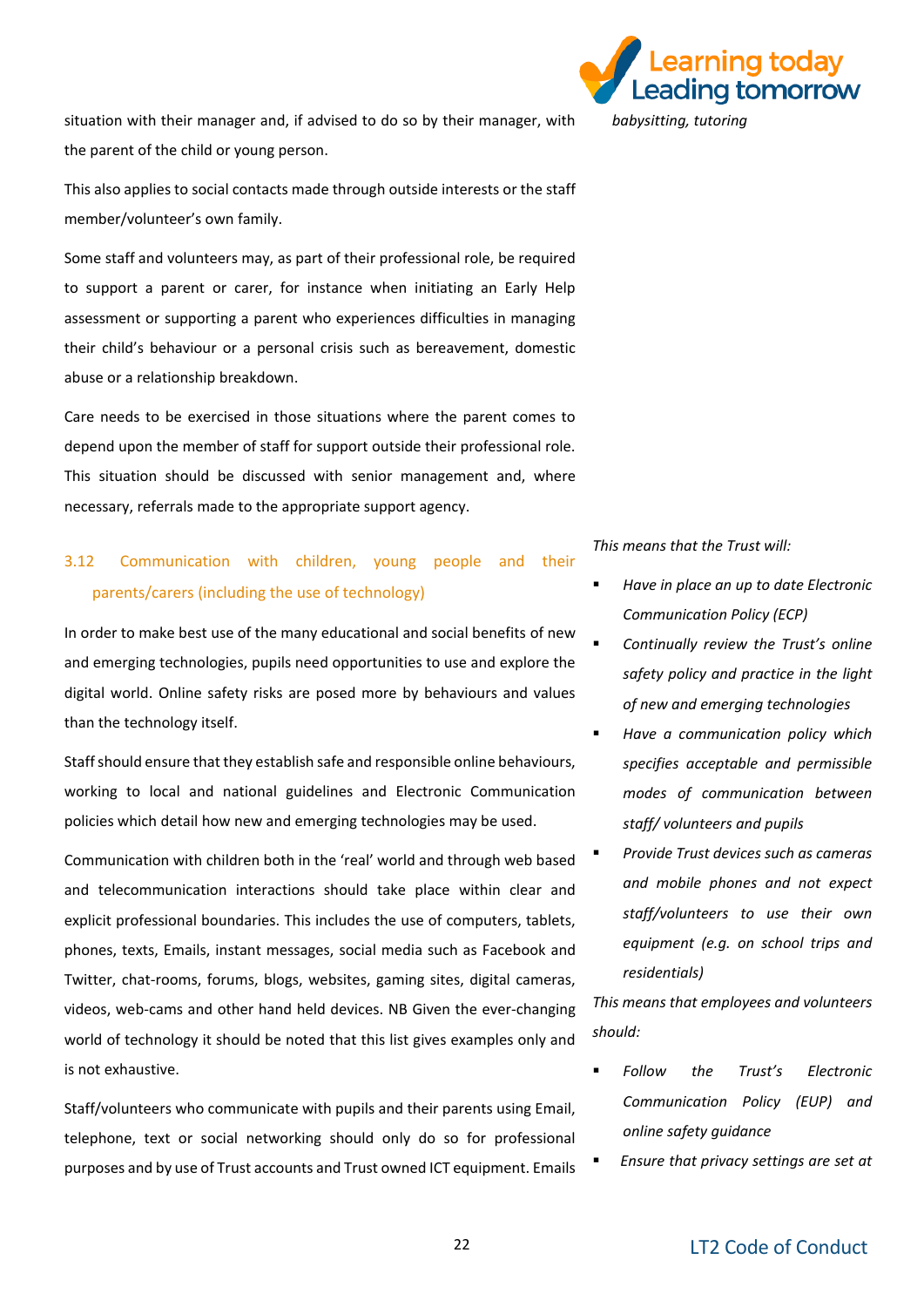should only be sent to the pupils school Email address.

Staff should not request or respond to any personal information from pupils or their parents other than which may be necessary in their professional role. They should ensure that their communications are open and transparent and avoid any communication which could be interpreted as 'grooming behaviour'.

Staff and volunteers should not seek contact with or respond to requests for contact from pupils or their parents via personal telephone, text, Email or social networking accounts and should not therefore give their personal contact details, e.g. Email address, home or mobile telephone numbers, details of web based identities to pupils or their parents. If pupils or their parents locate these by any other means and attempt to contact or correspond with a staff member or volunteer, the latter should not respond and must report the matter to their line manager.

The pupils/parent should be firmly and politely informed that this is not acceptable.

Staff should, in any communication with children, also follow the guidance in section 7 'Standards of Behaviour'.

Staff should adhere to the Trust's policies, including those with regard to communication with parents and carers and the information they share when using the internet.

Email, text or social networking communications between a member of staff or volunteer and a pupil/parent outside this Code and agreed protocols may lead to disciplinary and/or criminal investigations.

School Email and social networking accounts should only be used in accordance with the [Trust's policy](https://learningleading.org/trust-policies/).

# earning today Leading tomorrow

*maximum on any social networking sites they use privately and that pupils and their parents/carers are never able to view the content or are listed as approved contacts*

- **Never use or access social networking** *sites of pupils or their parents/carers.*
- *Not give their personal contact details to pupils or their parents/carers*
- Not seek to communicate/make *contact or respond to contact with pupils or their parents/carers outside of the purposes of their work*
- Only use equipment, e.g. mobile *phones, and internet services provided by the Trust to communicate with pupils/ students and their parents/ carers, making sure that parents/carers have given permission for this form of communication to be used*
- *Only make contact with children for professional reasons and in accordance with this Code and other Trust policies*
- *Recognise that text messaging should only be used as part of an agreed protocol and when other forms of communication are not possible; and recognise that text messaging is rarely an appropriate response to a child in a crisis situation or at risk of harm*
- *Not discuss or share data relating to children/parents/carers in staff or private social media groups*
- *Ensure that their use of technologies*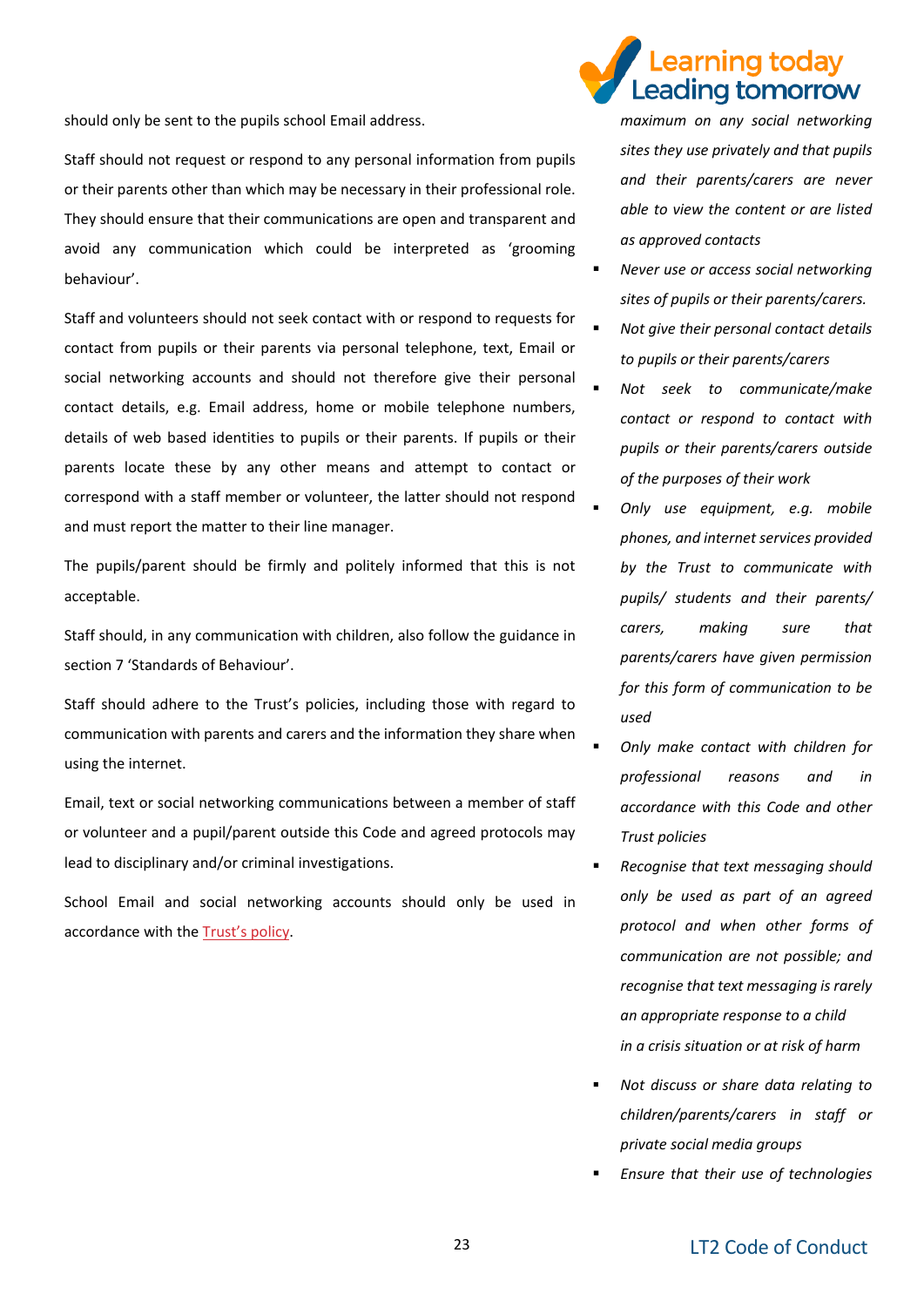

#### 3.13 Use of Technology and online/virtual teaching

The narrative of section 12 remains relevant. However, there has been a sharp increase in the use of technology for remote learning since March 2020 and this section provides further guidelines for staff and school leaders in relation to online and virtual teaching; and online/virtual communication with pupils and parents for teaching and/or welfare purposes.

The school/setting will constantly review its online safety and acceptable use policies and amend those if necessary, ensuring that all staff involved in online/virtual teaching or the use of technology to contact pupils or parents are briefed on best practice and any permanent or temporary changes to policy/procedures. The school/setting will take account of DfE guidance in relation to the planning and delivery of online learning as well as nationally recognised guidance including *[guidance](https://swgfl.org.uk/resources/safe-remote-learning/) from the UK Safer Internet Centre on safe remote [learning](https://swgfl.org.uk/resources/safe-remote-learning/) and London Grid for [Learning](https://static.lgfl.net/LgflNet/downloads/digisafe/Safe-Lessons-by-Video-and-Livestream.pdf) on the use of videos and [livestreaming.](https://static.lgfl.net/LgflNet/downloads/digisafe/Safe-Lessons-by-Video-and-Livestream.pdf)*

The school will request and obtain written consent from parents/carers including consent to record lessons and video conversations before staff communicate with children online.

When selecting a platform for online/virtual teaching, the school/setting will satisfy itself that the provider has an appropriate level of security. Staff will always use school/service owned devices and accounts for the delivery of online/virtual lessons/tutorials and will contact pupils only via the pupil's school/setting Email address/log in. This ensures that the school/setting's filtering and monitoring software is enabled.

In deciding whether to provide virtual or online learning for pupils, senior leaders should take into account issues such as accessibility within the family home, the mental health and wellbeing of children including screen time, the potential for inappropriate behaviour by staff or pupils, staff access to the technology required, etc. Virtual lessons should be timetabled and the headteacher and DSL should be able to drop into any virtual lesson at any time – the online version of entering a classroom for safeguarding purposes.

*could not bring the Trust into disrepute*

*This means that senior leaders should:* 

- *Regularly review updates and advice in statutory, sector-led and local guidance and from their online safety/monitoring software provider; reviewing and amending their online safety and acceptable use policies to reflect the current situation accordingly*
- *Ensure that all relevant staff have been briefed and understand the policies and the standards of conduct expected of them*
- *Have clearly defined operating times for virtual learning*
- *Consider the impact that virtual teaching may have on children and their parents/carers/siblings*
- **Determine whether there are** *alternatives to virtual teaching in 'real time' – e.g., using audio only, prerecorded lessons, existing online resources*
- Be aware of the virtual learning *timetable and ensure they have the capacity to join a range of lessons*

*This means that employees and volunteers should:* 

- *Adhere to their establishment's staff behaviour, safeguarding and ICT acceptable use policies*
- *Be fully dressed* 
	- *Ensure that a senior member of staff is aware that the online lesson/ meeting is taking place and for what purpose*
- *Avoid one to one situations – request that a parent is present in the room for the duration or ask a colleague or member of SLT to join the session*
- *Only record a lesson or online meeting with a pupil where this has been agreed with the headteacher or other senior staff, and the pupil and their parent/carer have given explicit written consent to do so*
- *Be able to justify images of pupils in their possession*

*This means that adults should not:*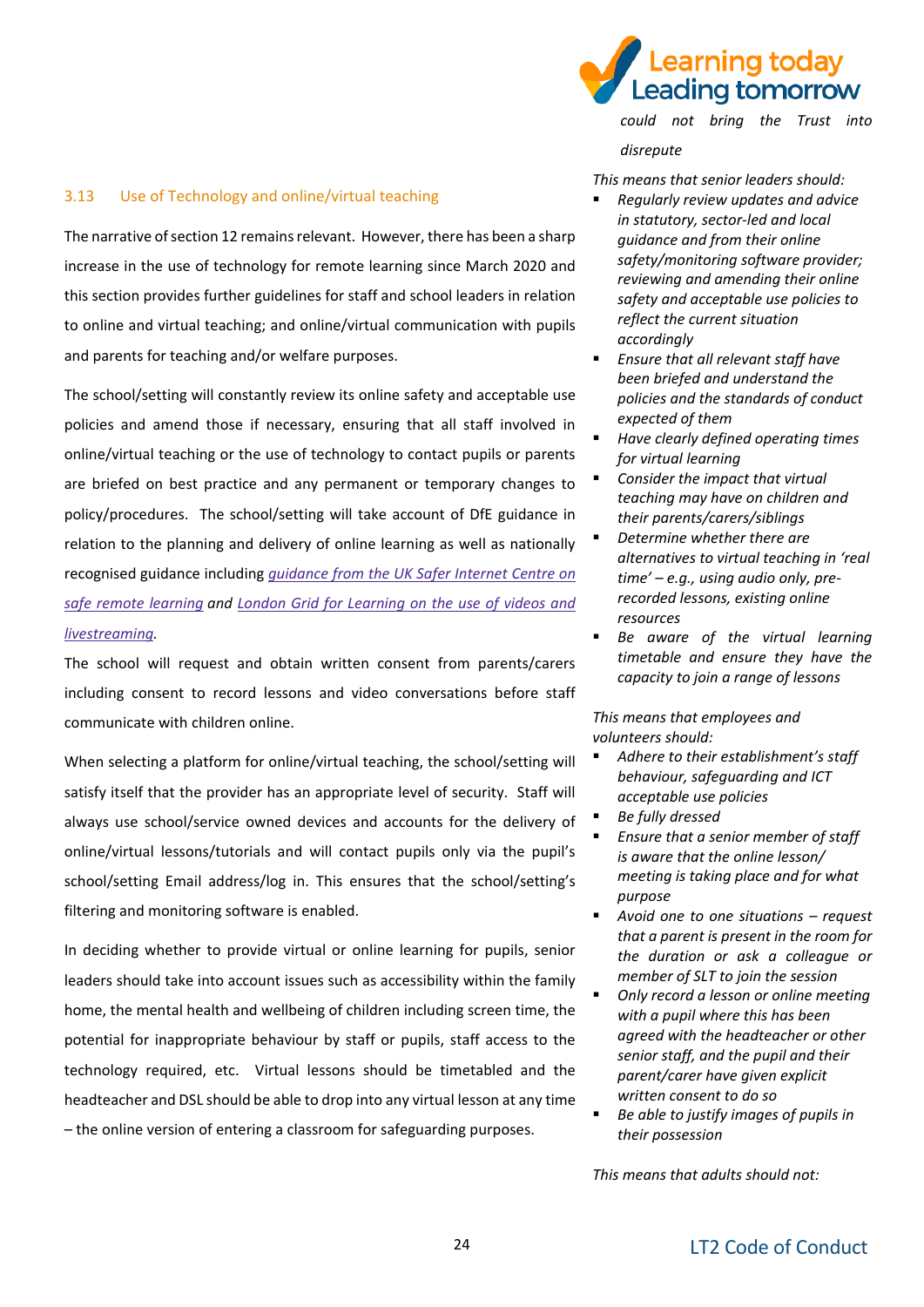Where possible, applications that facilitate the recording of lessons will be used, subject to data protection and retention/storage guidelines; although it must be emphasised that recording virtual/online lessons and conversations per se does not prevent abuse. School leaders will randomly sample recorded lessons in order to safeguard pupils/ students and staff and to ensure that policies are being followed.

When delivering online/virtual lessons on a one-to-one basis or communicating with individual children via video chat, staff will speak to parents/carers before lessons/conversations commence and when they finish before logging off. Parents/carers should be asked to ensure that a responsible adult remains in the room or in close proximity.

Staff delivering online/virtual teaching or communicating with children via video chat will be expected to display the same standards of dress and conduct that they would when working face to face in school, modelling appropriate behaviour and presentation to pupils/students and parents.

Below are other issues that staff need to take into account when delivering online/virtual lessons or communicating with children online, particularly where webcams are used:

- Staff and children must be fully dressed and wear suitable clothing, as should anyone else in the household
- Any computers used should be in appropriate areas, for example not in bedrooms; and the background used by staff should be blurred. If it is not possible to blur the background, staff must consider what children can see in the background and whether it would be appropriate in a classroom. This includes photographs, artwork, identifying features, mirrors etc
- Staff will ensure that resources and videos used are age appropriate – in the event that a child feels distressed or anxious about content, they may not have support readily available at home.
- Live classes should be recorded so that if any issues were to arise, the video can be reviewed
- Live classes will be kept to a reasonable length of time so that children do not have too much screen time and in order to minimise disruption for the family

# earning today. Leading tomorrow

- *Contact pupils outside the operating times defined by senior leaders* 
	- *Take or record images of pupils for their personal use*
	- *Record virtual lessons or meetings using personal equipment (unless agreed and risk assessed by senior staff)*
	- *Engage online while children are in a state of undress or semi-undress*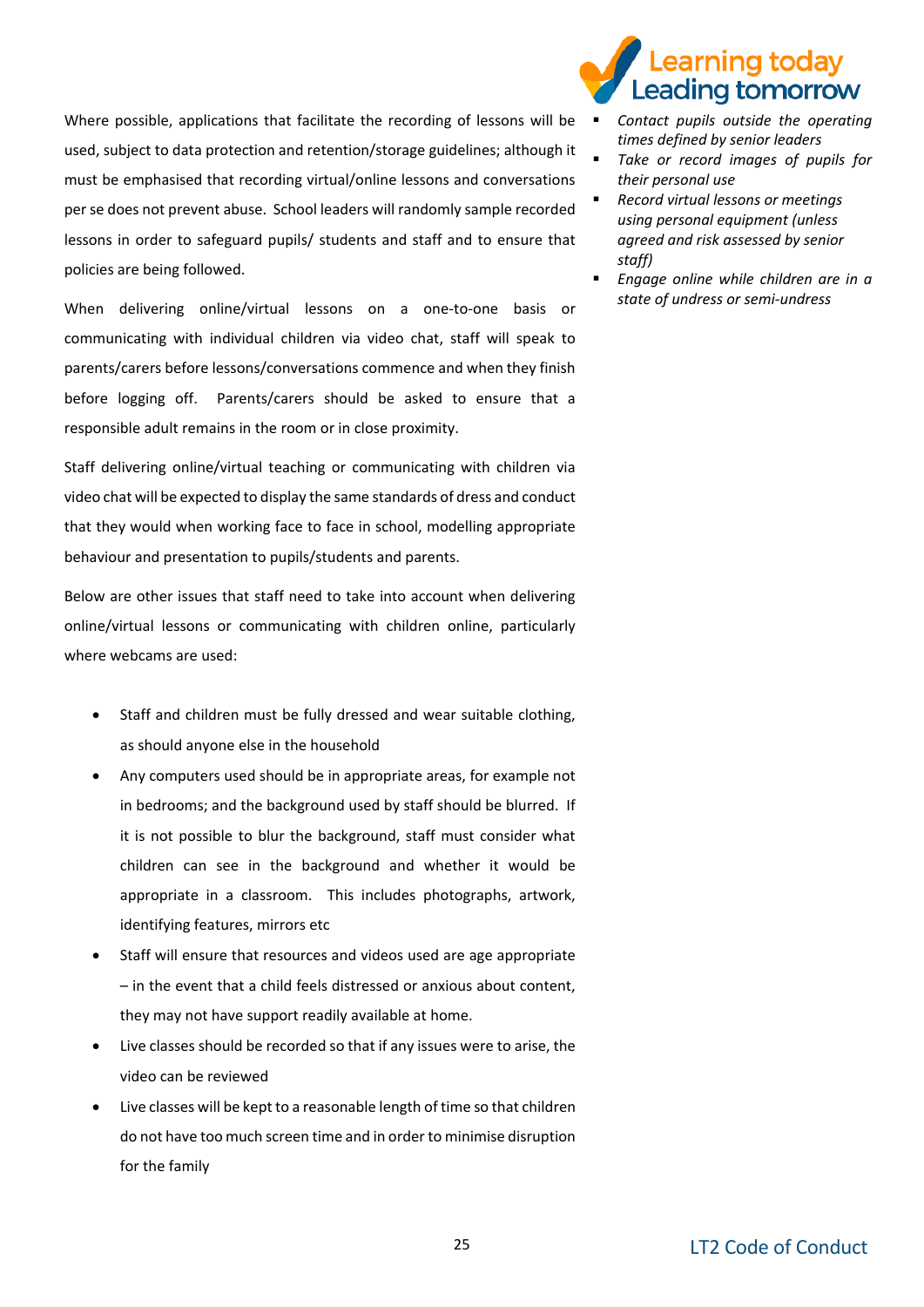

- Language must be professional and appropriate, including that used by any family members in the background
- Staff must only use platforms specified by senior managers and approved by the school's ICT manager/co-ordinator for communication with pupils/students
- Staff should make a written record of the length, time, date and attendance of any sessions held
- Filters at a child's home may be set at a threshold which is different to that in use at the school/setting.

It is the responsibility of the staff member to act as a moderator, raising any issues of suitability (of dress, setting, behaviour) with the child and/or parent immediately and ending the online interaction if necessary. The staff member should make a written record of the incident and share it with the DSL or their line manager depending on the nature of the incident.

If a staff member believes that a child or parent is recording the interaction, the lesson should be brought to an end or the child should be logged out immediately.

In **rare and exceptional circumstances** where staff urgently need to contact a pupil or parent by telephone and do not have access to a school-owned device, they will discuss this with a senior member of staff. If it is agreed there is no alternative to using a personally owned device, staff members will always use 'caller withheld' to ensure the pupil and/or parent is not able to identify the staff member's personal contact details.

### 3.14 Use of social media, personal websites and blogs by staff and volunteers on Trust premises, while on official duty and outside work

There are a number of ways in which staff and volunteers may use social media, personal websites and blogs for different purposes:

- For work related purposes using Trust equipment and accounts either on Trust premises or offsite. Access to some journals, blogs and social networking sites is permitted for these purposes
- For personal (i.e. not work related) purposes using personally owned devices outside work time

All such usage is subject to the Trust's Electronic Communication policy (EUP),

*This means that staff and volunteers should:*

▪ *Act in accordance with the school's ICT Electronic Communication policy (EUP)*

*This means that the school should:*

**Ensure that the acceptable use of the** *internet and social media is fully defined in the EUP*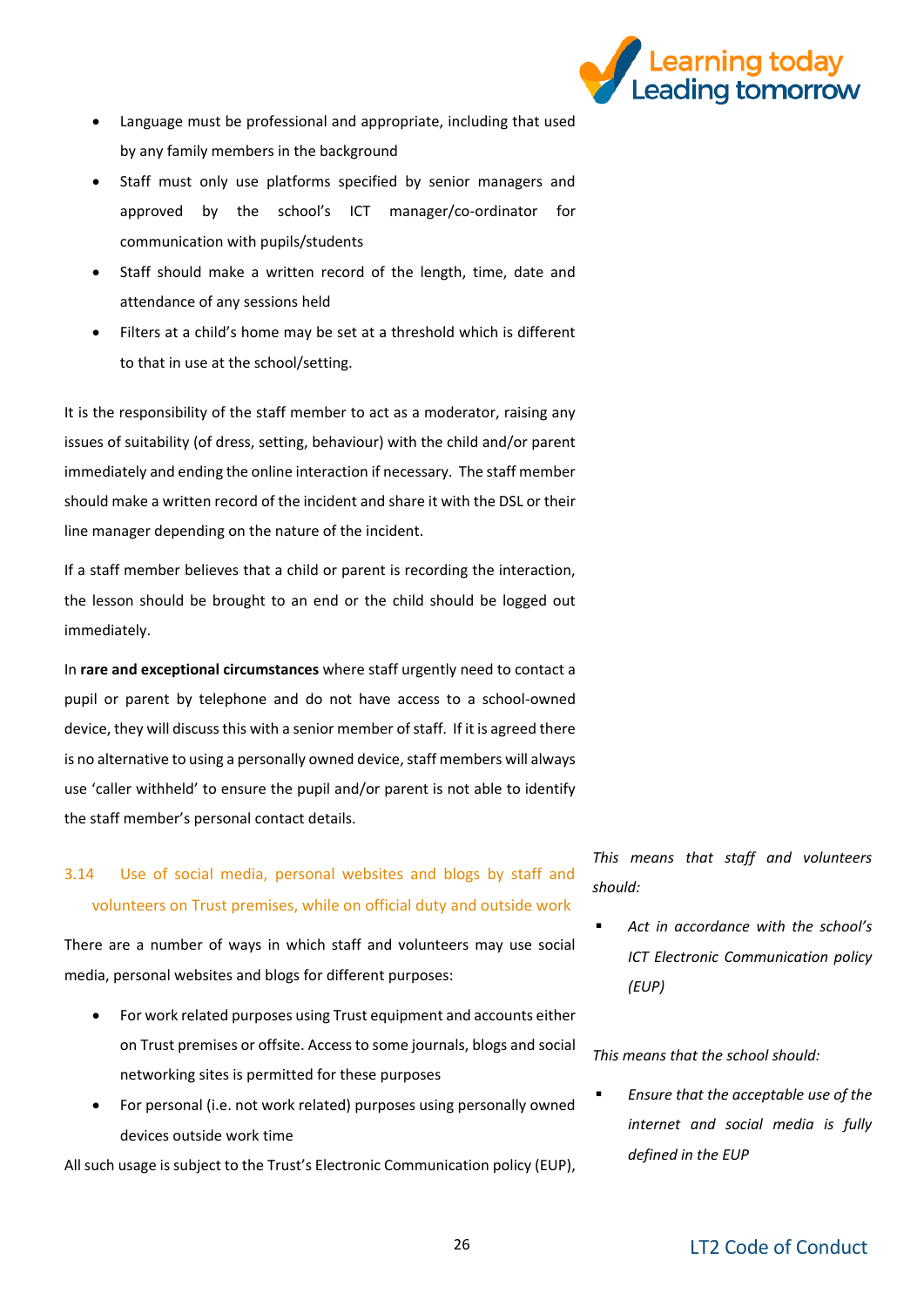

which may restrict or prohibit some of the above, and this Code.

The Trust must ensure that confidentiality and its reputation are protected. Therefore, in all uses (both school and personally owned) of social media, websites, blogs etc., all staff and volunteers must:

- Always act in the best interests of the Trust
- Not make any defamatory remarks about the Trust; pupils; staff or volunteers; parents/ carers; associated professionals or contractors; or conduct themselves in way that is detrimental to the reputation of the Trust
- Must not disclose personal data or information about the Trust; pupils; staff or volunteers; parents/ carers; associated professionals or contractors that could breach the Data Protection Act 2018, for example, posting photographs or images of pupils or colleagues

The Trust respects employees' and volunteers' rights to a private life. However, employees who wish to set up personal web forums, websites or 'blogs' must do so outside of work and not use school equipment for the purpose.

In addition to the above expectations, employees and volunteers using personal social media accounts, websites, web forums or 'blogs' must:

- Refrain from identifying themselves as working for the school in a way which has, or may have, the effect of bringing the school into disrepute
- Not identify other school employees, volunteers or pupils
- Not allow pupils or their parents/carers to access their personal social networking accounts
- When they are contacted by a pupil or parent/ carer, bring that to the attention of the Headteacher at the earliest opportunity

Any breach of these expectations may lead to disciplinary action.

#### 3.15 Physical contact

There are occasions when it is entirely appropriate and proper for staff and volunteers to have physical contact with students with whom they are working. However, it is crucial that they only touch children in ways which are necessary and appropriate to their professional or agreed role and

*This means that staff and volunteers should:*

▪ *Be aware that even well-intentioned physical contact may be misconstrued by the child, an observer or by anyone to whom this action is described*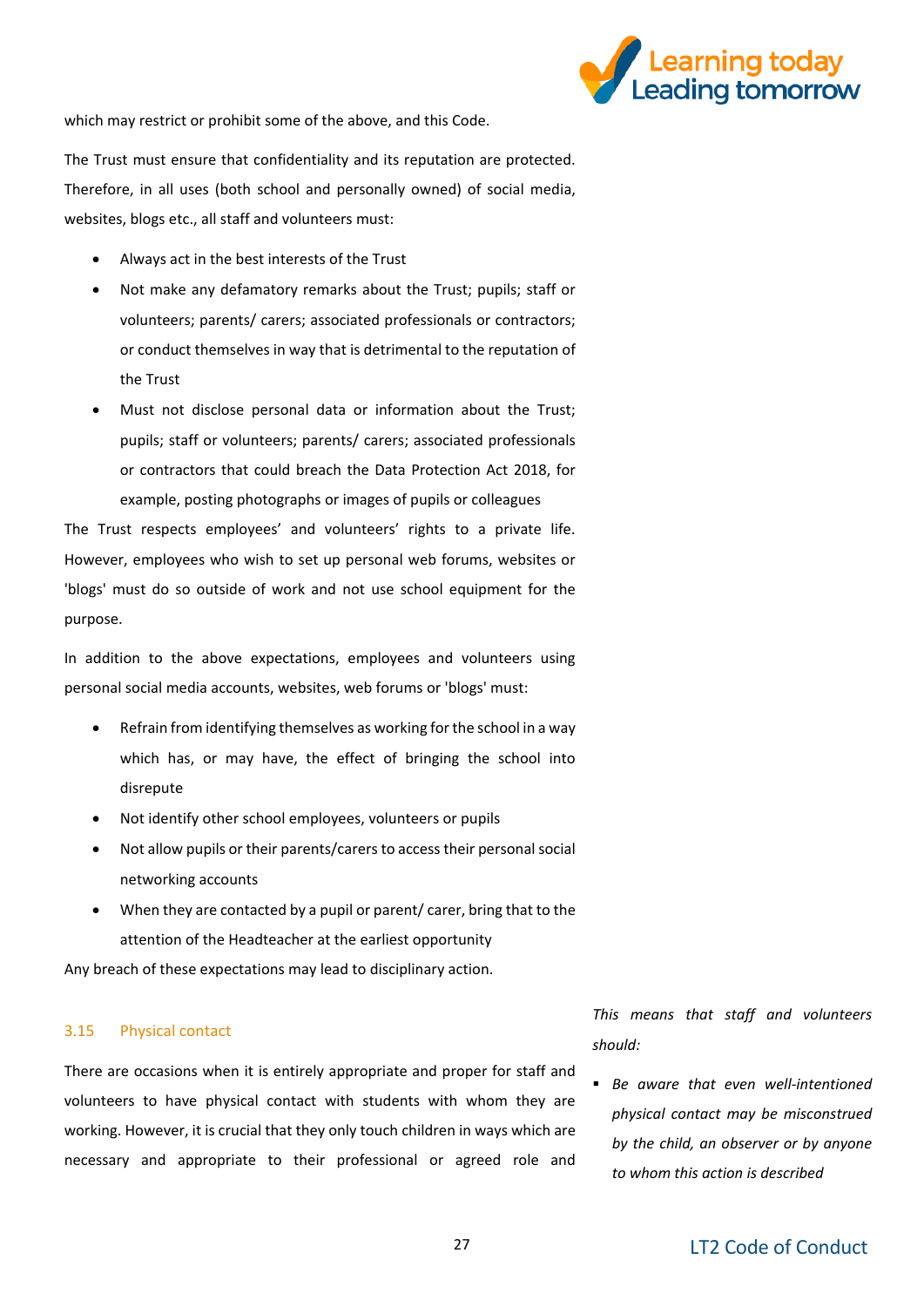earning today. Leading tomorrow

responsibilities and in relation to the pupil's individual needs and any agreed ▪ *Never touch a child in a way which may*  care plan.

There may be some occasions when staff or volunteers consider that a distressed child needing comfort and reassurance requires physical contact. Young children, in particular, may need immediate physical comfort, for example after a fall, separation from a parent etc. Staff and volunteers should use their professional judgement to comfort or reassure a child in an ageappropriate way whilst maintaining clear professional boundaries.

However, it is important to emphasise that not all children and young people feel comfortable about physical contact. This should be recognised and, wherever possible, adults should seek the pupil's permission before initiating contact and be sensitive to any signs that they may be uncomfortable or embarrassed. Staff and volunteers should acknowledge that some pupils are more comfortable with touch than others and/or may be more comfortable with touch from some adults than others. Staff and volunteers should listen, observe and take note of the child's reaction or feelings and, so far as is possible, use a level of contact and/or form of communication which is acceptable to the pupil.

Where a member of staff or volunteer has a particular concern about the need to provide comfort or reassurance that includes physical contact, or is concerned that an action may be misinterpreted, this should be reported and discussed with a senior manager, who will make a judgement about when and how to inform parents/carers. It is important that staff and volunteers take particular care when working with a pupil on a one-to-one basis.

It is not possible to be specific about the appropriateness of each physical contact, since an action that is appropriate with one child in one set of circumstances may be inappropriate in another, or with a different child.

Any physical contact should be in response to the child's needs at the time, of limited duration and appropriate to their age, stage of development, gender, ethnicity and background. Adults should therefore, use their professional judgement at all times.

Physical contact should never be secretive; or for the gratification of the member of staff or volunteer, or represent a misuse of authority. If a member of staff or volunteer believes that an action by them or a colleague could be

- *be considered indecent*
- *Always be prepared to report and explain actions and accept that all physical contact will be open to scrutiny*
- *Not indulge in 'horseplay' or 'fun fights'*
- *Always allow/encourage children, where able, to undertake self-care tasks independently*
- *Ensure the way they offer comfort to a distressed pupil is age appropriate*
- *Not assume that all children seek physical comfort if they are distressed*
- *Wherever possible, avoid offering physical reassurance in one to one situations and always record such actions in those circumstances*
- *Always tell a line manager/SLT member when and how they offered comfort to a distressed pupil*
- *Establish the preferences of pupils*
- *Consider alternatives, where it is anticipated that a pupil might misinterpret or be uncomfortable with physical contact*
- *Always explain to the pupil the reason why contact is necessary and what form that contact will take*
- *Report and record situations which may give rise to concern*
- *Be aware of cultural or religious views about touching and always be sensitive to issues of gender*
- *Understand that physical contact in some circumstances can be easily misinterpreted*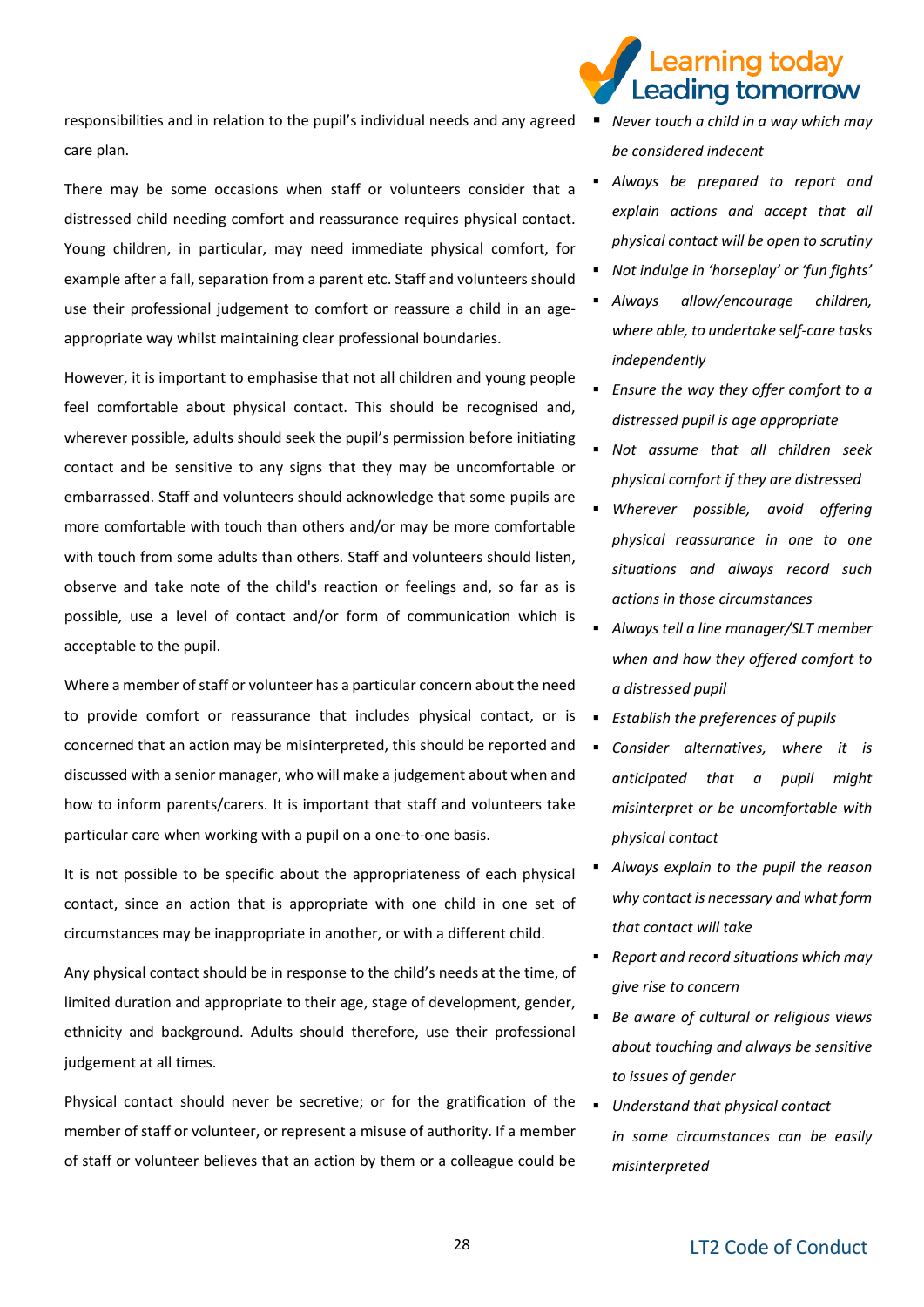misinterpreted, or if an action is observed which is possibly abusive, the incident and circumstances should be reported immediately to the Headteacher and an appropriate record made. Where appropriate, the Headteacher should consult with the Designated Officer in the Local Authority (formerly known as LADO).

Extra caution may be required where it is known that a child has suffered previous abuse or neglect. Staff and volunteers need to be aware that the child may associate physical contact with such experiences. They should also recognise that these pupils may seek out inappropriate physical contact. In all circumstances where a child or young person initiates inappropriate physical contact, it is the responsibility of the adult to deter the child sensitively and help them understand the importance of personal boundaries. Such circumstances must always be reported and discussed with the Headteacher and the parent/carer.

Where a child seeks or initiates inappropriate physical contact with a member of staff or volunteer, the situation should be handled sensitively and care taken to ensure that contact is not exploited in any way. Careful consideration must be given to the needs of the pupil and advice and support given to the member of staff or volunteer concerned.

A general culture of 'safe touch' should be adopted, where appropriate, to the individual requirements of each child. Pupils with special educational needs or disabilities may require more physical contact to assist their everyday learning. The arrangements should be understood and agreed by all concerned, justified in terms of the pupil's needs, consistently applied and open to scrutiny.

Physical contact which occurs regularly with an individual pupil is likely to raise questions unless there is explicit agreement on the need for, and nature of, that contact. This would then be part of a formally agreed and written plan or within the parameters of established, agreed and legal professional protocols on physical contact, e.g. sport activities or medical procedures. Any such arrangements should be understood and agreed by all concerned, justified in terms of the child's needs, consistently applied and open to scrutiny.

#### 3.16 Other activities that require physical contact



*This means that the Trust should:*

- *Ensure it has a system in place for recording incidents and the means by which information about incidents and outcomes can be easily accessed by senior management*
- **Make adults aware of relevant** *professional or organisational guidance in respect of physical contact with children and meeting medical needs of children and young people where appropriate*
- Be explicit about what physical *contact is appropriate for adults working in the Trust*
- *Provide staff, on a 'need to know' basis, with relevant information about vulnerable children in their care*

*This means that staff and volunteers should:*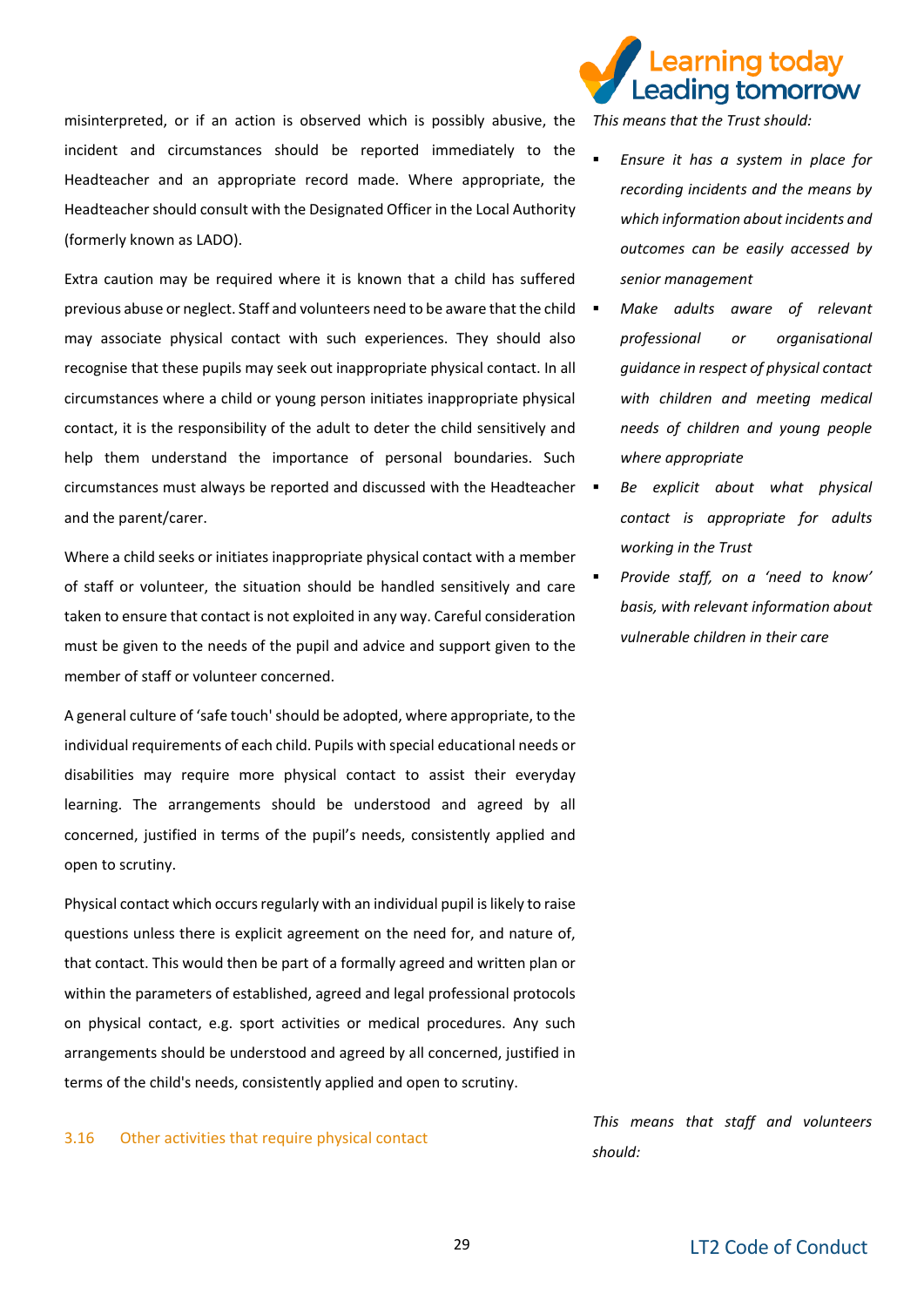Members of staff and volunteers who work in certain curriculum areas, such  $\blacksquare$ as PE, drama, music or outdoor activities, may need to initiate some physical contact with pupils, for example to demonstrate technique in the use of a particular piece of equipment, adjust posture, or perhaps to support a pupil so they can perform an activity safely or prevent injury. Such activities should be carried out in accordance with existing regulations and best practice. Guidance and protocols around safe and appropriate physical contact may be  $\blacksquare$ provided, for example, by sports governing bodies or major arts organisations and should be understood and applied consistently.

Physical contact should take place only when it is necessary in relation to a particular activity. It should take place in a safe and open environment, i.e. one easily observed by others and last for the minimum time necessary. The extent of the contact should be made clear and undertaken with the permission of the pupil. Contact should be relevant to their age and level of understanding and adults should remain sensitive to any discomfort expressed verbally or non-verbally by the pupil.

Any incidents of physical contact that cause concern or fall outside of these protocols and guidance should be reported to the Headteacher and parent or carer.

It is good practice that all parties clearly understand at the outset what physical contact is necessary and appropriate in undertaking specific activities. Keeping parents/carers and pupils informed of the extent and nature of any physical contact may also prevent allegations of misconduct or abuse arising.

### earning todav. Leading tomorrow

- *Treat pupils with dignity and respect and avoid contact with intimate parts of their bodies*
- *Always explain to a pupil the reason why contact is necessary and what form that contact will take*
- Seek consent of parents where a pupil *is unable to give informed consent because of communication difficulties or a disability*
- *Consider alternatives, where it is anticipated that a pupil might misinterpret any such contact*
- Be familiar with and follow *recommended guidance and protocols*
- *Conduct activities where they can be seen by others*
- Be aware of gender, cultural or *religious issues that may need to be considered prior to initiating physical contact*

*This means that the Trust should:*

- *Have in place up to date guidance and protocols on appropriate physical contact, which promote safe practice and include clear expectations of behaviour and conduct*
- Ensure that staff are made aware of *this Code and that safe practice is continually promoted through supervision and training*

*This means that the Trust should:* 

▪ *Have written care plans in place for any pupil who could be expected to require intimate care* 

#### 3.17 Intimate / personal care

Schools should have clear nappy or pad changing and intimate / personal care policies which ensure that the health, safety, independence and welfare of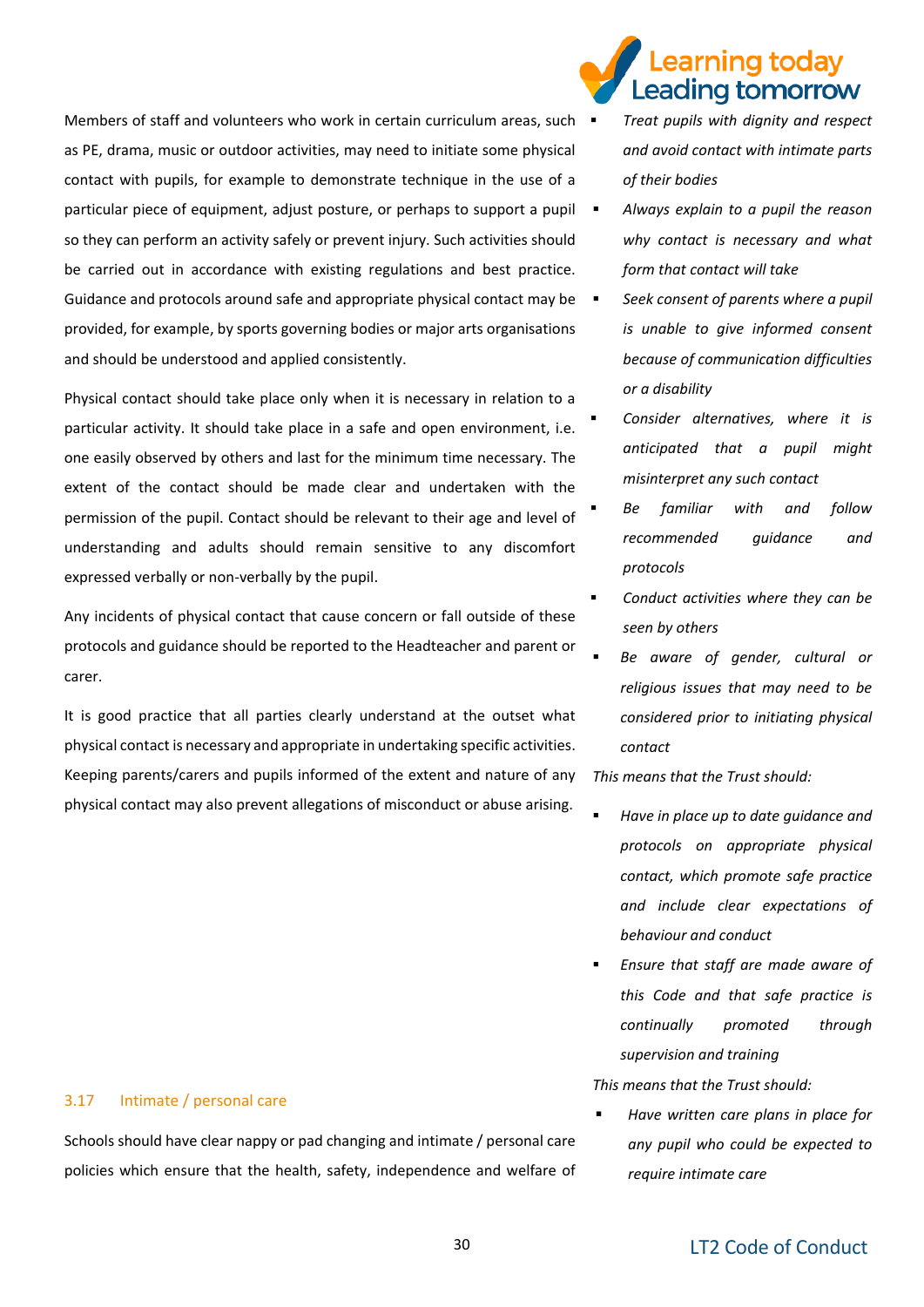children are promoted and their dignity and privacy are respected. Arrangements for intimate and personal care should be open and transparent and accompanied by recording systems.

Pupils should be encouraged to act as independently as possible and to undertake as much of their own personal care as is possible and practicable. When assistance is required, this should normally be undertaken by one member of staff. However, another appropriate adult who is aware of the task to be undertaken should always be in the vicinity, have a line of sight to the child and/or be able to hear the interaction. Intimate or personal care procedures should not involve more than one member of staff unless the pupil's care plan specifies the reason for this.

The emotional responses of any child to intimate care should be carefully and sensitively observed and, where necessary, any concerns passed to senior managers and/or parents/ carers.

A signed record should be kept of all intimate and personal care tasks undertaken and, where these have been carried out in another room, should include times when the pupil/ student and staff members left and returned.

Staff should also be aware of and work in compliance with the Warwickshire County Council document *'Guidance on Special Toileting Needs in Schools and Early Years Settings' (2013)<sup>11</sup> .*

Any vulnerability, including those that may arise from a physical or learning difficulty, should be considered when formulating the individual pupil's care plan. The views of parents, carers and the pupil, regardless of their age and understanding, should be actively sought in formulating the plan and in the necessary regular reviews of these arrangements. Any changes to the care plan should be made in writing and without delay, even if the change in arrangements is temporary, e.g. staff shortages, changes to staff rotas during partial school closures, etc.

Intimate and personal care should not be carried out by an adult that the child does not know. Anyone undertaking intimate/personal care in an education setting is in regulated activity and must have been checked against the relevant DBS barred list, even if the activity only happens once.

### earning todav. Leading tomorrow

- Update care plans in place in writing where appropriate, e.g. because there are staff changes, staff rotas etc.
- *Ensure that pupils are actively consulted about their own care plan*
- *Ensure the intimate/personal care is provided by staff known to the child*
- *Ensure that only individuals that have been checked against relevant the relevant DBS barred list are permitted to engage in intimate or personal care*
- *Ensure that temporary or visiting staff have been trained in intimate and personal care procedures*

*This means that staff and volunteers should:*

- *Adhere to the Trust's intimate care and nappy changing policies*
- *Make other staff aware of the task being undertaken*
	- *Always explain to the pupil what is happening before a care procedure begins*
- *Consult with senior managers and parents/carers where any variation from the agreed procedure/care plan is necessary*
- **Record the justification for any** *variations to the agreed procedure/care plan and share this information with the pupil and parents/ carers*

-

<sup>11</sup> <https://apps.warwickshire.gov.uk/api/documents/WCCC-1090-123>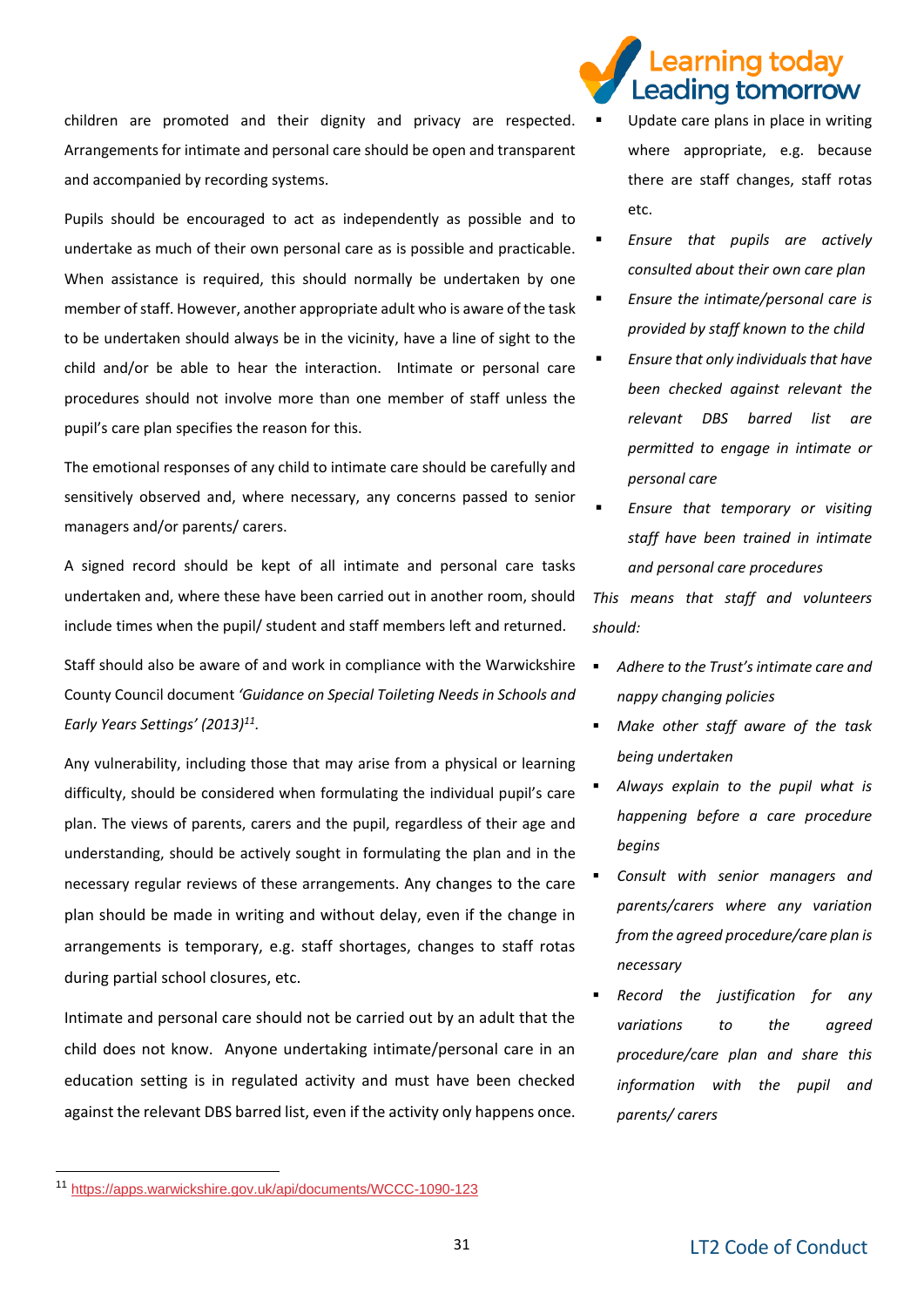That includes volunteers. Volunteers and visiting staff from other schools should not undertake care procedures without appropriate training.

Pupils are entitled to respect and privacy at all times and especially when in a state of undress, including, for example, when changing, toileting and showering. However, there needs to be an appropriate level of supervision in order to safeguard pupils, satisfy health and safety considerations and ensure that bullying or teasing does not occur. This supervision should be appropriate to the needs and age of the children or young people concerned and sensitive to the potential for embarrassment.

When supervising children or young people who are in the course of dressing or undressing as part of curriculum activities such as sport, swimming, dance or drama; or while engaged in a residential visit, staff and volunteers need to seek a balance between safeguarding pupils, for instance by ensuring that bullying does not take place, while respecting pupils' entitlement to privacy when changing and in a state of undress. Staff should therefore announce their intention of entering a changing room or dormitory, maintain a brisk and business-like presence but avoid lingering in the room, looking at and any form of physical contact with a pupil while they are in a state of undress.

#### 3.18 Behaviour Management

All children and young people have a right to be treated with respect and dignity even in those circumstances where they display difficult or challenging behaviour. Corporal punishment and smacking are unlawful in all schools and early years' settings.

Staff and volunteers should not use any form of degrading treatment to punish a pupil. The use of sarcasm, demeaning or insensitive comments towards children and young people; and any approach to behaviour management that seeks to persuade children to conform as a result of feeling shame and/or humiliation is completely unacceptable. Any sanctions or rewards used should be part of a behaviour management policy which is widely publicised and regularly reviewed.

Where pupils display difficult or challenging behaviour, staff and volunteers must follow the Trust's behaviour policy, using strategies appropriate to the circumstance and situation. The use of physical intervention can only be

# earning today. Leading tomorrow

▪ *Avoid any visually intrusive behaviour* 

- Where there are changing rooms, *announce their intention of entering*
- *Always consider the supervision needs of the pupils and only remain in the room where their needs require this This means that adults should not:*
- *Change or toilet in the presence or sight of pupils*
- **Shower with pupils**
- *Allow any adult to assist with intimate of personal care without confirmation from senior leaders that the individual is not barred from working in regulated activity*
- *Assist with intimate or personal care tasks which the pupil is able to undertake independently*

*This means that staff and volunteers should:*

- *Not use force as a form of punishment*
- **Try to defuse situations before they** *escalate, e.g. by distraction*
- *Keep parents informed of any sanctions or behaviour management techniques used*
- *Be mindful of and sensitive to factors both inside and outside of the Trust which may impact on a pupil's behaviour, e.g. bullying, abuse, and where necessary take appropriate action*
- *Follow the Trust's behaviour management policy*
- *Behave as a role model*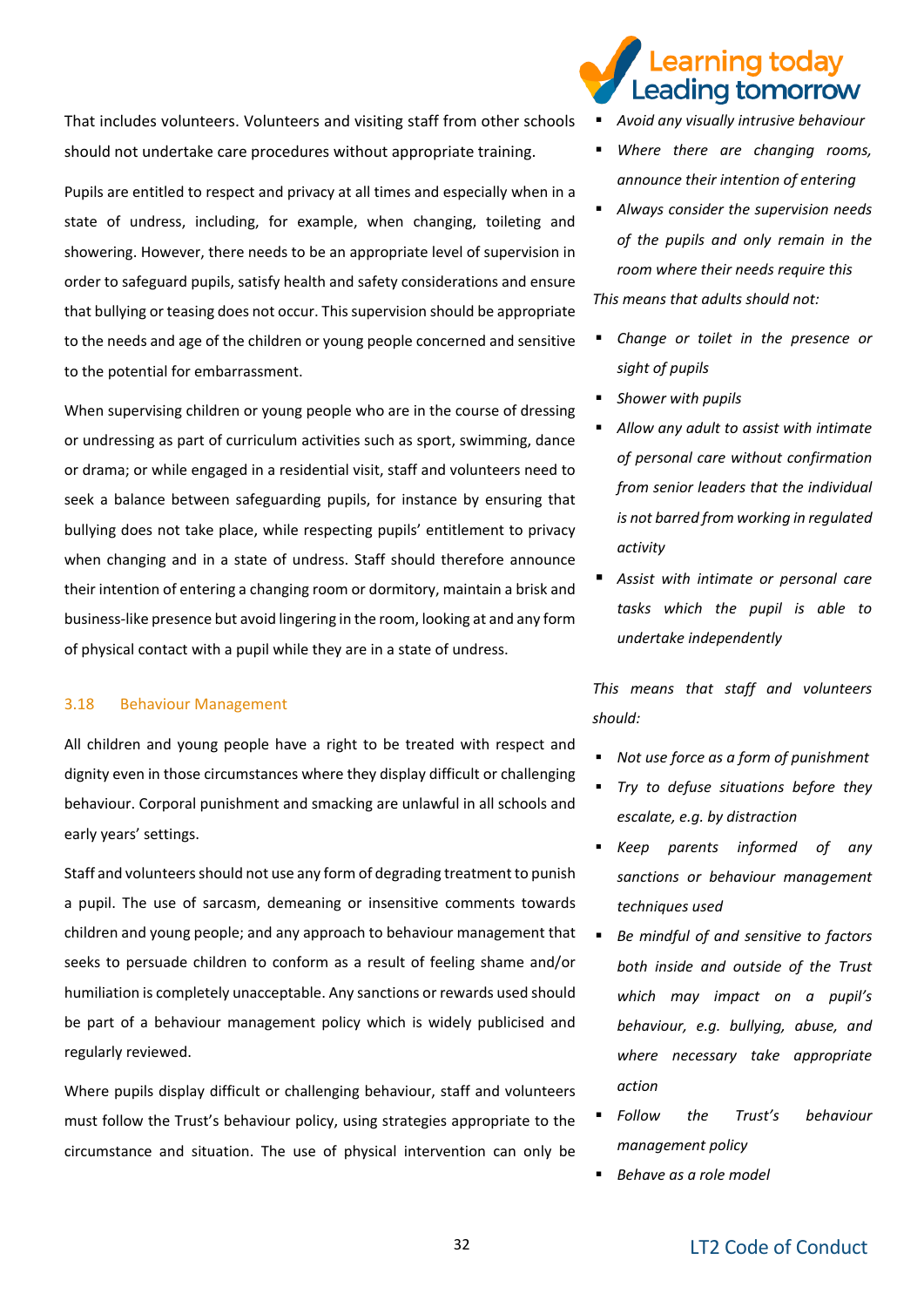justified in exceptional circumstances and must be used as a last resort when other behaviour management strategies have failed.

Where a pupil has specific needs in respect of particularly challenging behaviour, a positive handling plan, including an assessment of risk, should be drawn up and agreed by all parties including, when appropriate, a medical officer.

The senior leadership team should ensure that the Trust behaviour policy includes clear guidance about the use of isolation and seclusion. The legislation on these strategies is complex and staff should take extreme care to avoid any practice that could be viewed as unlawful, a breach of the pupil's human rights and/or false imprisonment.

#### 3.19 The use of control and physical intervention

There are circumstances in which adults working with children displaying extreme behaviours can legitimately intervene by using either non-restrictive or restrictive physical interventions. This is a complex area and staff, volunteers and the Trust must have regard to government guidance and legislation and local guidance produced by Warwickshire County Council<sup>12</sup> as well as the Trust's behaviour management and safeguarding policies.

The law and guidance for Trusts states that adults may reasonably intervene to prevent a child from:

- Committing a criminal offence
- Injuring themselves or others
- Causing damage to property

# earning today. Leading tomorrow

- *Avoid shouting at children other than as a warning in an emergency/safety situation*
- *Refer to national and local policy and guidance regarding restrictive physical intervention (RPI)*
- *Be aware of the legislation and potential risks associated with the use of isolation and seclusion*
- *Comply with legislation and guidance in relation to human rights and restriction of liberty*

*This means that the Trust should:*

- *Have in place a safe behaviour management policy that is not based on persuading children to conform by causing them to feel shame and/or humiliation*
- *Where appropriate, develop positive handling plans in respect of individual pupils*

*This means that the Trust should:*

- *Ensure it has a lawful physical intervention policy that is consistent with WSCB and government guidance and legislation and describes the context in which it is appropriate to use physical intervention*
- **Regularly acquaint staff with policy** *and guidance*
- *Ensure that staff are provided with appropriate training and support*
- **Has an agreed policy for when and how** *physical interventions should be*

<sup>-</sup><sup>12</sup> <http://www.warwickshire.gov.uk/wscbresources> - Appendix 22 'Guidance on the use of force and physical intervention'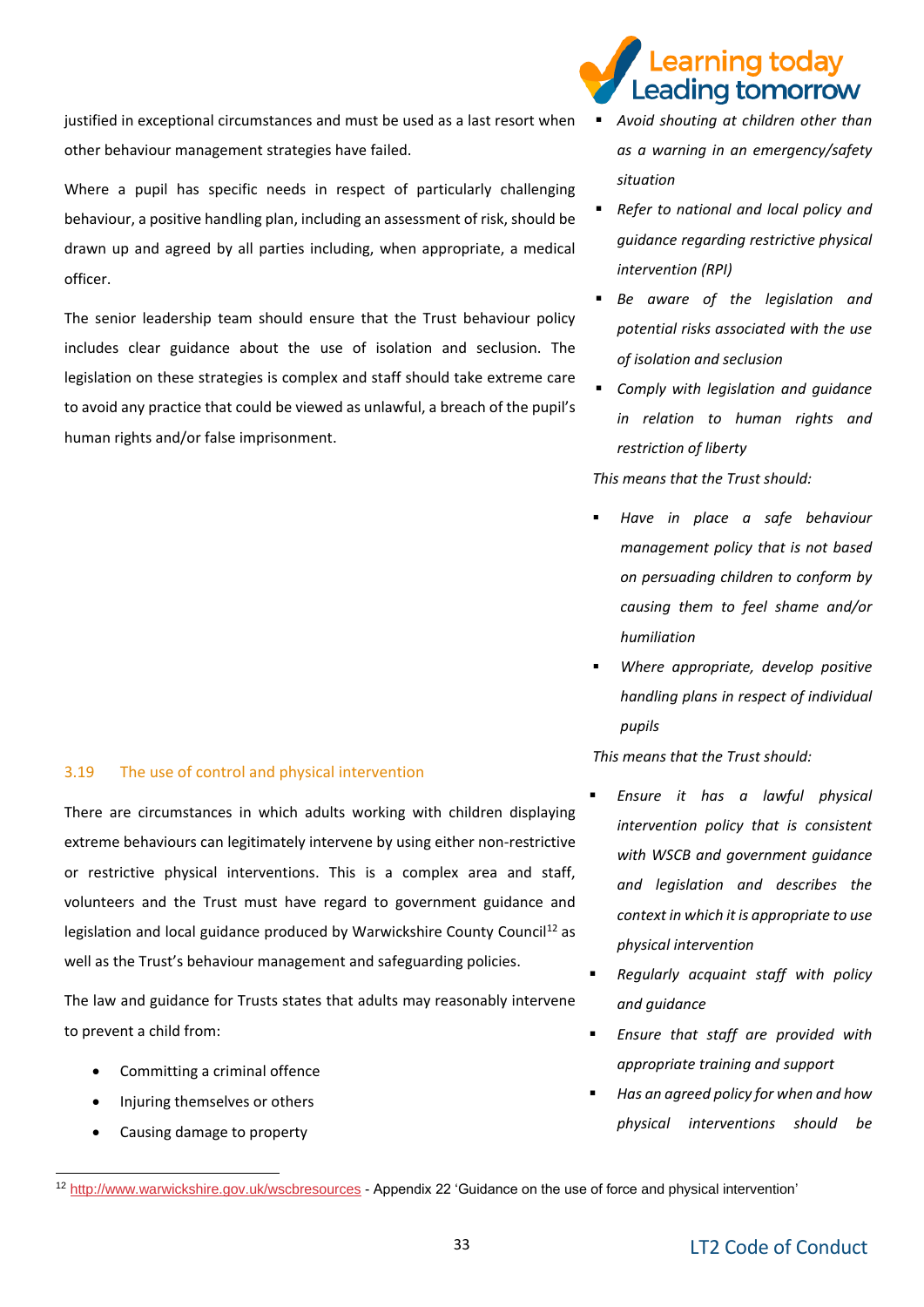• Engaging in behaviour prejudicial to good order and to maintain good order and discipline.

Great care must be exercised in order that adults do not physically intervene in a manner which could be considered unlawful.

Under no circumstances should physical force be used as a form of punishment. The use of unwarranted or disproportionate physical force is likely to constitute a criminal offence and will be reported and investigated in line with the WSB inter-agency 'Allegations against staff or persons in positions of trust' procedure<sup>13</sup>.

When physical intervention is used it should be undertaken in such a way that maintains the safety and dignity of all concerned.

Where the Trust judges that a child's behaviour presents a serious risk to themselves or others, a robust risk assessment, which is reviewed regularly, must always be put in place.

Similarly, where it can be anticipated that physical intervention is likely to be required, individual care plans, drawn up in consultation with parents/carers and where appropriate, the pupil, should set out the strategies and techniques to be used and those which should be avoided. Parental consent does not permit settings to use unlawful physical intervention or deprive a pupil of their liberty.

In all cases where physical intervention occurs the incident and subsequent actions should be documented and reported. This should include written and signed accounts of all those involved, including the pupil. The parents/carers should be informed on the same day.

#### 3.20 Sexual Conduct

-

Any sexual behaviour by a member of staff or volunteer with or towards a pupil is unacceptable.

Pupils are protected by the same laws as adults in relation to non-consensual sexual behaviour. They are additionally protected by specific legal provisions depending on their age and understanding. This includes the prohibition of sexual activity with children by adults in a position of trust. It is an offence for a member of staff in a position of trust to engage in sexual activity with a pupil



*recorded and reported, which allows for incidents to be tracked and monitored*

*This means that staff and volunteers should:*

- *Adhere to the Trust's physical intervention policy*
- *Always seek to defuse situations and avoid the use of physical intervention wherever possible*
- *Where physical intervention is necessary, only use minimum force and for the shortest time needed*
- *Record and report as soon as possible after the event any incident where physical intervention has been used.*

*This means that staff and volunteers should not:*

▪ *Use physical intervention as a form of punishment* 

*This means that members of staff and volunteers should:*

- *Not have any form of sexual contact with a pupil from the school*
- *Avoid any form of touch or comment which is, or may be considered to be, indecent*

<sup>13</sup> [https://www.proceduresonline.com/covandwarksscb/p\\_alleg\\_against\\_staff.html](https://www.proceduresonline.com/covandwarksscb/p_alleg_against_staff.html)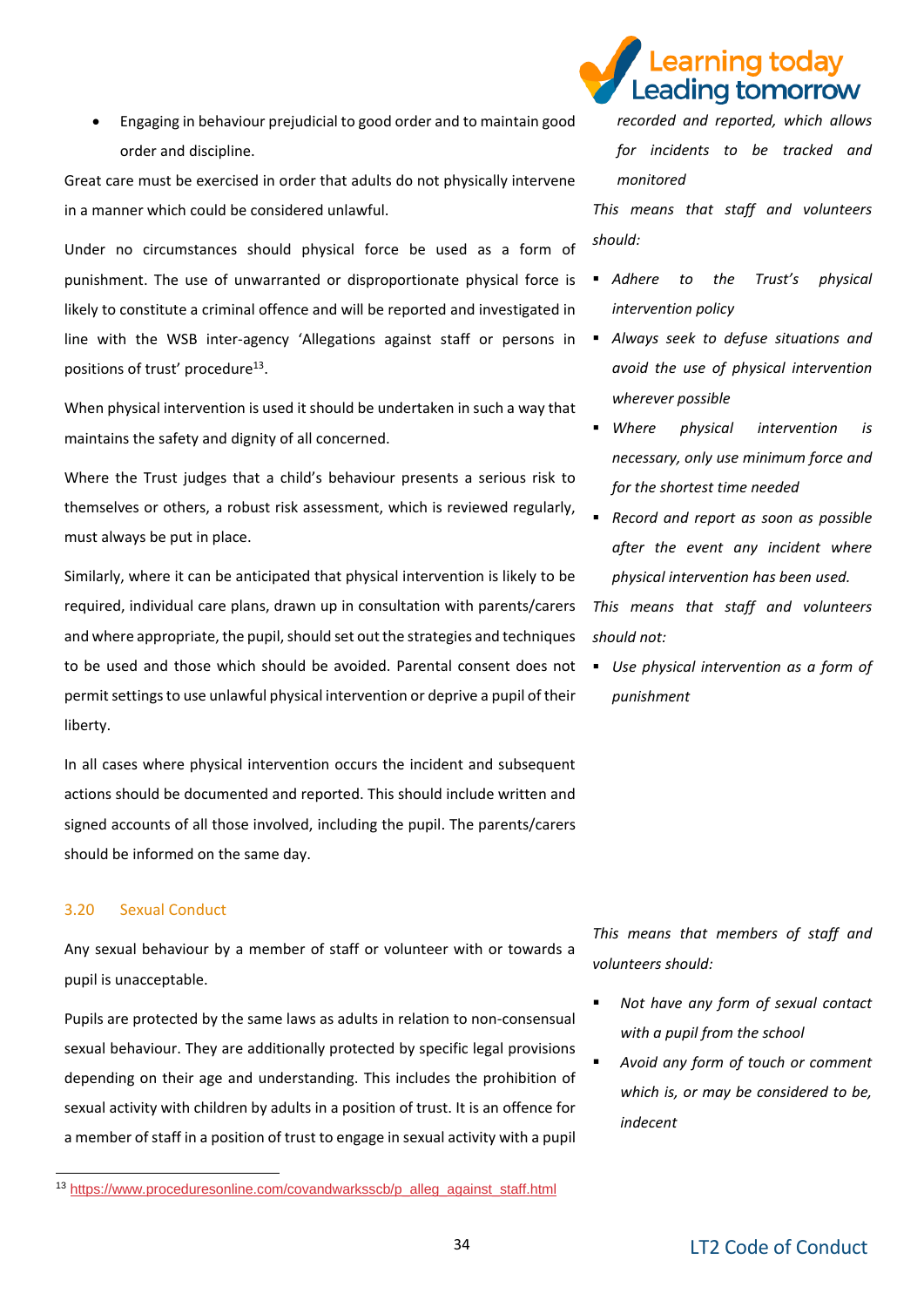under 18 years of age $^{14}$ .

Any sexual activity between a member of staff or volunteer with a pupil irrespective of the latter's age will always be regarded as a grave breach of trust and a matter for disciplinary action.

The sexual activity referred to does not just involve physical contact including penetrative and non-penetrative acts. It may also include non-contact activities, such as causing children to engage in or watch sexual activity or the production of pornographic material. '*Working Together to Safeguard*  Children<sup>1</sup> defines sexual abuse as "forcing or enticing a child or young person to take part in sexual activities, whether or not the child is aware of what is happening".

Allowing or encouraging a relationship to develop in a way which might lead  $\blacksquare$ to a sexual relationship is also unacceptable.

All members of staff and volunteers should therefore clearly understand the need to maintain appropriate boundaries in their contacts with children and young people.

There are occasions when adults embark on a course of behaviour known as 'grooming' where the sole purpose is to gain the trust of a child and manipulate that relationship so sexual abuse can take place. All staff and volunteers should undertake appropriate training so they are fully aware of those behaviours that may constitute 'grooming' and of their responsibility always to report to the Headteacher any concerns about the behaviour of a colleague which could indicate that a pupil is being groomed.

Staff and volunteers should also therefore be aware that conferring inappropriate special attention and favour upon a pupil might be construed as being part of a 'grooming' process and as such will give rise to concerns about their behaviour.

#### 3.21 One to one situations

-

The Trust and all those who work within it have a responsibility to prepare for and make appropriate arrangements for situations in which staff or volunteers including staff from external organisations might find themselves working

#### <sup>14</sup> Sexual Offences Act 2003: abuse of a position of trust

### earning today eading tomorrow

- *Not have sexual relationships with children and young people*
- **Not have any form of communication** *with a child or young person which could be interpreted as sexually suggestive, provocative or give rise to speculation, e.g. verbal comments, letters, notes, (in writing or via text, Email or social media), phone calls, physical contact*
- *Not make sexual remarks to, or about, a child/young person*
- *Not discuss sexual matters with or in the presence of children or young people other than within agreed curriculum content or as part of their recognised job role*
- *Ensure that their relationships with children and young people clearly take place within the boundaries of a respectful professional relationship*
- Take care that their language or *conduct does not give rise to comment or speculation. Attitudes, demeanour and language all require care and thought, particularly when members of staff are dealing with adolescent boys and girls*

#### *This means school leaders should:*

- *keep pupil numbers under constant review*
- ensure that risk assessments and *emergency procedures are reviewed in*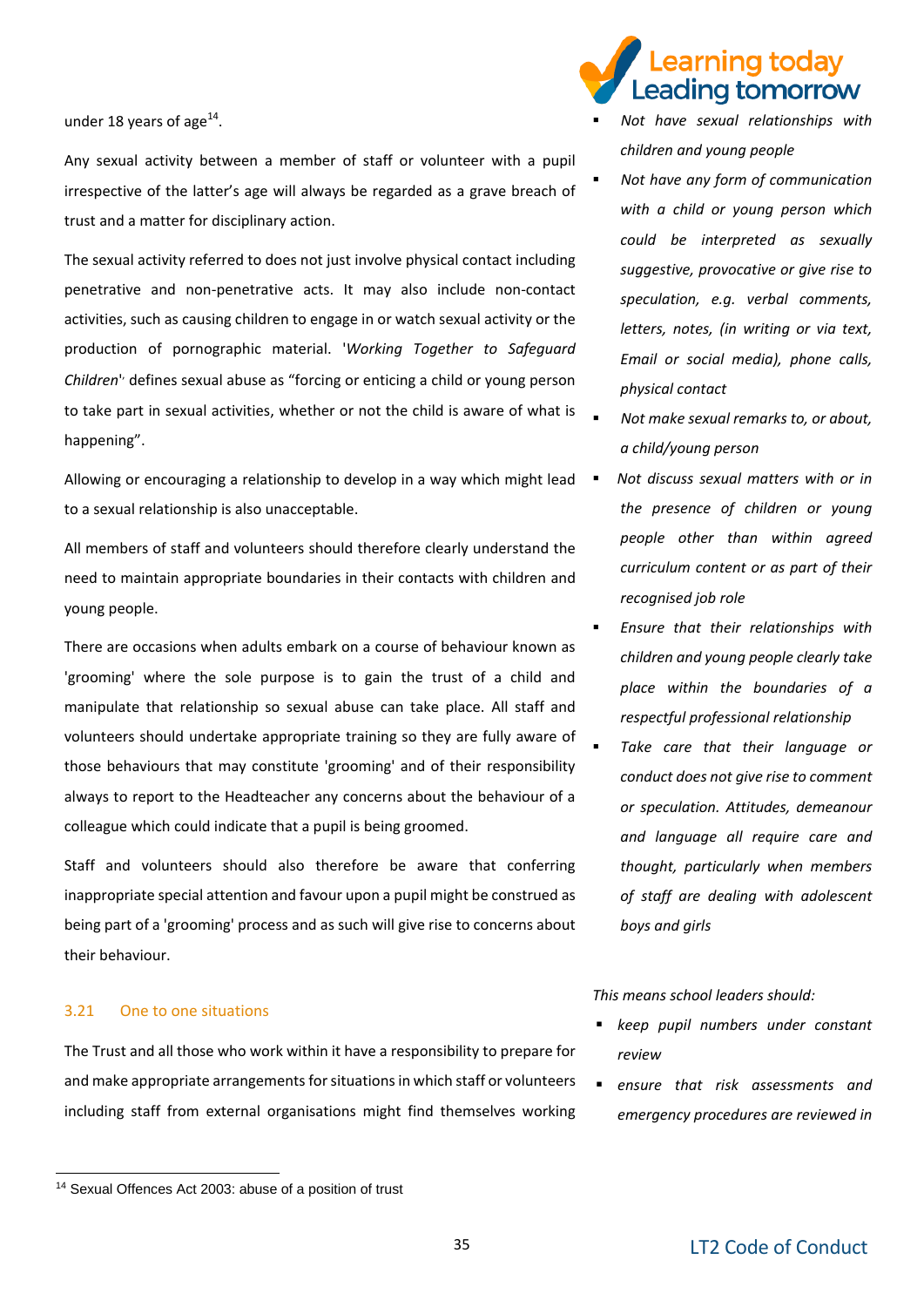with pupils on a one to one basis.

It is not realistic to state that one to one situations should never take place. However, it is appropriate to state that where there is a need, which has been agreed with a senior manager and/or parents/carers, for an adult to be alone with a child or young person, certain procedures and explicit safeguards must be in place. Wherever possible there should be a fully recorded discussion between the member of staff and their manager as to the reasons for this.

To safeguard both pupils and adults, a risk assessment in relation to the specific nature and implications of the one to one work should always be undertaken. Each assessment should take into account the individual needs of each pupil; safety arrangements for the pupil and adult; and should be agreed and reviewed regularly. Staff and volunteers should maintain an awareness of any areas of the Trust which may place themselves or pupils in vulnerable situations.

One to one situations have the potential to make a child/young person more vulnerable to harm by those who seek to exploit their position of trust. Staff or volunteers working on a one to one basis with pupils may also be more vulnerable to allegations or complaints being made against them. Both possibilities should be recognised so that when one to one situations are unavoidable, reasonable and sensible precautions are taken. These might include, for example, staff and volunteers working on a one to one basis in visible areas; in rooms with doors left open; in alcoves/ corridors which afford some quiet and privacy but facilitate other adults passing by periodically; and ensuring that all rooms and areas in which one to one work might take place have observation windows. Every attempt should be made to ensure the safety and security of pupils and the staff and volunteers who work with them.

Arranging to meet with pupils from the school away from the school premises  $\quadblacksquare$ should not be permitted unless the necessity for this is clear and approval is obtained from the Headteacher or other senior colleague with delegated authority, the pupil and their parents/carers.

In the event of further/future school closures, the DfE suggests that if there is only one vulnerable child or child of a critical worker in school, the school should consider closing, and liaise with the local authority to identify alternative provision, e.g. at a local hub school. If the school must remain

# earning todav. Leading tomorrow

*the event of lone working and/or very small numbers on site* 

ligise with the LA on suitable *alternative provision if the school needs to close due to very low pupil numbers*

*This means that staff and volunteers should:*

- Work one to one with a child only *when absolutely necessary and with the knowledge and consent of senior leaders and parents/carers*
- *Be aware of relevant risk assessments, policies and procedures*
- *Ensure that wherever possible there is visual access and/or an open door in one to one situations*
- *Ensure that when lone working is an integral part of their role, full and appropriate risk assessments have been conducted and agreed*
- *Avoid meetings with a child or young person in remote, secluded areas*
- *Always inform other colleagues and/or parents/carers about the contact(s) beforehand, assessing the need to have them present or close by*
- *Avoid use of 'engaged' or equivalent signs wherever possible. Such signs may create an opportunity for secrecy or the interpretation of secrecy*
- *Always report any situation where a child becomes distressed, anxious or angry to a senior colleague*
- *Carefully consider the needs and circumstances of the pupil involved*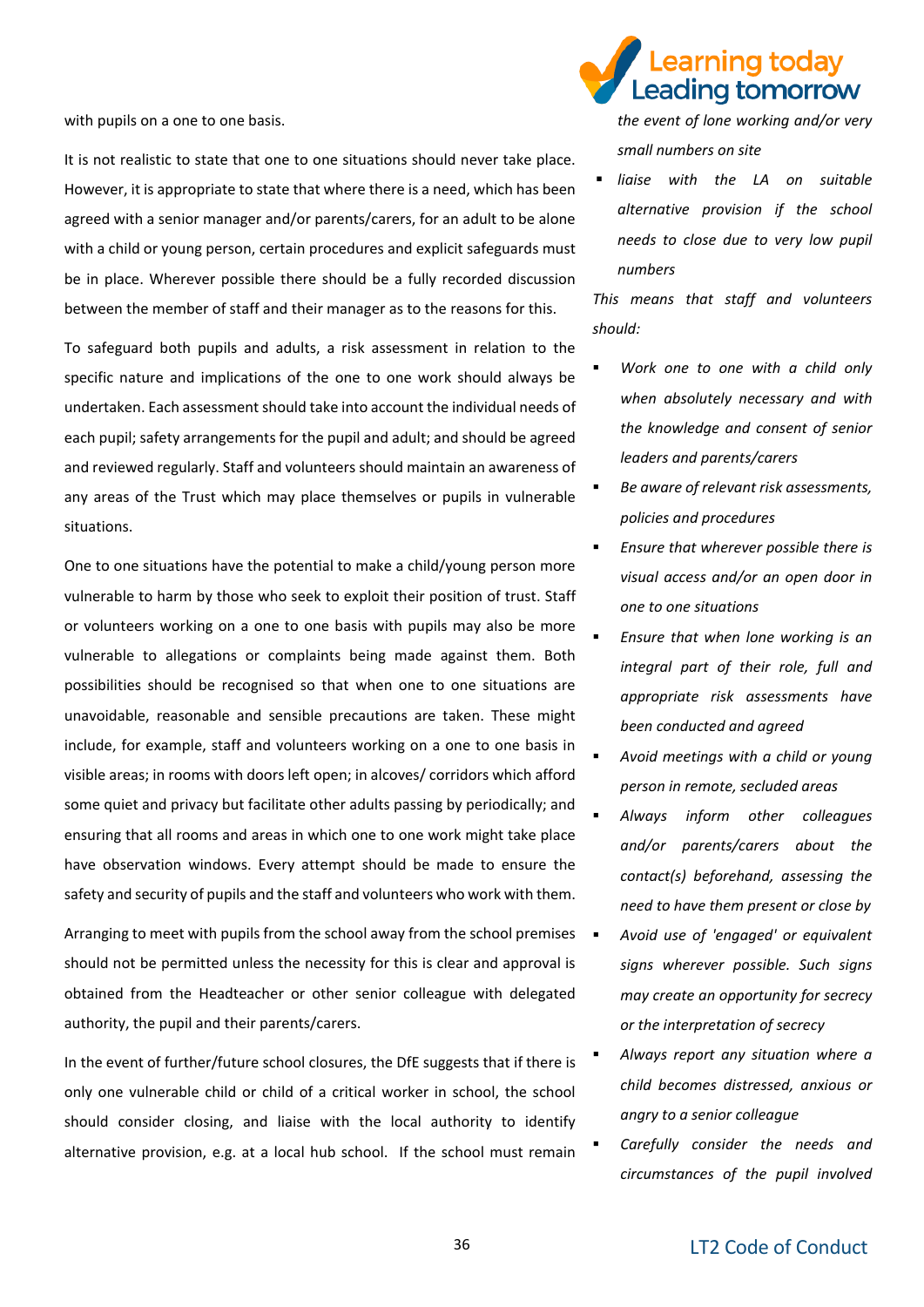open with only one or two children, there should be more than one member of staff to meet fire safety, first aid, supervision and other emergency procedures.

#### 3.22 Home visits

All work with pupils and parents should, wherever possible, be undertaken in the school or other recognised workplace. However, there are occasions when it is necessary to make one-off or regular home visits in response to urgent, planned or specific situations.

In occasional and/or exceptional circumstances, staff may be asked to undertake welfare visits. The school will operate in accordance with advice from DfE, Warwickshire Safeguarding and/or the local authority when deciding whether such home visits are necessary and desirable in children's best interests. Staff will normally undertake home visits with a colleague. Parents/carers will be given advance notice of proposed home visits unless there is good reason not to, e.g. because the visit has been prompted by safeguarding concerns and/or is at the request of Children's Social Care. In these cases, one of the staff undertaking the visit will be the Designated Safeguarding Lead (DSL) or a deputy DSL. The purpose of  $\blacksquare$ the visit should be clarified and staff should be aware of the circumstances in which emergency services or partner agencies should be contacted.

When undertaking home visits, it is essential that appropriate policies and related risk assessments are in place to safeguard both pupils and members of staff who work with them, all of whom can be more vulnerable in these situations.

A risk assessment should be undertaken prior to any planned home visit taking place. The assessment should include an evaluation of any known factors regarding the pupil, parents/carers and others living in the household. Consideration should be given to any circumstances which might render the staff member becoming more vulnerable to an allegation being made, e.g. hostility, child protection concerns, complaints or grievances. Specific thought should be given to visits outside of 'school hours' or in remote or secluded locations. Following the assessment, appropriate risk management measures should be put in place before the visit is undertaken. In the unlikely event that



*This means that staff and volunteers should:* 

- Agree the purpose for any home *visit with the Headteacher or senior leader with delegated responsibility, unless home visits are an acknowledged and integral part of their role, e.g. parent support advisors, home/school link workers*
- Have a clear understanding of the *actions that should be taken if it is believed that a child or parent is at immediate risk of harm, including when to contact emergency services and / or partner agencies*
- *Adhere to agreed risk management strategies*
- *Avoid unannounced home visits wherever possible*
- *Ensure there is visual access and/or an open door in one to one situations*
- *Observe current government/public health guidance in relation to social distancing at all times*
- *Except in an emergency, never enter a home without the parent or carer's consent or when the parent is absent*
- *Always make detailed records including times of arrival and departure and work undertaken*
- *Ensure any behaviour or situation which gives rise to concern is discussed*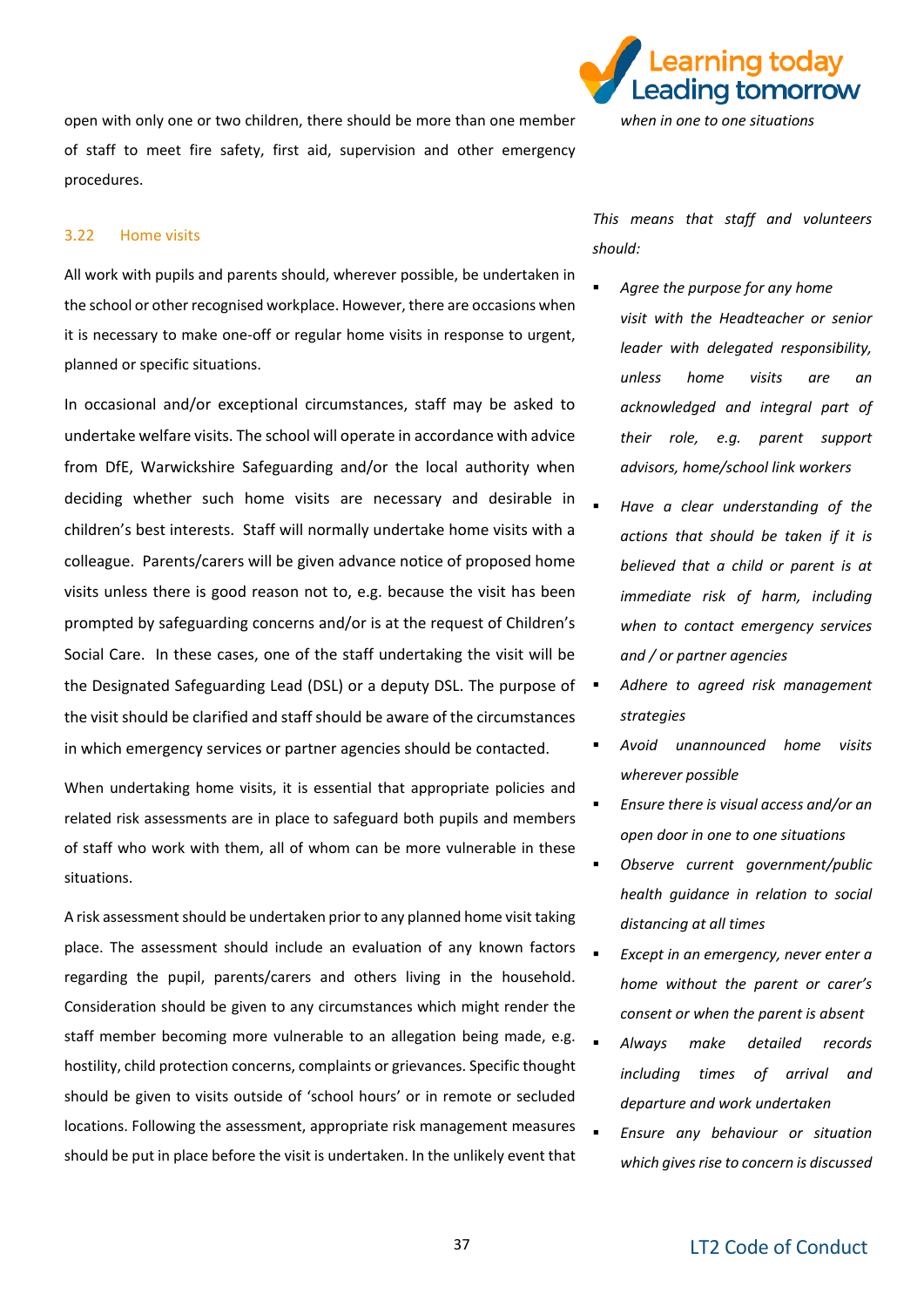little or no information is available, visits should not be made alone.

Where a programme of work is to be undertaken in the pupils home, an appropriate workspace should be provided and a written work plan/contract should be agreed with the pupil and parent/carer. This should include: clear objectives; content; timing; duration of sessions; ground rules; child protection and confidentiality statements. The plan should take into account the preferences of both the pupil and parent/carer. There should also be an agreement that the parent/carer or other suitable adult will remain in the home throughout the session. Where the situation is such that changes in agreed work arrangements are required, a quick assessment will be necessary to determine if the session can continue. The Headteacher or line manager should then be informed as soon as is practically possible. Emergency situations should be reported to the Police or Children's Social Care and to the Headteacher/parent as appropriate.

If, in an emergency, such a one-off arrangement is required, the member of staff or volunteer must have a prior discussion with a senior manager and the parents or carers and a clear justification for such an arrangement must be agreed and recorded.

Under no circumstances should a member of staff or volunteer visit a pupil in their home outside agreed work arrangements and no pupil-student should be in or invited into the home<sup>15</sup> of an employee or volunteer or that of a family member, colleague or friend unless the reason for that has been firmly established and agreed with parents/ carers and the Headteacher.

A written record of any such agreement should be maintained in the Trust. Examples might include situations where a pupil is part of a member of staff/volunteer's extended family; or the member of staff/volunteer has an established social relationship with the pupil's parents/carers.

# earning today eading tomorrow

*with their manager and, where appropriate, action is taken*

- *Never make a home visit outside agreed working arrangements*
- *Be vigilant in maintaining their privacy and mindful of the need to avoid placing themselves in vulnerable situations*
- **Challenge any request for their** *personal accommodation to be used as an additional resource for the school*
- Be mindful of the need to *maintain professional boundaries refrain from asking pupils to undertake personal jobs or errands This means that the Trust should:*
- *Ensure that it has home visit and loneworking policies, which all staff and volunteers are made aware of. These should include arrangements for risk assessment and management*
- *Ensure that policies reflect any procedures or guidance issued by Warwickshire Safeguarding or the Local Authority in relation to undertaking home visits*
- *Ensure that all home visits are justified and recorded*
- *Ensure that staff understand the purpose and limitations of all home visits including welfare visits*
- ensure that staff and volunteers are *not exposed to unacceptable risk*

-

<sup>&</sup>lt;sup>15</sup> This includes any home or domestic settings used or frequented by the adult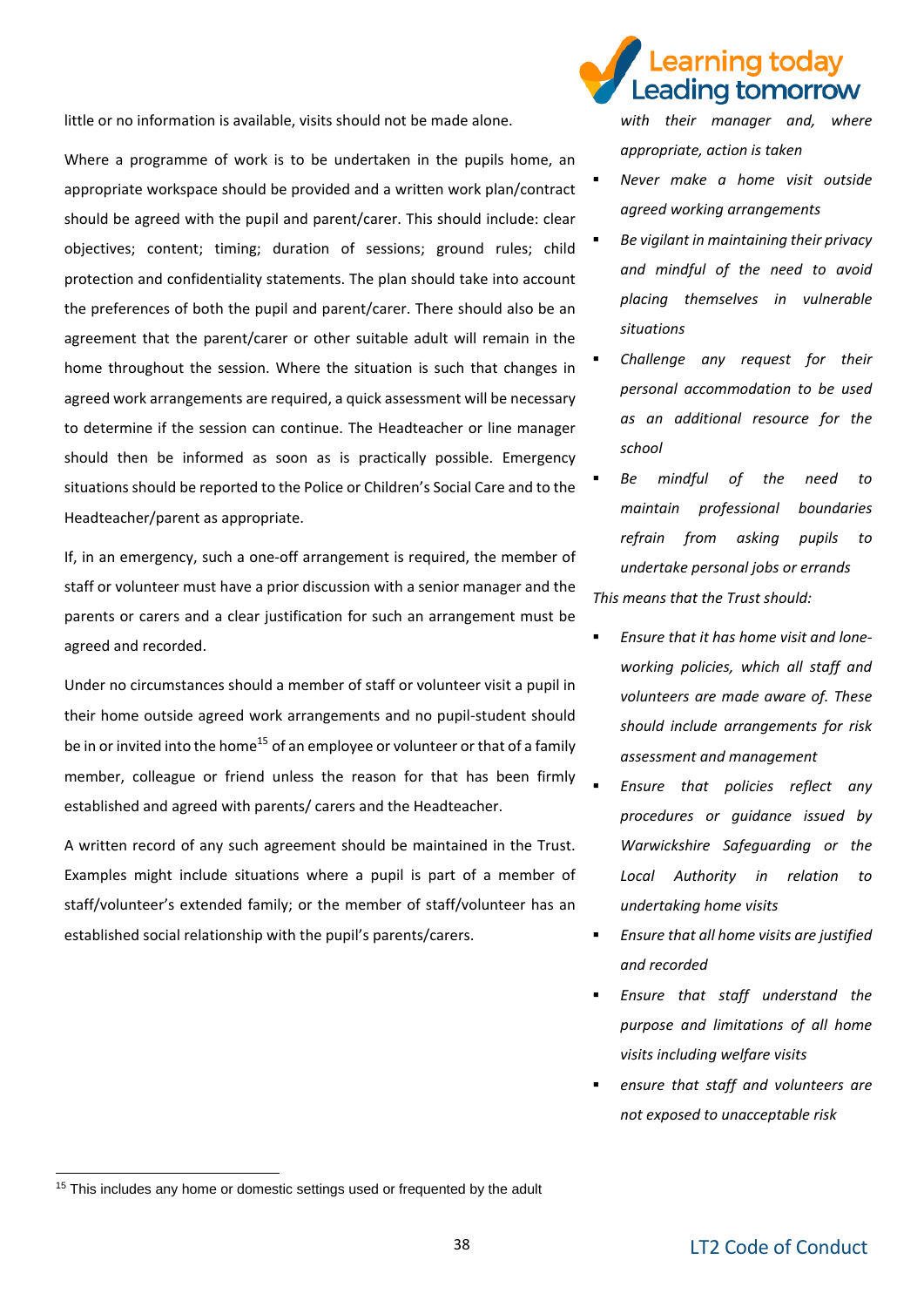#### 3.23 Transporting children and young people

In certain situations staff or volunteers may be required or offer to transport pupils as part of their work. As with any other activity undertaken at work, the employer has a duty to carry out a risk assessment covering the health and safety of their staff and to manage any known risks $^{16}$ .

Consideration must be given to the potential distraction of the driver and the supervision of the passengers. A judgement should be made about the likely behaviour and individual needs of the child/ren. If any of them may require close supervision, then another adult should travel in the vehicle so that the driver is not distracted or compromised<sup>17</sup>.

Staff and volunteers should not offer lifts to pupils unless the need for this has been agreed by a manager. A designated member of staff should be appointed to plan and provide oversight of all transport arrangements and respond to any concerns that may arise.

Wherever possible and practicable it is advisable that transport is undertaken other than in private vehicles, with at least one adult additional to the driver acting as an escort.

It is a legal requirement that all passengers wear seatbelts and it is the responsibility of the staff member who is driving the vehicle to ensure that this requirement is met. Staff and volunteers should also be aware of and adhere to current legislation regarding the use of appropriately fitted car seats/booster seats for younger children.

Staff and volunteers should ensure that their behaviour is safe and that the transport arrangements and any vehicle used to transport pupils meet all legal

-

### earning today. eading tomorrow.

- **Make clear to staff and volunteers** *that, other than in an emergency, they should not enter a home if a parent/carer is absent*
- *Ensure that staff and volunteers have access to a Trust owned mobile telephone and an emergency contact person*

*This means that staff and volunteers should:*

- *Plan and agree arrangements with all parties in advance*
- *Respond sensitively and flexibly where any concerns arise*
- **Take into account any specific or** *additional needs of the pupil*
- *Have an appropriate licence/permit for the vehicle* 
	- *Ensure they are fit to drive and free from any drugs, alcohol or medicine which is likely to impair their judgement and/or ability to drive*
	- Ensure that if they need to be alone *with a pupil, e.g. in an emergency, this is for the minimum possible time*
	- *Be aware that the safety and welfare of the pupil who they are transporting is their responsibility until they are safely passed over to a parent/carer*
	- **Report the nature of the journey, the** *route and expected time of arrival in accordance with agreed procedures Ensure that their behaviour and all*

<sup>16</sup> See als[o https://www.gov.uk/government/publications/health-and-safety-advice-for-schools](https://www.gov.uk/government/publications/health-and-safety-advice-for-schools)

<sup>&</sup>lt;sup>17</sup> OEAP updated guidance (July 2018) https://oeapng.info/3618-transporting-young-people-in-private-cars/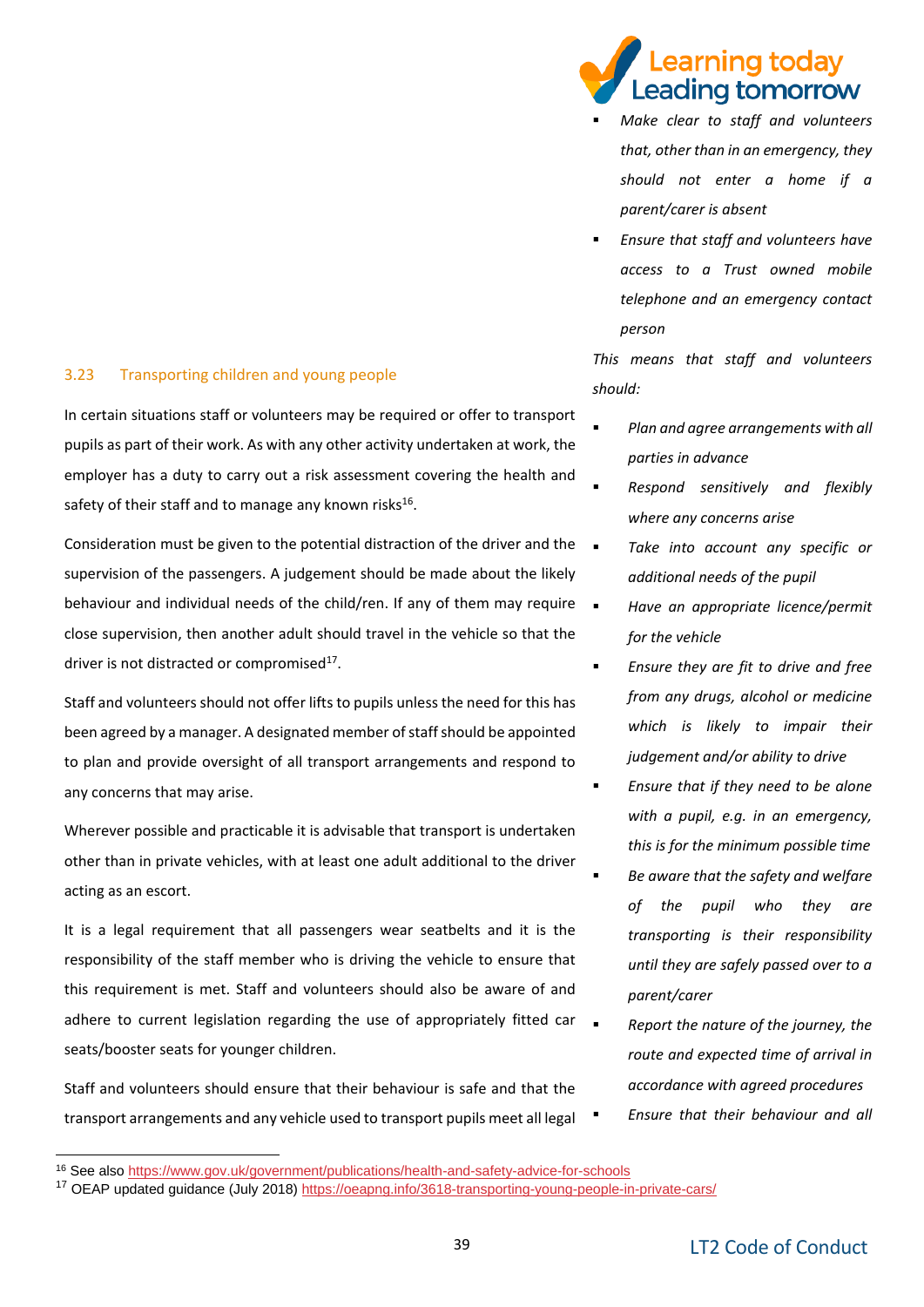requirements. They should ensure that the vehicle is roadworthy and appropriately insured and that the maximum carrying capacity is not exceeded.

Staff and volunteers should never offer to transport pupils outside of their normal working duties, other than in an emergency or where not doing so would mean the child might be at risk. In those circumstances the matter should be recorded and reported to both the member of staff/volunteer's line manager and the child's parent(s) at the earliest possible opportunity. The Trust's health and safety policy and/or educational visits policy should set out the arrangements under which staff may use private vehicles to transport pupils.

# earning todav. Leading tomorrow

*arrangements ensure vehicle, passenger and driver safety. This includes having proper and appropriate insurance for the type of vehicle being driven* 

- *Ensure that any impromptu or emergency arrangements of lifts are recorded and can be justified*
- *Refer to local and national guidance for educational visits*

*This means that the Trust should:*

- *Have appropriate policies for transporting pupils seek evidence that:*
	- *All privately owned vehicles used to transport pupils are safe. This means that the driver holds a valid MOT certificate, where relevant, that the driver certifies the vehicle has been serviced in line with the manufacturer's schedule, and that the driver carries out any pre-use checks specified by the manufacturer*
- **The driver is suitable. This means that** *they hold a valid licence for the type of vehicle and meet any employer requirements*
- There is a valid insurance policy *covering the driver and the vehicle for the intended use. This may require that the driver has 'business use' cover.*
- *Retain evidence of the above with the risk assessment*

*This means that staff and volunteers should:*

#### 3.24 Educational visits, trips, outings and after-school activities

Staff responsible for organising educational visits should be familiar with the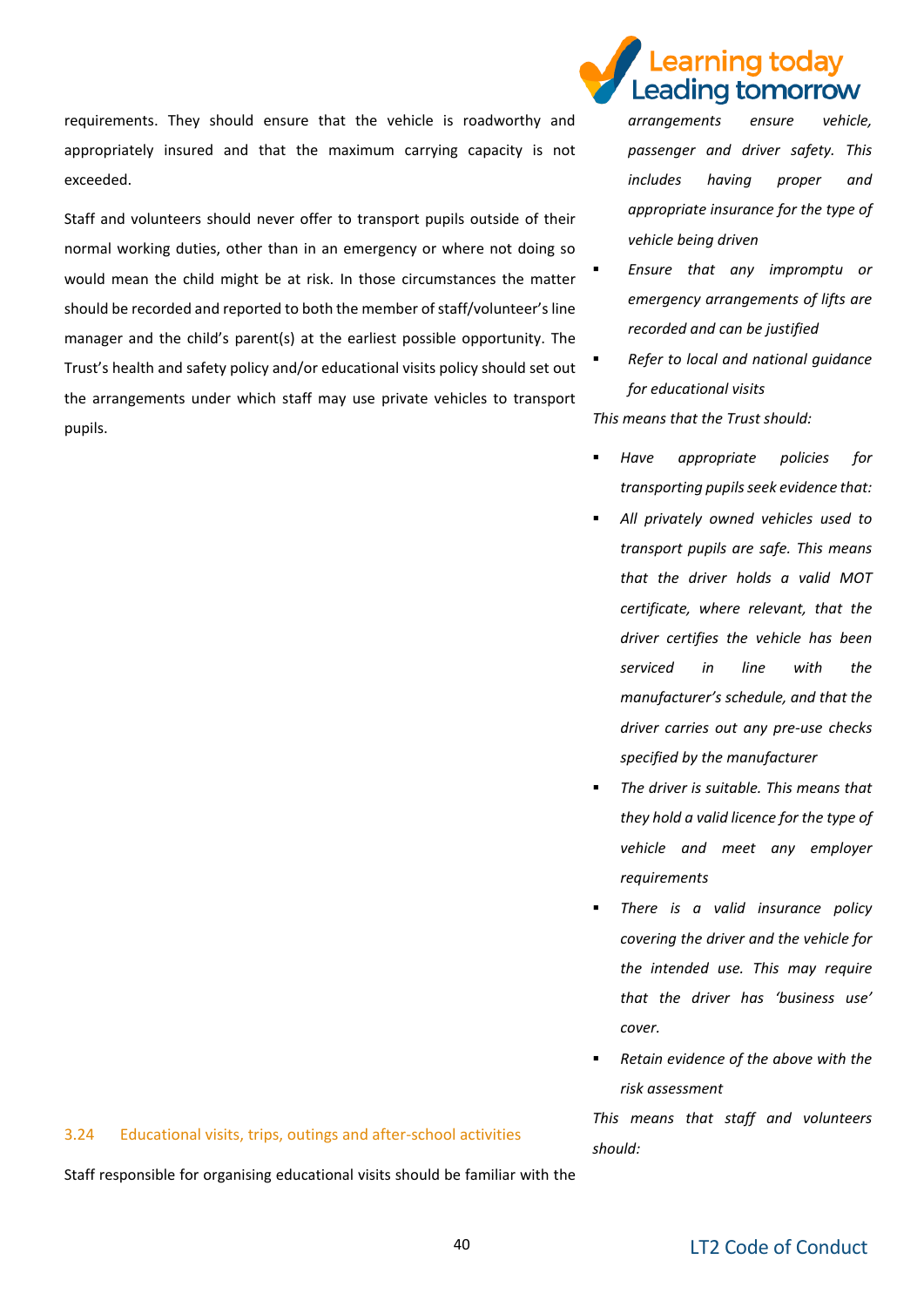Department for Education's advice on Health and Safety available at  $\blacksquare$ [https://www.gov.uk/government/publications/health-and-safety-on](https://www.gov.uk/government/publications/health-and-safety-on-educational-visits)[educational-visits](https://www.gov.uk/government/publications/health-and-safety-on-educational-visits)<sup>18</sup>.

The duties in the Health and Safety at Work etc. Act 1974 and the supporting regulations apply to activities taking place on or off the Trust premises (including school visits) in Great Britain. All Trust employers must have a Health and Safety policy. This should include policy and procedures for off-site visits, including residential visits and any school-led adventure activities.

The Management of Health and Safety at Work Regulations (1999) impose a duty on employers to produce suitable and sufficient risk assessments. This would include assessment of any risks to employees, children or others during an educational visit, and the measures that should be taken to minimise these risks. For regular activities, such as taking pupils to a local swimming pool, the risks should be considered under the Trust's general arrangements and a check to make sure that the precautions remain suitable is all that is required. For annual or infrequent activities, a review of an existing assessment may be all that is needed. For new higher-risk activities or trips, a specific assessment of the significant risks should be carried out.

Health and Safety arrangements require members of staff to keep colleagues/employers aware of their whereabouts, especially when involved in activities outside the usual workplace.

Staff and volunteers should take particular care when supervising pupils in the less formal atmosphere of an educational visit where a more relaxed discipline or informal dress and language code may be acceptable. However, staff and volunteers remain in a position of trust and need to ensure that their behaviour remains professional at all times, stays within clearly defined professional boundaries and could not be interpreted as seeking to establish an inappropriate relationship or friendship.

Where out of school activities include overnight stays, careful consideration needs to be given to sleeping arrangements. Pupils, staff, volunteers and parents should be informed of these prior to the start of the trip. In all circumstances, those organising trips and outings must pay careful attention to ensuring safe staff/pupil ratios and a suitable gender mix of staff.

### earning today. Leading tomorrow

- *Adhere to the Trust's educational visits policy/ guidance*
- *Always have another member of staff or volunteer present in out of workplace activities, unless otherwise agreed with a senior manager*
- *Undertake risk assessments in line with the Trust's policy*
- *Have written parental consent to the activity*
- *Ensure that their behaviour remains professional at all times (see section 7)*
- *Never share beds with pupils.*
- *Not share bedrooms unless it involves a dormitory situation or is necessary in order to meet a child or children's specific needs; there is no practicable alternative; there are always at least two members of staff present; and the arrangements have been previously discussed with a senior manager, parents/carers and pupils unless the party is placed in the situation unexpectedly.*
	- *Refer to local and national guidance for Educational visits, including exchange visits (both to the UK and abroad)*

-

<sup>&</sup>lt;sup>18</sup> Guidance is also available from the Outdoor Education Advisers' Pane[l http://oeapng.info/](http://oeapng.info/)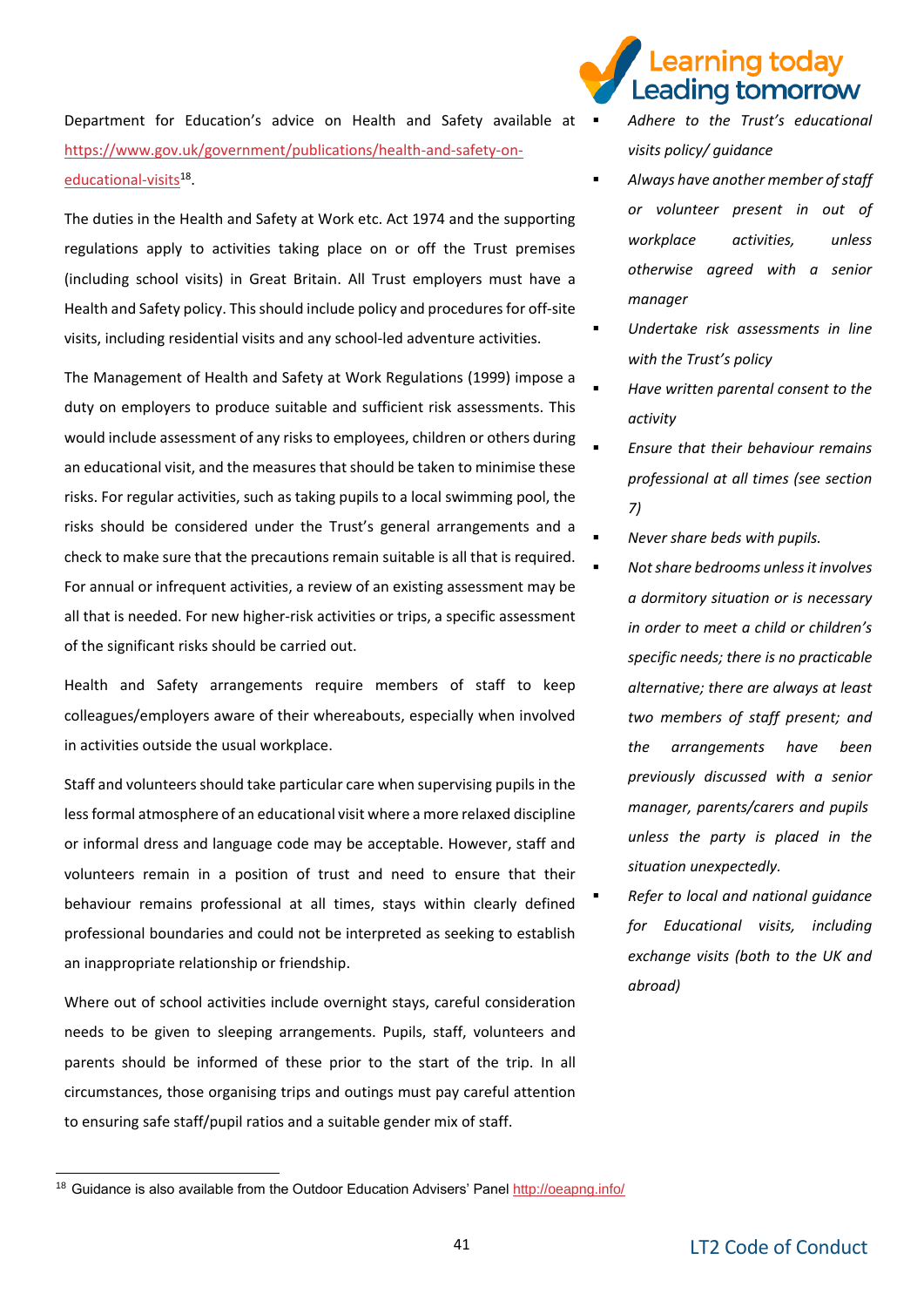

Before all overnight stays, there should be a robust written briefing, which must include sleeping arrangements for pupils and staff; supervision arrangements when children are getting dressed and undressed and are asleep; the management of any unanticipated situations in which a member of staff or volunteer finds themselves working one-to-one with a pupil; and reporting arrangements including any safeguarding and whistleblowing issues.

#### 3.25 First aid and administration of medication

All settings should have an adequate number of qualified first-aiders. Parents should be informed when first aid has been administered.

Any member of Trust staff may be asked to become a qualified first-aider or to provide support to pupils with medical conditions, including the  $\blacksquare$ administering of medicines, but they cannot be required to do so unless this forms part of their contract of employment<sup>19</sup>.

Staff should receive sufficient and suitable training and achieve the necessary level of competence before they take on responsibility to support children with medical conditions.

Advice on managing medicines is included in the statutory guidance on supporting pupils at school with medical conditions. In circumstances where a pupil needs medication regularly, this would usually be recorded in their individual healthcare plan. This provides details of the level and type of support a child needs to manage their medical condition effectively in school and should include information about the medicine to be administered, the correct dosage and any storage requirements.

When administering first aid, wherever possible, staff and volunteers should  $\Box$ ensure that another adult is present, or aware of the action being taken.

After discussion with parents, children who are competent should be encouraged to take responsibility for managing their own medicines and procedures. This could include for example, the application of any ointment or sun cream, or use of inhalers or Epipens.

If a member of staff or volunteer is concerned or uncertain about the amount

-

*This means that the Trust will:*

- *Ensure there are trained and named individuals to undertake first aid responsibilities, including paediatric first aid if relevant*
- In exceptional circumstances, if there *is no member of staff available who has completed 'first aid at work' training, identify a senior person to be responsible each day*
- *Review and update first aid, medicines in school and crisis/emergency policies and relevant risk assessments*
- *Ensure training is regularly monitored and updated*
- *Refer to local and national First Aid guidance and guidance on meeting the needs of children with medical conditions.*
- *Always ensure that arrangements are in place to obtain parental consent for the administration of first aid or medication*

*This means that staff and volunteers should:*

▪ *Adhere to the Trusts policies for health and safety, supporting pupils with* 

<sup>&</sup>lt;sup>19</sup> Teachers cannot be required to do these tasks but other members of staff, whose contracts are agreed locally, can be required to do so if their contracts provide for it.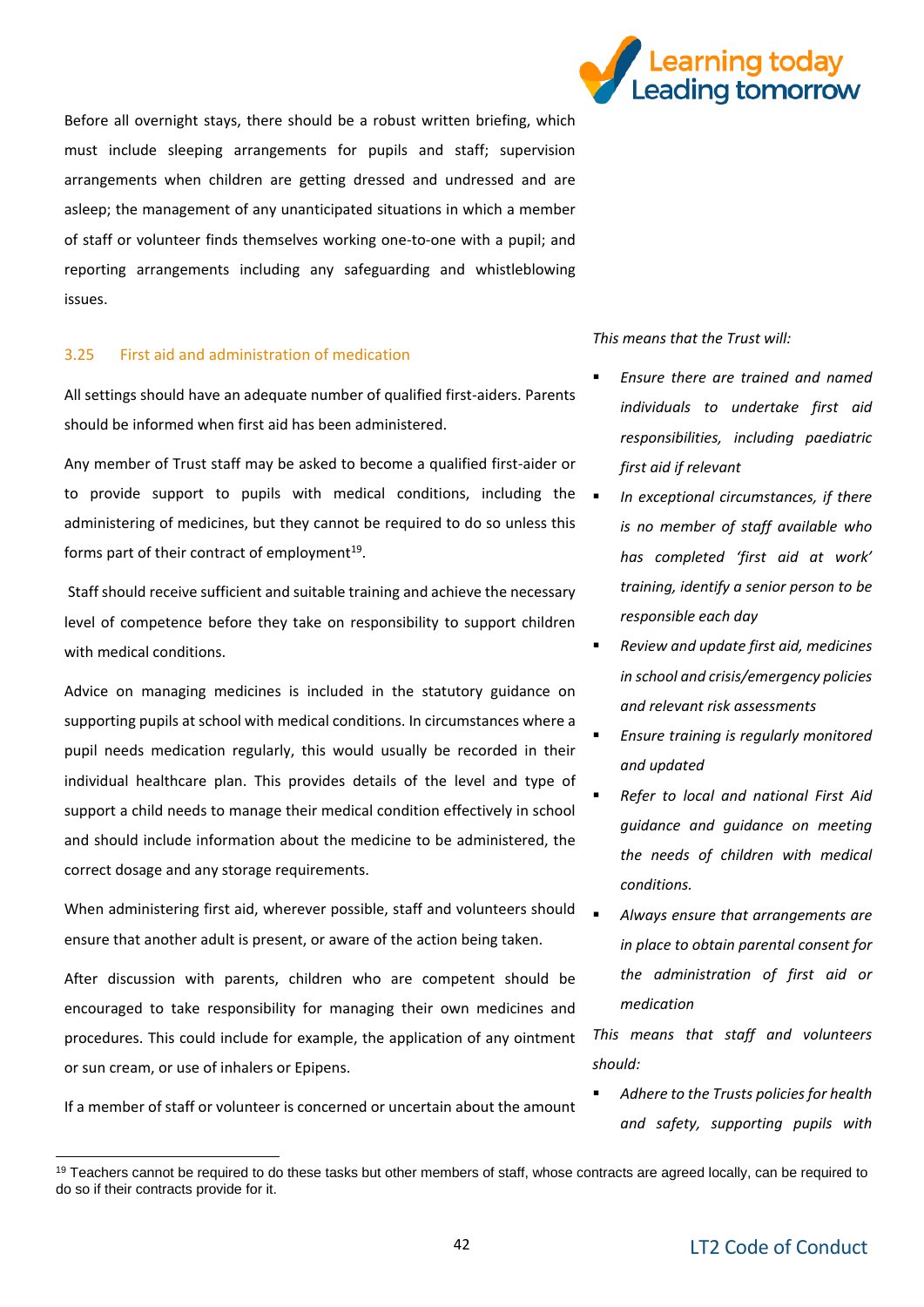or type of medication being given to a pupil, provided by a parent/carer or prescribed, this should be discussed with the Designated Safeguarding Lead.

Adults taking medication which may affect their ability to care for children should seek medical advice regarding their suitability to do so and providers should ensure that they only work directly with children if that advice confirms that the medication is unlikely to impair their ability to look after children. Employers are also responsible for managing the performance of their employees and for ensuring they are suitable to work with children.

The risk assessment is likely to recommend that staff medication brought onto the premises must be securely stored and out of reach of children at all times. Notwithstanding all of the above, the *Managing Health & Safety at Work Regulations* do allow an organisation in exceptional circumstances to function without any member of staff being trained in 'First Aid at Work'. If a school/setting has no trained first aider due to partial closure and/or a  $\blacksquare$ situation like COVID-19, it is the responsibility of school leaders and/or the employer to identify a senior person on site each day to lead on any crisis or serious incident including the provision of first aid. This decision should be supported by a risk assessment that takes account of the number of staff, children and/or visitors on site, the proximity of emergency services, any particular risks presented etc. Risks should be minimised as much as possible, for example by not undertaking high risk or adventurous activities.

Depending on the ages of the children accessing the provision, there may need to be at least one person trained in paediatric first aid at all times when children are on site.

#### 3.26 Photography, videos and other images

Many educational activities involve recording images. These may be undertaken for displays, publicity, to celebrate achievement and to provide records of evidence of the activity.

Under no circumstances should staff or volunteers be expected or allowed to use their personal equipment to take or store images of pupils at or on behalf of the Trust, including during educational visits, residential trips and other offsite activities such as sports events. That includes the use of any device which  $\Box$ can be used for taking/recording images, e.g. cameras, mobile-phones, smart

### earning today Leading tomorrow

*medical conditions and administering first aid or medication*

- **Make other staff aware of the task** *being undertaken*
- *Have regard to pupils' individual healthcare plans*
- *Always ensure that an appropriate health/risk assessment is undertaken prior to undertaking certain activities*
- *Explain to the pupil what is happening.*
- *Always act and be seen to act in the pupils best interests*
- *Report and record any administration of first aid or medication*
- Not work with pupils whilst taking *medication unless medical advice confirms that they are able to do so*

*This means that staff and volunteers should:*

- Adhere to the Trust's policy in relation *to the creation and storage of images of pupils*
- **Only publish images of pupils where** *they and their parent/carer have given explicit written consent to do so*
- *Only take images where the pupil is happy for them to do so*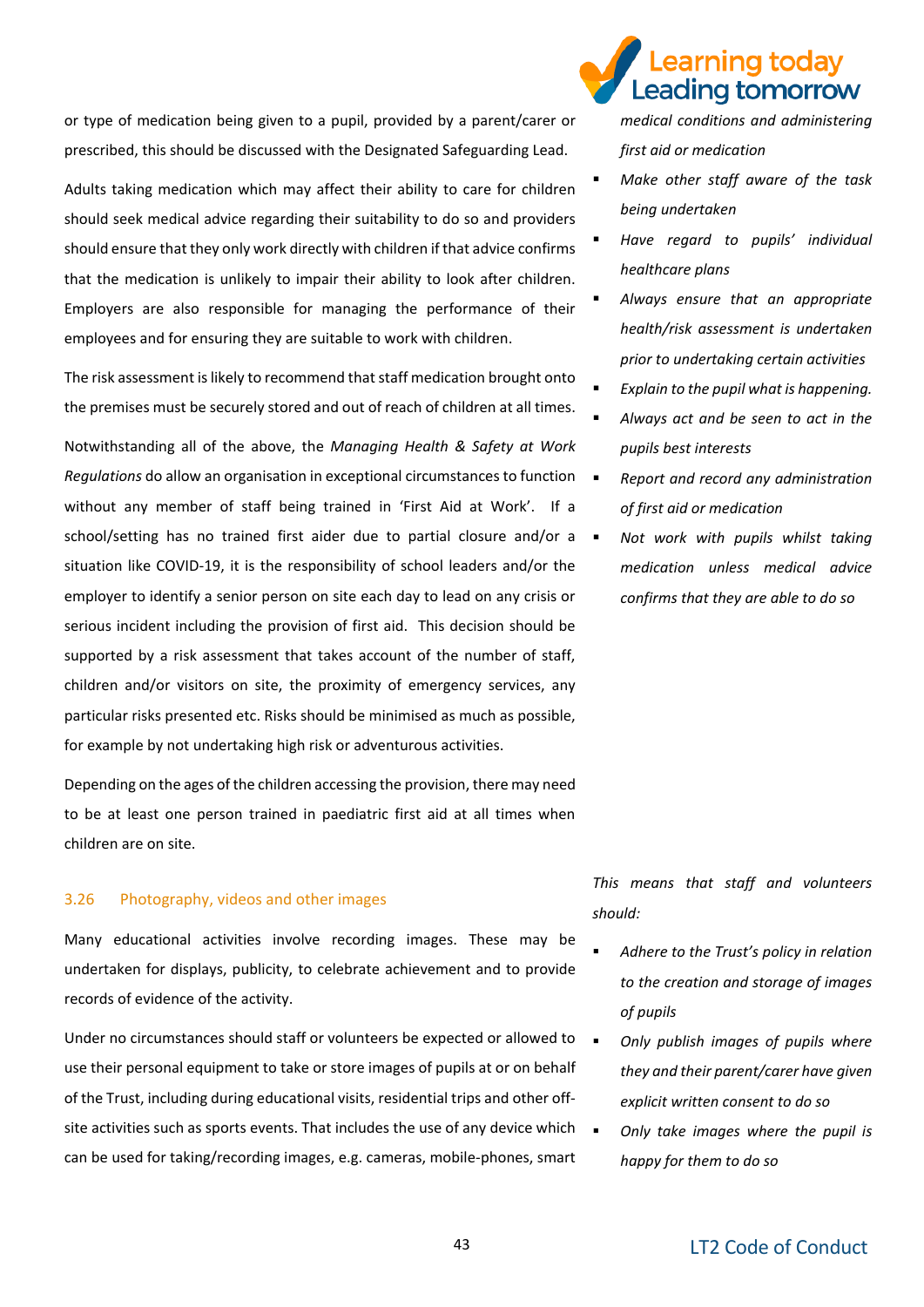phones, tablets, web-cams etc.

Whilst images are regularly used for very positive purposes, adults need to be aware of the potential for these to be taken and/or misused or manipulated for indecent or 'grooming' purposes. Particular regard needs to be given when images are taken of young or vulnerable children who may be unable to question why or how the activities are taking place.

Pupils who have been abused previously in a manner that involved images may feel particularly threatened by the use of photography, filming etc. Staff and volunteers should therefore remain sensitive to any pupil who appears uncomfortable and should recognise the potential for misinterpretation.

Making and using images of pupils will require the age appropriate consent of the individual concerned and their parents/carers. Images will not be = displayed on websites, in publications or in a public place without such consent. The definition of a public place includes areas where visitors to the school have access.

For the protection of pupils, the following guidelines must be followed when using images for the purposes of publicising the Trust:

- if the image is used, avoid naming the child, (or, as a minimum, use first names rather than surnames)
- if the child is named, avoid using their image

-

- it must be established whether the image will be retained for further use, where and for how long
- images should be securely stored and used only by those authorised to do so.

Staff and volunteers should familiarise themselves with Warwickshire County Council guidance 'Images of children guidance for children and young people in Warwickshire'*<sup>20</sup>* .

## earning today eading tomorrow

- *Only retain images when there is a clear and agreed purpose for doing so*
- *Store images in an appropriate secure place in the Trust using equipment owned by the Trust*
- Ensure that a designated senior *member of staff is aware that the photographic/image capturing equipment is being used and for what purpose*
- Be able to justify images of pupils in *their possession*
- *Avoid making images in one to one situations*
- **Report any concerns about any** *inappropriate or intrusive photographs found*

*This means that staff and volunteers should not:*

- Take images of pupils for their *personal use*
- *Display or distribute images of pupils unless they are sure that they have parental consent to do so (and, where appropriate, consent from the child)*
- Take *images of pupils using any equipment not provided or authorised by the Trust to take, record and store images of pupils*
- Take images of children in a state of *undress or semi-undress or which could be considered as indecent or sexual* 
	- *Take images 'in secret', or take images*

<sup>20</sup> [https://www.safeguardingwarwickshire.co.uk/safeguarding-children/i-work-with-children-and-young-people/interagency](https://www.safeguardingwarwickshire.co.uk/safeguarding-children/i-work-with-children-and-young-people/interagency-safeguarding-procedures)[safeguarding-procedures](https://www.safeguardingwarwickshire.co.uk/safeguarding-children/i-work-with-children-and-young-people/interagency-safeguarding-procedures)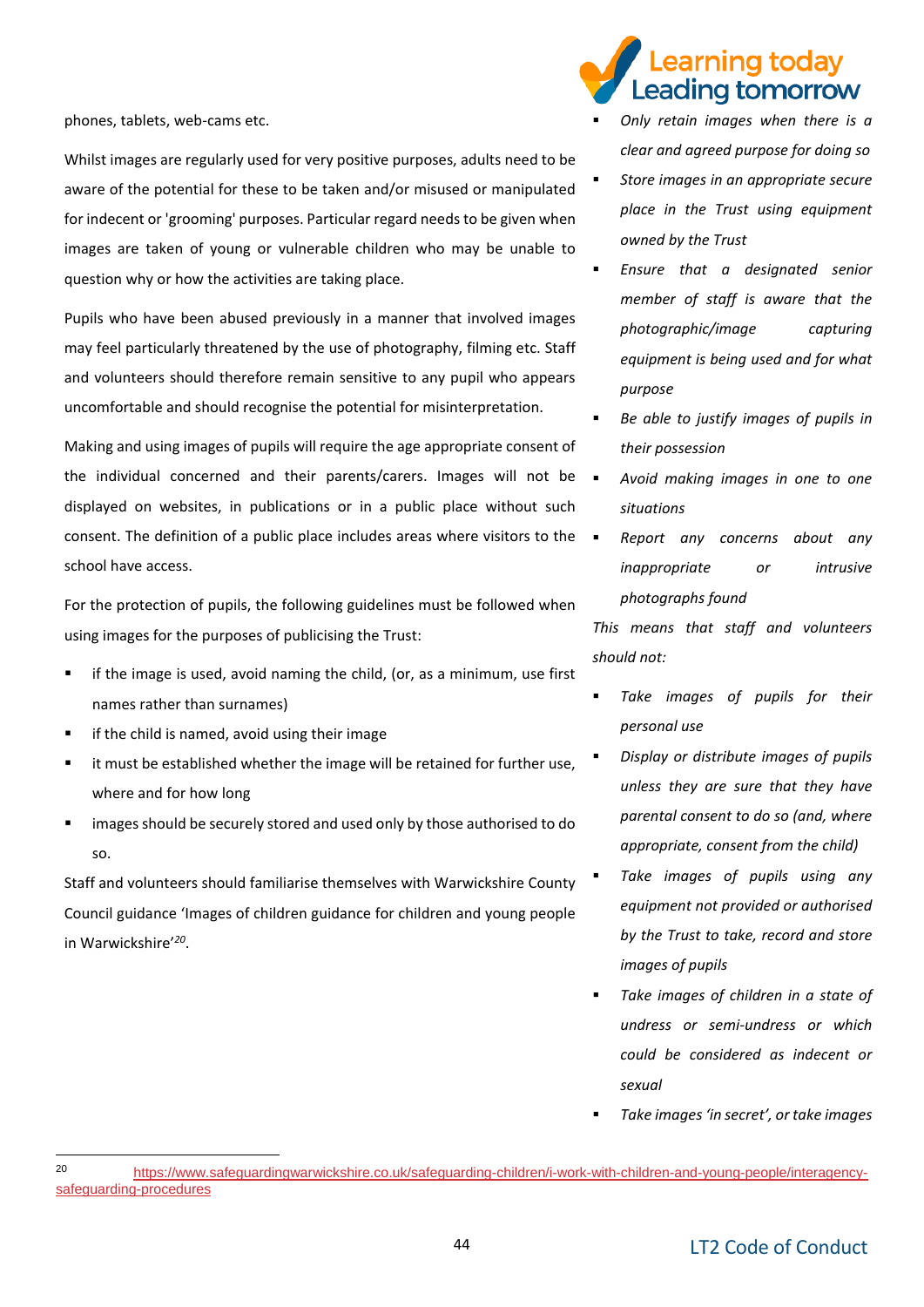#### 3.27 Exposure to inappropriate images

-

Staff should take extreme care to ensure that children and young people are not exposed, through any medium, to inappropriate or indecent images. The Trust and staff and volunteers working directly with pupils need to ensure that internet-enabled ICT equipment used by pupils has the appropriate filters and restrictions to minimise the likelihood of access to inappropriate material.

There are no circumstances that will justify adults making, downloading, possessing or distributing indecent images or pseudo-images of children (child abuse images). Accessing these images, whether using the Trust's or personal equipment, on or off the premises, or making, storing or disseminating such material is illegal.

If indecent images of children are discovered on the Trust's premises or on the  $\Box$ Trust's equipment an immediate referral should be made to the Local Authority Designated Officer (formerly known as LADO) and the Police should be contacted. The images/equipment will be secured and there should be no attempt to view or delete the images as this could jeopardise necessary criminal action. If the images are of children known to the Trust, a referral should also be made to children's social care via the MASH*<sup>21</sup>* .

earning today. Leading tomorrow

*in situations that may be construed as being secretive*

Take *images* of a child's *injury*, *bruising or similar (e.g. following a disclosure of abuse) even if requested by children's social care*

*This means that the Trust will:* 

- *Ensure that a robust policy in respect of the taking, recording, storage and publication of images of pupils that is compliant with WCC guidance 'Use of Images Guidance for Children and Young People in Warwickshire' is in place and that staff and volunteers are fully briefed about its contents This means that the Trust will:*
- *Have in place clear online safety policies in respect of access to and use of the internet*
- **Make guidance available to staff,** *volunteers and pupils about appropriate usage.*

*This means that staff and volunteers should:*

- *Follow the Trust's Electronic Communication and online safety policies*
- *Ensure that children cannot be exposed to indecent or inappropriate images*
- *Ensure that any films or material shown to pupils are age appropriate*

<sup>&</sup>lt;sup>21</sup> Further advice re: how school staff should respond when finding indecent images of children can be found at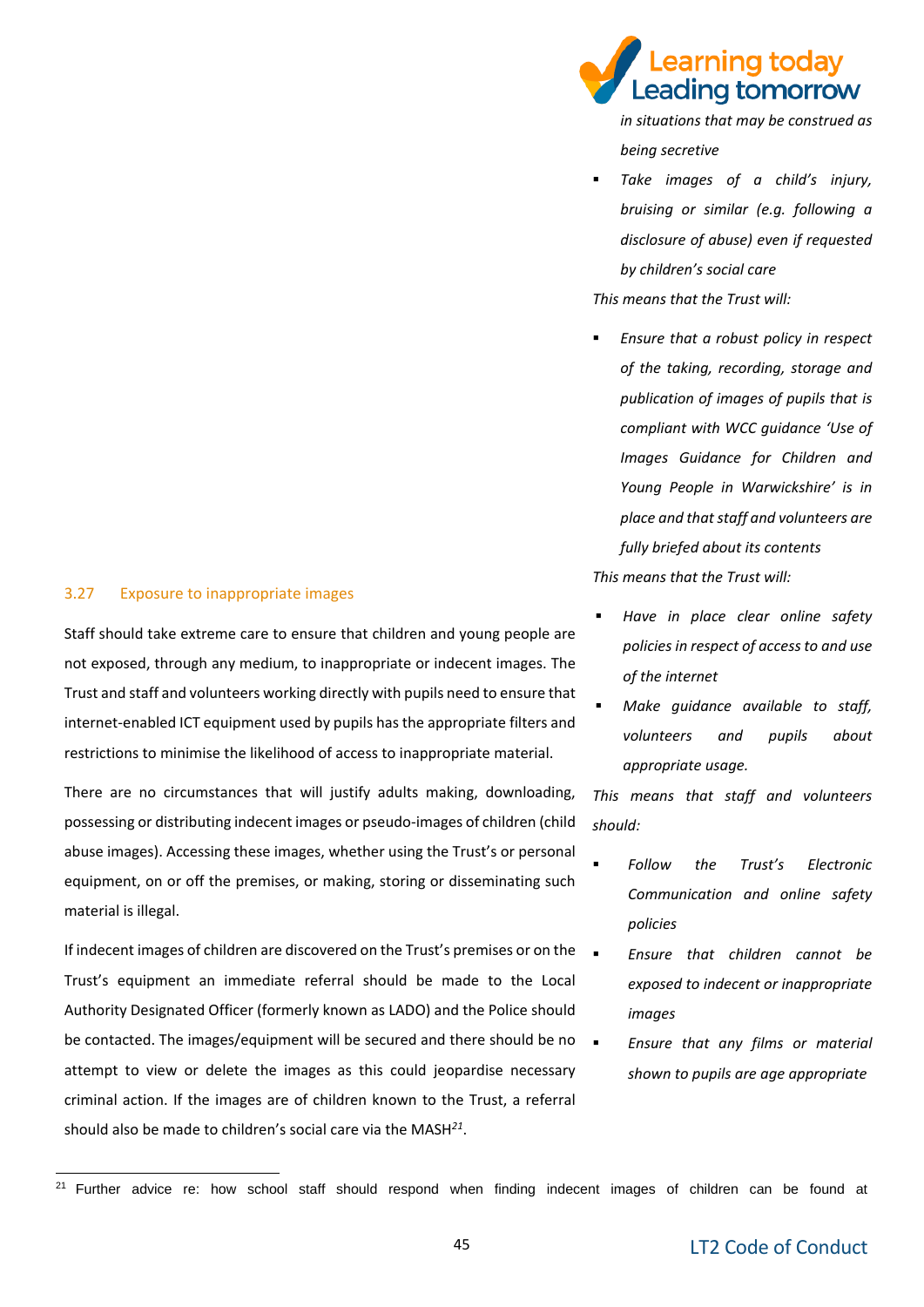

Under no circumstances should members of staff or volunteers use equipment belonging to the Trust to access pornography. Personal equipment containing pornography or links to it should never be brought into or used in the Trust. This will raise serious concerns about the suitability of the adult to continue working with children and young people.

Staff and volunteers should keep their passwords confidential, should educate pupils to do the same and should not allow unauthorised access to equipment. In the event of any indecent images of children or unsuitable material being discovered on a device, the equipment should not be tampered with in any way. It should be secured and isolated from the network, and the DO contacted without delay. Adults should not attempt to investigate the matter or evaluate the material themselves as this may lead to a contamination of evidence and a possibility they will be at risk of prosecution themselves.

#### 3.28 Personal living accommodation including on site provision

As stated above, staff should generally not invite any pupils into their living accommodation unless the reason to do so has been firmly established and agreed with the Headteacher and the pupil's parents/carers.

It is not appropriate for staff to be expected or requested to use their private living space for any activity, play or learning. This includes seeing pupils for, e.g. discussion of reports, academic reviews, tutorials, pastoral care or counselling. Managers should ensure that appropriate accommodation for such activities is found elsewhere in the setting.

Under no circumstances should pupils be asked to assist adults with jobs or tasks, either for or without reward, at or in their private accommodation. Neither should they be asked to do so by friends or family of any employee or volunteer.

This guidance should also apply to all other persons living in or visiting the private accommodation.

#### 3.29 Overnight supervision and examinations

There are occasions during exam periods when timetables clash and arrangements need to be made to preserve the integrity of the examination

*This means that staff and volunteers should:* 

- *Be vigilant in maintaining their privacy, including when living in onsite accommodation*
- Be mindful of the need to avoid placing *themselves in vulnerable situations*
- **Refuse any request for their** *accommodation to be used as an additional resource for the Trust*
- Be mindful of the need to maintain *appropriate personal and professional boundaries*
- *Not ask pupils to undertake jobs or errands for their personal benefit*

#### *This means that:*

The Trust will ensure that all *arrangements reflect a duty of care towards pupils and staff* 

<https://www.safeguardinginschools.co.uk/wp-content/uploads/2016/08/Sexting-in-schools-and-colleges-UKCCIS-August-2016.pdf>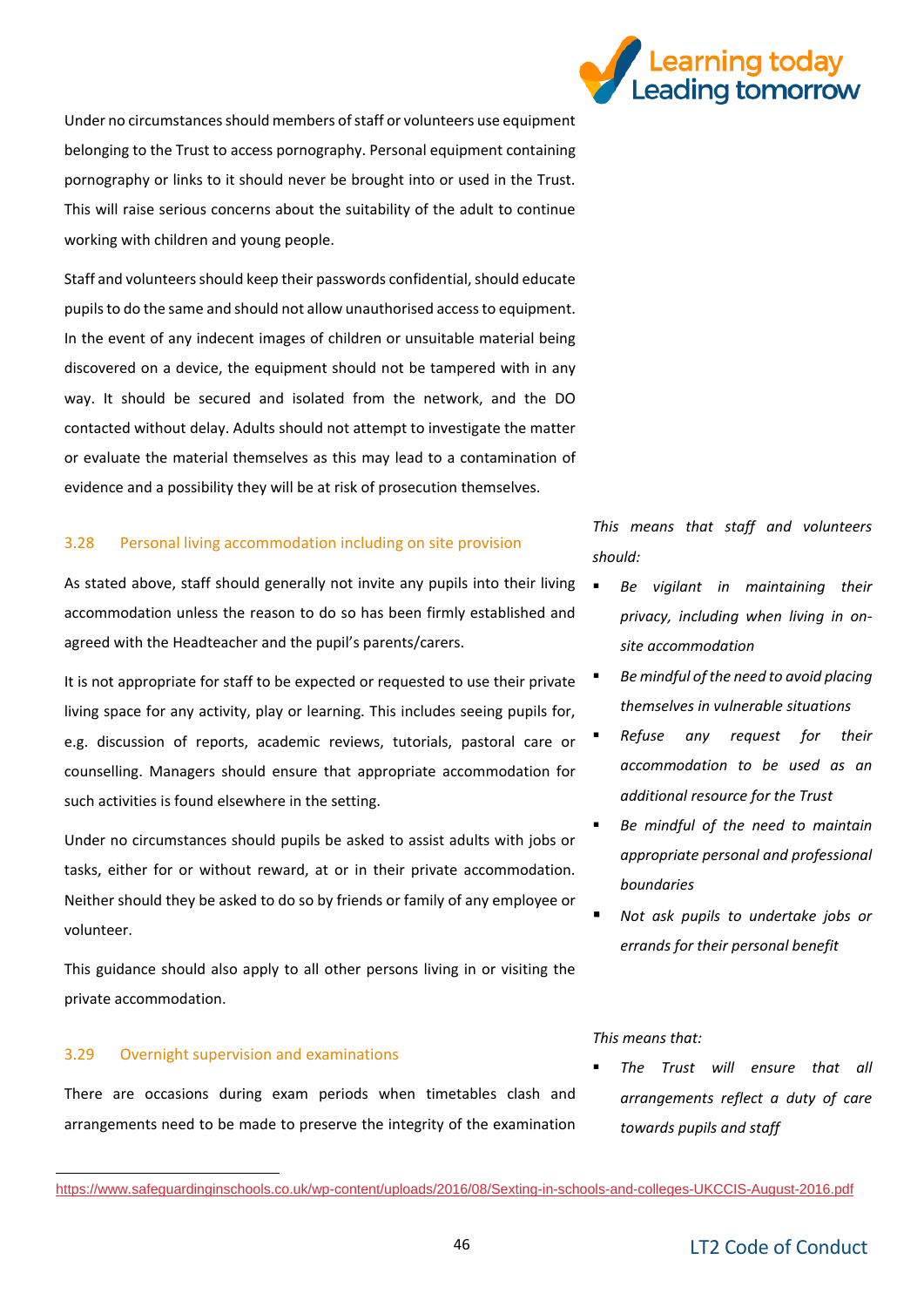process. In these circumstances, examination boards may allow candidates to take an examination the following morning, including on Saturdays.

The supervision of a candidate on journeys to and from the centre and overnight may be undertaken by the candidate's parent/carer or centre staff.

The examination board requires the centre to determine a method of supervision which ensures the candidate's wellbeing. As a result, in some circumstances staff may be asked to volunteer to supervise students. The overriding consideration should be the safeguarding of both the pupil and staff. The Trust does not therefore endorse the practice of staff supervising candidates overnight in their own homes. Where necessary, the Trust will arrange a 'sleep-over' on the school premises, supervised by a minimum of two members of staff.

Where arrangements are made for staff members to supervise a pupil overnight then all necessary safeguards will be put in place.

#### 3.30 Curriculum

Many areas of the curriculum can include or raise subject matter which is sexually explicit or of a political or otherwise sensitive nature. Care should be taken to ensure that resource materials cannot be misinterpreted and clearly relate to the learning outcomes identified by the lesson plan.

This can be supported by developing ground rules with pupils to ensure sensitive topics can be discussed in a safe learning environment. This plan should highlight particular areas of risk and sensitivity and care should especially be taken in those areas of the curriculum where usual boundaries or rules are less rigorously applied, e.g. drama.

The curriculum can sometimes include or lead to unplanned discussion about subject matter of a sexually explicit, political or otherwise sensitive nature.



*Where staff do supervise candidates overnight:* 

- *A full health and safety risk assessment must be undertaken*
- All arrangements should be made in *partnership and agreement with the pupil and parents/carers*
- Arrangements involving one to one *supervision must be avoided.*
- As much choice, flexibility and contact *with 'the outside world', should be incorporated into any arrangement so far as is consistent with appropriate supervision*
- Whenever possible, independent *oversight of arrangements should be made*
- Any situation which gives rise to *complaint, disagreement or misunderstanding should be reported*
- **Staff should have regard to any local** *and national guidance*

*This means that staff and volunteers should:*

- *Have clear written lesson plans*
	- *Take care when encouraging pupils to use self-expression not to overstep personal and professional boundaries*
	- Be able to justify all curriculum *materials and relate these to clearly identifiable lessons plans*

*This means that staff and volunteers should not:*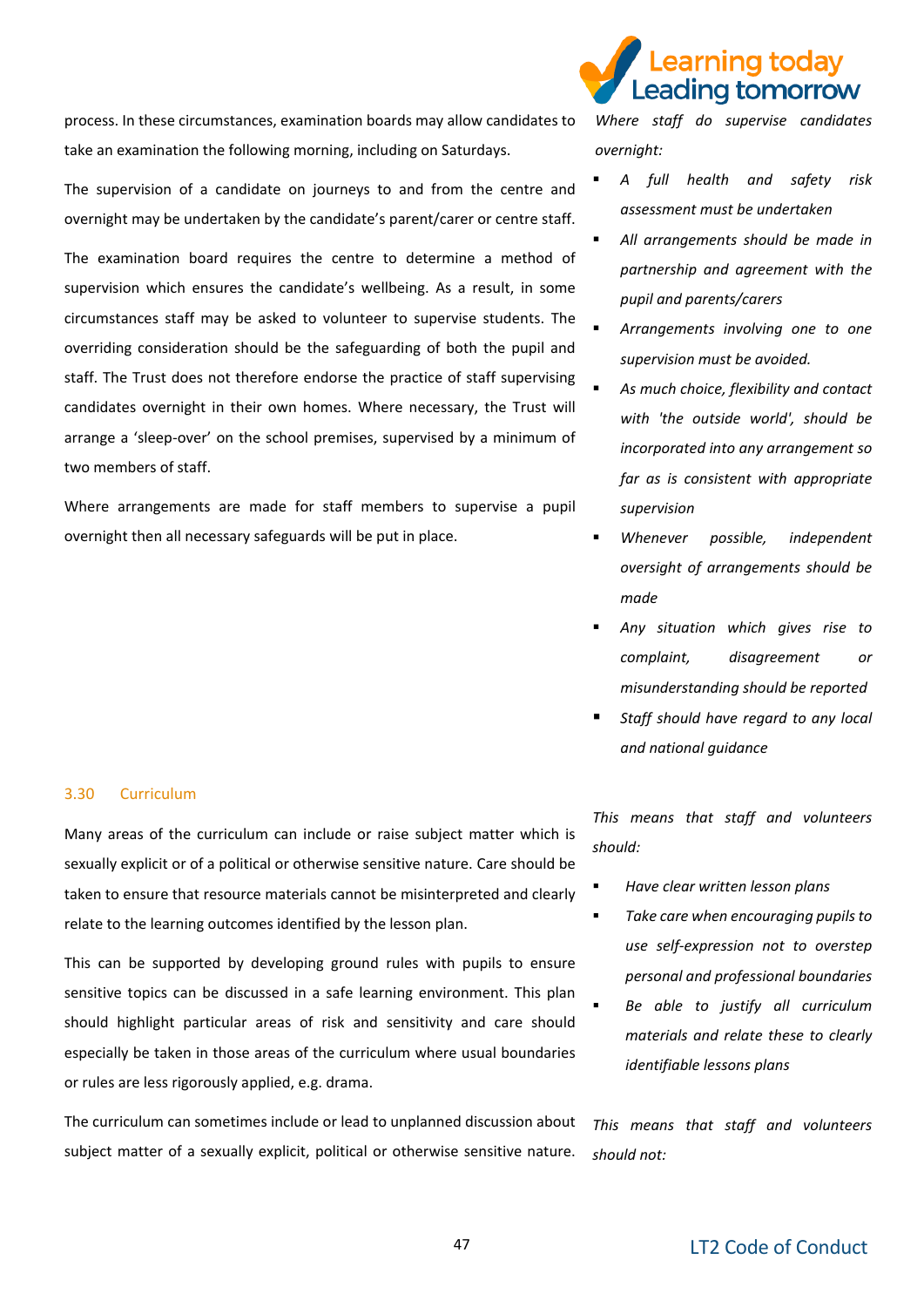Responding to pupils' questions requires careful judgement and staff should  $\blacksquare$ take guidance in these circumstances from the Designated Safeguarding Lead.

Care should be taken to comply with the Trust's policy on spiritual, moral, social, cultural (SMSC) aspects of the curriculum which should promote fundamental British values and be rigorously reviewed to ensure it is lawful and consistently applied. Staff should also comply at all times with the Trust's policy for relationships and sex education (RSE). It should be noted that parents have the right to withdraw their children from all or part of any relationships and sex education provided (but not from the National Curriculum for Science).

#### 3.31 Whistleblowing

Whistle blowing is the mechanism by which staff and volunteers can voice their concerns, made in good faith, without fear of repercussion. The Trust has a clear and accessible whistleblowing policy that meets the terms of the Public Interest Disclosure Act 1998. Staff and volunteers who use whistleblowing procedures should have their employment rights protected.

Staff and volunteers should recognise their individual responsibilities to bring matters of concern to the attention of the Headteacher and/or relevant external agencies including the DO when appropriate and that to not do so may result in charges of serious neglect on their part where the welfare of children may be at risk.

In relation to whistleblowing concerning an allegation of abuse by a member of staff or volunteer or any breach of this Code of a safeguarding nature, staff and volunteers must comply with section 2.32 below.

### earning todav. Leading tomorrow

- *Enter into or encourage inappropriate discussions which may offend or harm others*
- *Undermine fundamental British values*
- *Express any prejudicial views*
- Attempt to *influence* or *impose* their *personal values, attitudes or beliefs on pupils*
- *Discuss aspects of their own personal and sexual relationships with pupils*

*This means that the Trust will:*

- Ensure that an appropriate *whistleblowing policy that is shared with all staff and volunteers is in place; and is reviewed/amended as necessary during exceptional circumstances, e.g. partial closure as in COVDI-19 pandemic*
- Include in the whistleblowing policy *how to escalate concerns if they believe that safeguarding arrangements in the setting are not effective, or a child/ren are not being protected*
- Ensure that a clear procedure for *dealing with allegations against staff and volunteers which is in line with the WS procedure for the management of allegations is in place*

*This means that staff and volunteers should:*

▪ *Report any behaviour by colleagues or any other adult working with*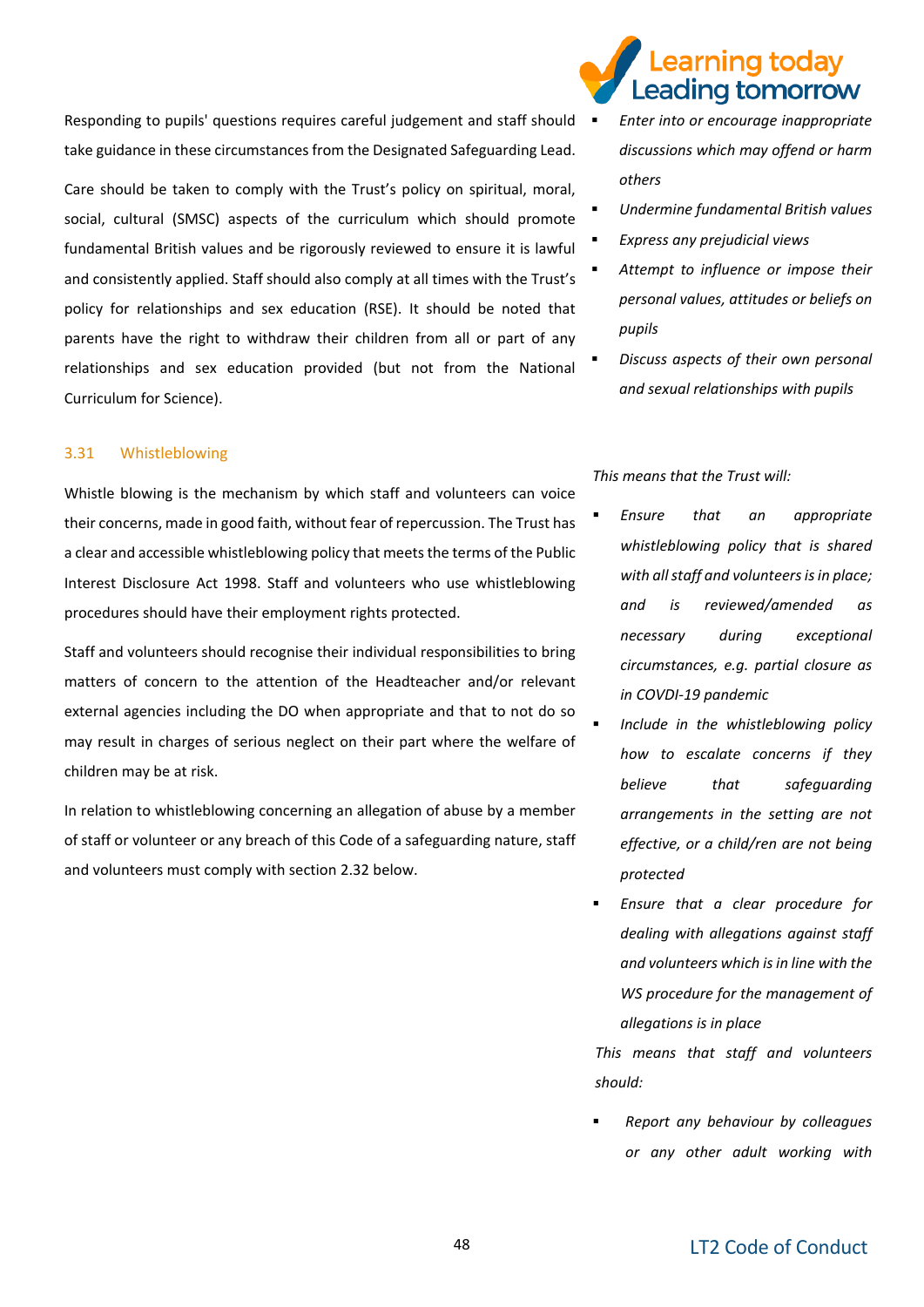#### 3.32 Sharing concerns and recording incidents

All members of staff and volunteers should be aware of the Trust's child protection and safeguarding procedures, including procedures for dealing with allegations against staff, volunteers and other adults that work with pupils.

All staff and volunteers should feel able to raise concerns about any poor or unsafe practice and any potential failure in the Trusts safeguarding regime and have confidence that any such concerns will be taken seriously by the Headteacher<sup>22</sup>.

To that end, staff and volunteers have a duty to report any breach of this code of conduct including what may seem minor contraventions and all concerns about poor practice or possible child abuse by colleagues to the Headteacher without delay in line with the Trusts child protection and safeguarding procedures<sup>23\*</sup>.

That duty is not restricted to but includes specific allegations being made or incidents being witnessed, by any person, of abuse perpetrated by any member of staff, volunteer or other adult who works with children and young people.

The recommended format for all staff in Trusts to record any such poor practice or possible child abuse by colleagues or other adults who work with children is the pro forma 'Logging A Concern about the behaviour of an adult who works with children', also known as the 'Yellow form'. All such forms should be passed directly to the Headteacher. Alternatively, staff are free to earning todav

▪ *Escalate their concerns by reporting directly to the DO if they believe a child or children are not being protected or where they have concerns about the Headteacher's response*

*This means that staff and volunteers should:*

- **Be familiar with the Trust's systems** *for recording concerns, both about children and the behaviour of adults who work with children*
- *Know how to contact the DO, WCC MASH Educational Lead Education Safeguarding Service and Ofsted/regulatory body directly if required*
- *Take responsibility for recording any incident, and passing on that information where they have concerns about any matter pertaining to the welfare of an individual in the Trust*

*This means that the Trust:*

▪ *Should have an effective, confidential and accessible system for recording and managing concerns raised by any individual regarding adults' conduct and any allegations against staff and volunteers* 

-

eading tomorrow *children in the Trust that raises concern to the Headteacher using yellow forms regardless of source*

<sup>&</sup>lt;sup>22</sup> Keeping Children Safe in Education (DfE 2020), paragraph 57

<sup>&</sup>lt;sup>23</sup> In the event of any member of staff or volunteer having concerns about the Headteacher breaching this code of conduct or abusing a child, they should contact the CEO of the Trust without delay.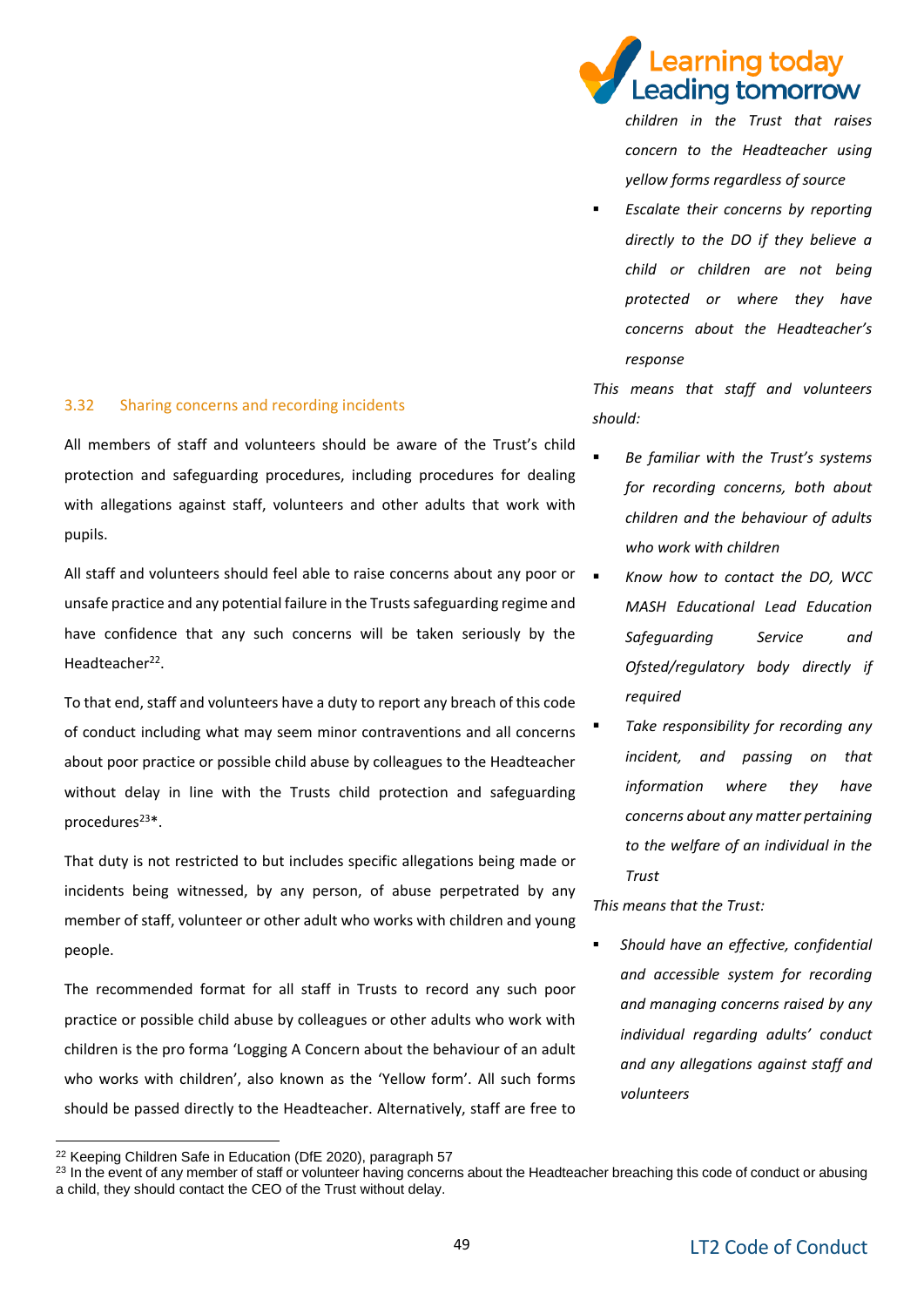

approach the Headteacher directly to discuss their concerns.

In the event of the headteacher being absent or unavailable for some reason (including times of school closure or partial closure), staff should contact the chair of governors and/or take advice from the Designated Officer or MASH Education Lead.

Similarly, in the event that a member of staff feels the headteacher or chair of governors has not taken their legitimate concerns seriously, they should escalate their concerns by contacting the chair of governors and/or take advice from the Designated Officer or MASH Education Lead.In the event of any allegation being made to a member of staff or volunteer other than the Headteacher, information should be clearly and promptly recorded and reported to the Headteacher without delay. Members of staff and volunteers should always feel able to discuss with their line manager any difficulties or problems that may affect their relationship with or behaviour towards pupils, so that appropriate support can be provided and/or action can be taken.

All reports of breaches of this code of conduct and all specific allegations of abuse must be taken seriously and properly investigated in accordance with Trust and WS procedures and statutory guidance. Staff who are the subject of allegations are advised to contact their professional association or Trade Union.

It is essential that accurate and comprehensive records are maintained wherever concerns are raised about the conduct or actions of adults working with or on behalf of pupils/ students.

\* In the event of any member of staff or volunteer having concerns about the headteacher breaching this code of conduct or abusing a child, they should contact the CEO without delay. Alternatively, staff and volunteers are free to contact the DO in the Local Authority or the MASH Education Lead to discuss their concerns.

To that end, contact details for the Chair of Governors, Designated Officer and MASH Education Lead will be readily accessible to all staff and volunteers via the safeguarding noticeboard in the staff room.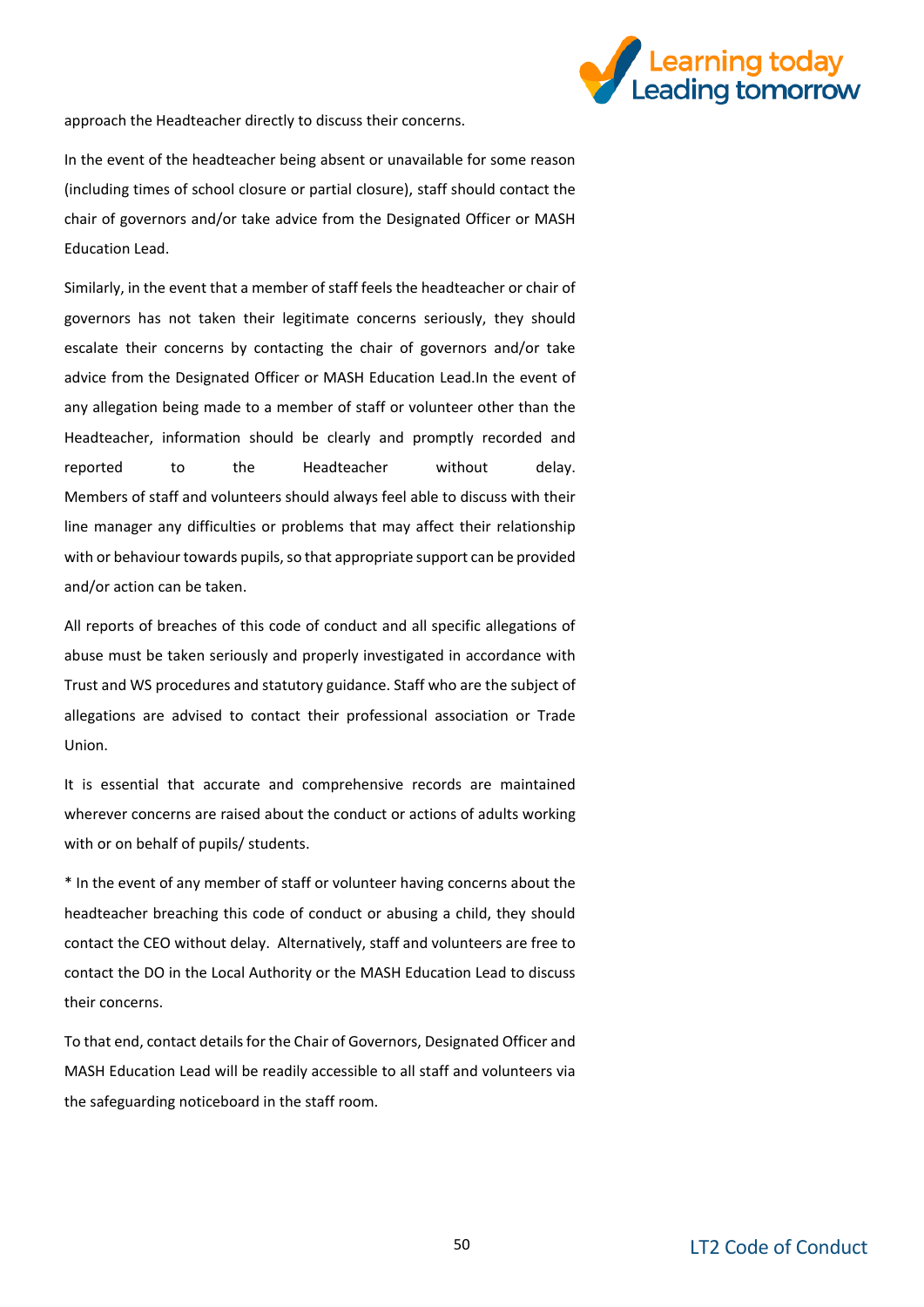

#### 3.33 Tutoring of School Pupils

#### 32.1 Independent Tutoring

Members of staff and volunteers, who undertake tutoring outside school on a self-employed basis, should ensure that they do not tutor children who attend this school outside the school premises as this would be a blurring of professional boundaries. It is appropriate for staff and volunteers to offer independent tutoring to pupils at the school on the school premises on a self-employed basis at lunch times or outside school hours for subjects not available through the regular curriculum (e.g. musical instrument tuition, dance, minority interest sports), subject to written approval by the Headteacher, written parental consent and compliance by the teacher with this Code at all times. Members of staff must also inform the Headteacher if they undertake any additional employment outside the Trust premises including tutoring of children who attend different schools and always ensure they have the parents' / carers' consent.

#### 32.2 Independent Tutoring

The above paragraph does not apply where tutors employed by the Local Authority or a school are undertaking tuition under the one-to-one tuition programme, where pupils and tutors are identified by the school.

#### 3.34 Professional behaviour

Employees must not misuse or misrepresent their position, qualifications or experience or bring the reputation of the Trust into disrepute. Such behaviour may lead to disciplinary action and in the case of a teacher's professional misconduct may lead to a referral to the National College of Teaching and Learning (NCTL). Serious safeguarding related allegations that are upheld will be referred to the Disclosure and Barring Service (DBS).

#### 3.35 Criminal actions

Trust employees must inform the Headteacher (CEO of the Trust if the employee is the Headteacher) immediately if they are subject to a criminal conviction, caution, ban, police enquiry, investigation or pending prosecution. The Headteacher or CEO will discuss the situation with the employee in the context of their role and responsibilities in order to help safeguard children, other employees at the Trust and the Trust's reputation.

#### Required reading:

- Trust's Safeguarding Statement
- Individual School's Safeguarding and Child Protection Policy and procedure
- Trust's disciplinary policy and procedure
- Teacher Standards

#### 3.36 Declaration of Interests

An employee is required to declare any situation whereby a group or organisation they are associated with would be considered to be in conflict with the ethos of the Trust. Membership of a trade union or staff representative group would not need to be declared. Employees should also consider carefully whether they need to declare to the Trust their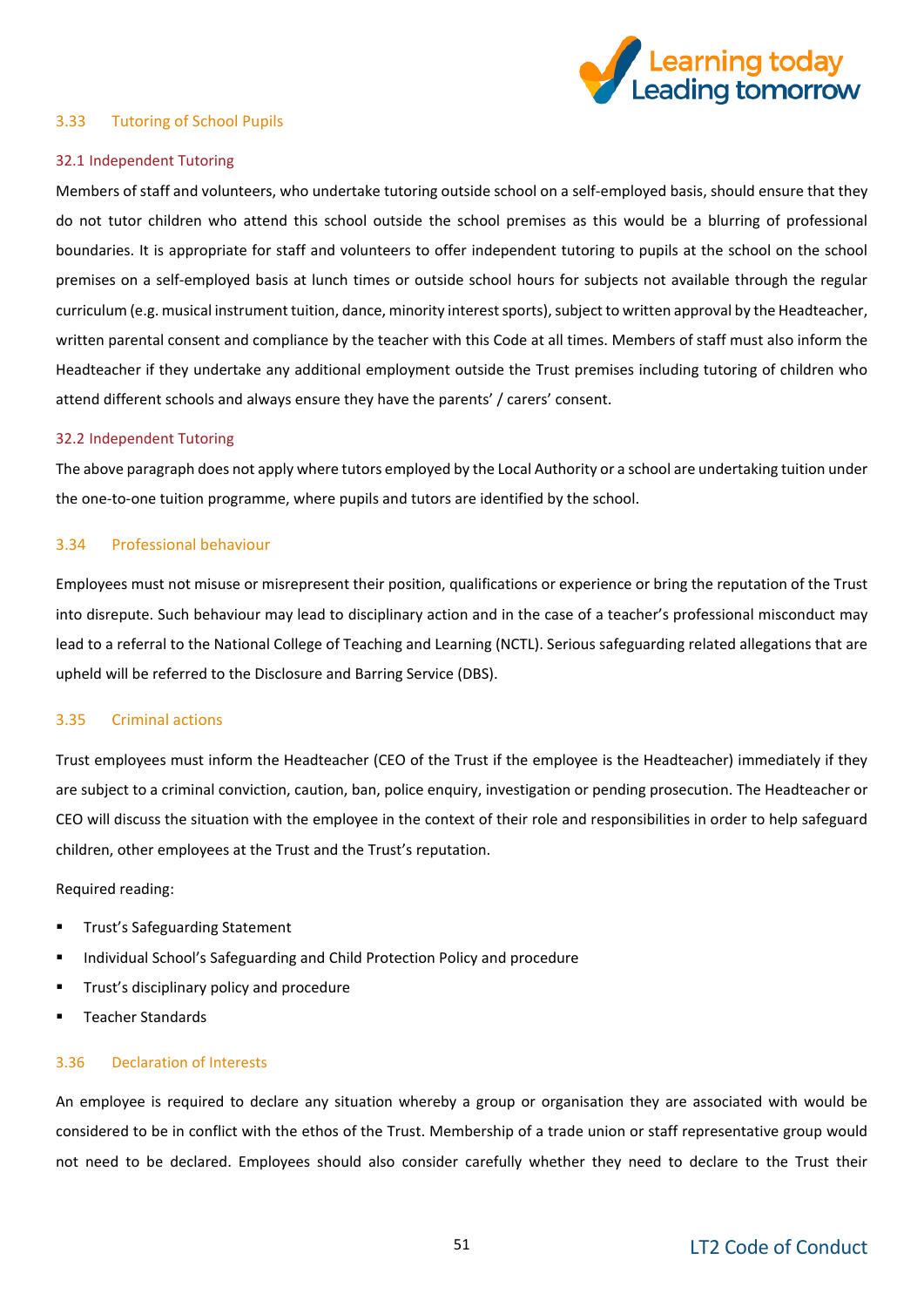

relationship with any individual(s) where this might cause a conflict with Trust activities. For example, a relationship with a Governor, another staff member or a contractor who provides services to the Trust.

Failure to make a relevant declaration of interests is a serious breach of trust and therefore if employees are in doubt about a declaration, they are advised to take advice from their Headteacher or trade union.

All declarations, including nil returns, should be submitted in writing to the Headteacher on the LT2 Declaration of Pecuniary and Personal Interests Form.

#### 3.37 Probity of records and other documents

The deliberate falsification of documents is not acceptable. Where an employee falsifies records or other documents, including those held electronically, this will be regarded as a serious disciplinary matter and potentially a criminal offence. Where an employee who has claimed any benefit, including housing benefit, either directly or indirectly and has failed to disclose their full earnings, this will be investigated as a potential allegation of gross misconduct and the employee may be dismissed and referred to the Police.

#### 3.38 Financial inducements

#### Financial Policy

All Trust employees must comply with Trust's financial regulations. Employees should read all relevant documentation before doing anything that may have a financial impact on the school.

Some principal employee requirements are summarised below.

#### Business Contracts

"Business contact" refers to any person, body or organisation with which the Trust is involved on a financial or charitable basis (including contractors; developers; consultants; regional or national charities). This also includes business contacts who are potential suppliers (e.g. they are tendering for future business).

#### Use of Trust contacts

Apart from participating in concessionary schemes arranged by trade unions or other such groups for their members, employees shall not use Trust business contacts for acquiring materials or services.

#### Gifts and Hospitality to an employee, the school or the Trust

Please see the LT2 Gifts and Hospitality Policy.

#### 3.39 Other employment

Subject to para 32.1 above, employees are permitted to take up secondary employment outside the Trust as long as the activity does not constitute a conflict of interest, adversely affect their primary employment at the Trust or exceed the legal maximum working week of 48 hours as defined by the Working Time Regulations. The secondary employment must be undertaken outside the working hours of the employee's normal post and employees are required to keep the Headteacher (Trust if the employee is the Headteacher) informed of their employment at other organisations.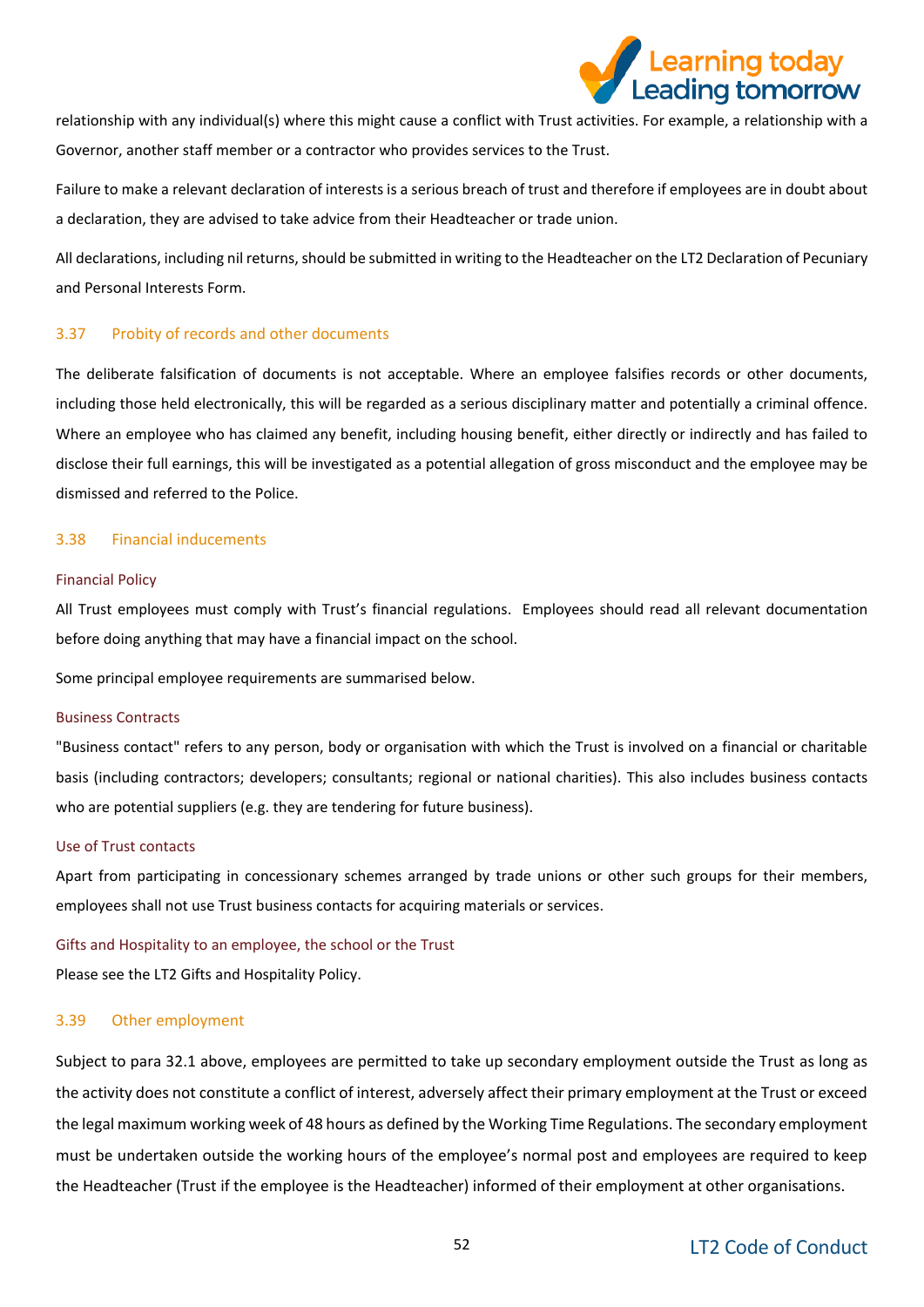

#### 3.40 Health and safety

Employees must adhere to the Trust's Health and Safety policy, procedure and guidance and must ensure that they take every action to keep themselves and everyone in the Trust environment safe and well.

This includes taking immediate safety action in a potentially harmful situation (either at school or off-site) by complying with statutory and Trust guidelines and collaborating with colleagues, agencies and the Local Authority.

Required reading:

LT2 Health and Safety Policy and the school specific annexes

#### 3.41 Use of alcohol and illegal drugs

The taking of illegal drugs or alcohol during working hours is unacceptable and will not be tolerated. All employees are expected to attend work without being under the influence of alcohol or illegal drugs and without their performance being adversely impacted by the consumption of alcohol or illegal drugs. If alcohol or drug usage impacts on an employee's working life, the Trust has the right to discuss the matter with the employee and take appropriate action (disciplinary/capability procedures), having considered factors such as the school or Trusts reputation and public confidence in the Trust and the employee.

#### 3.42 Use of Trust premises, equipment & communication systems

Trust equipment and systems (phone, email and computers) are available only for school-related activities and should not be used for the fulfilment of another job or for personal use. This is unless authorised by the Headteacher (NB for the Headteacher this is the CEO); in case of an emergency, or where used for brief periods outside of working hours.

This includes photocopying facilities, stationery and premises. It also applies to access provided for remote use (e.g. hand held portable devices etc.) and to staff working outside of Trust premises and using their own IT equipment.

Illegal, inappropriate or unacceptable use of Trust equipment or communication systems may result in disciplinary action and in serious cases could lead to an employee's dismissal. This list is not exhaustive and includes:

- Creating, sending or forwarding any message that would reasonably be considered inappropriate or unacceptable.
- Committing or implying commitment to any contractual arrangements
- Accessing, publication or circulation of illegal, offensive, unacceptable, inappropriate or non-work related material
- Any illegal activities
- Posting confidential information about the Trust and/or other employees, children or parents on social networking sites
- Gambling or gaming
- Unauthorised use of Trust facilities (or employee's personal IT equipment), for personal use during employee's working time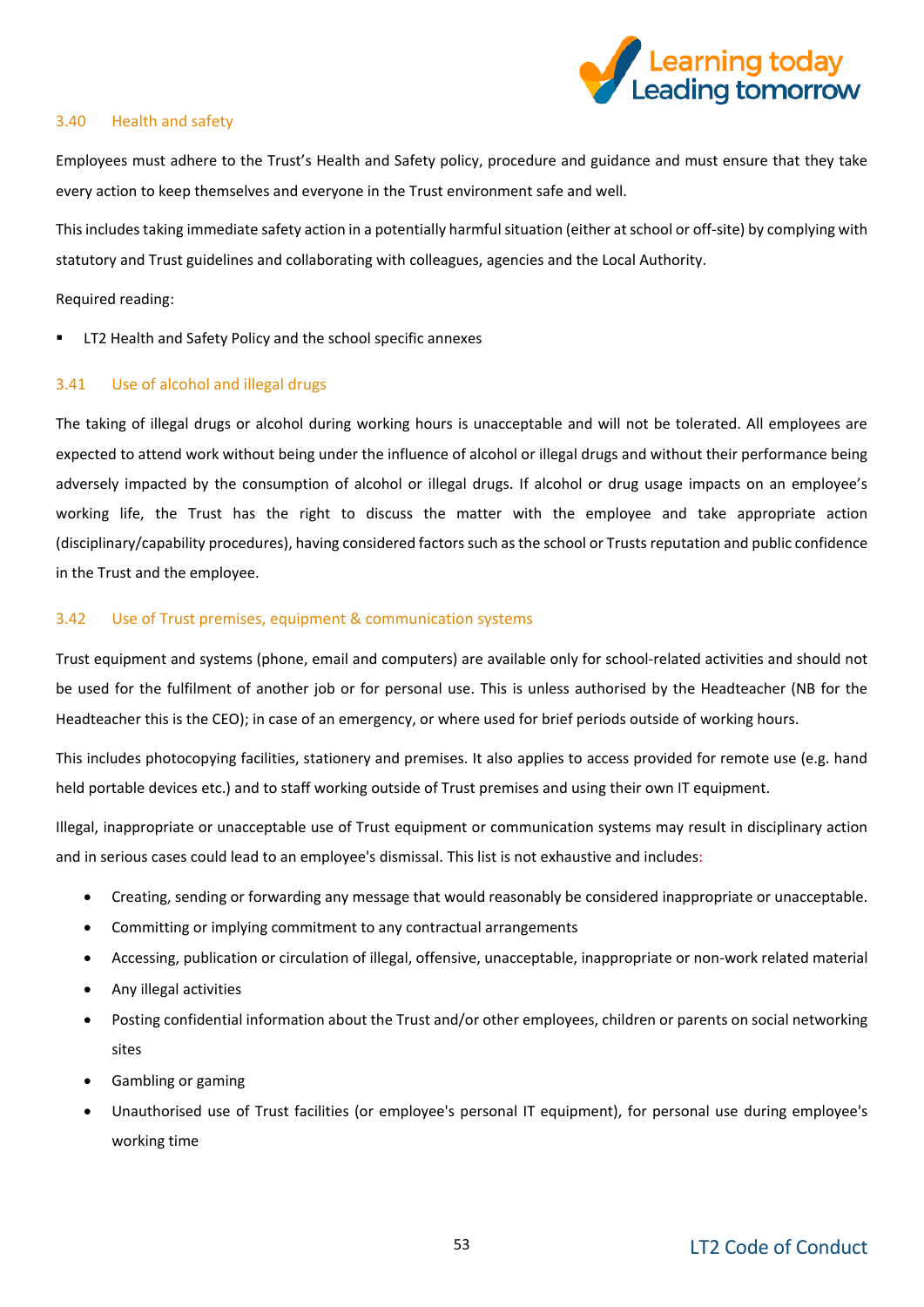

Employees receiving inappropriate communication or material or who are unsure about whether something they propose to do might breach this policy should seek advice from their Headteacher.

The Trust has the right to monitor e-mails, phone calls, internet activity or document production, principally in order to avoid offensive or nuisance material and to protect systems from viruses but also to ensure proper and effective use of systems. Communication systems may be accessed when the Trust suspects that the employee has been misusing systems or facilities, or for the investigation of suspected fraud or other irregularity.

Accredited Trade Union representatives can use Trust communication systems for the purposes of undertaking trade union duties and these will be treated as confidential.

Passwords should not be shared and access to computer systems must be kept confidential. Breach of this confidentiality may be subject to disciplinary action. Where appropriate the Trust should consider a system of proxy access. Any Trust equipment that is used outside Trust premises, for example laptops, should be returned to the Trust when the employee leaves employment or upon request by the Headteacher.

#### 3.43 Frequently Asked Questions

#### **Q1. Why do we need to have a Code of Conduct?**

A1. It is important that all employees are aware of the standards of behaviour expected by the Trust and that these standards are systematically and fairly applied. Maintenance of those standards will contribute to the Trust fulfilling its statutory responsibility to safeguard and promote the welfare of all pupils. Employees also need to be aware of the potential consequences of not adhering to the Code.

#### **Q2. What happens if I breach the Code?**

A2. Failure to observe the code of conduct could lead to action being taken under the Trust Disciplinary Policy and Procedure. This does not preclude appropriate action being taken against an employee under other procedures for reasons other than misconduct, for example unsatisfactory performance, which would be dealt with under the Capability Procedure. Please refer to both procedures for the detailed process involved and the potential outcomes which might follow a breach of the Code of Conduct.

Any breach of the code by agency staff must be referred to the agency to be dealt with.

It is not possible to cover all situations which may occur at work. Nor is it possible to state that any single incident of misconduct will always attract the same penalty, bearing in mind such factors as mitigation, previous conduct and personal circumstances.

#### **Q3. How do I know if I am using the internet and email in the correct way?**

A3. There are guidelines in the Code of Conduct. However you should make yourself aware of the guidance and the Trust's Electronic Communication Policy. Ask the Headteacher or School Business Manager if you are unsure.

**Q4. What do I do if I am offered a gift by a supplier or a customer?**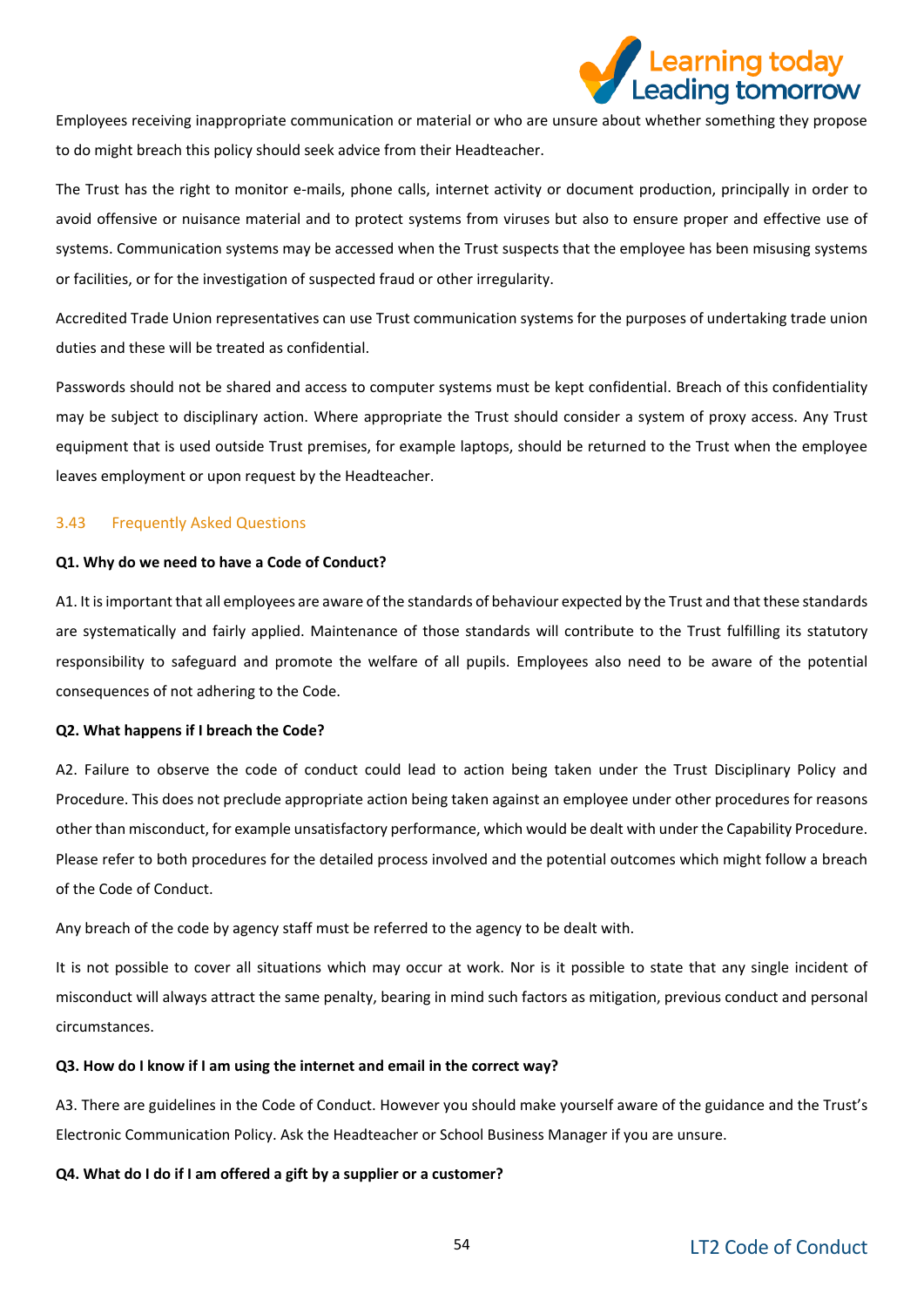# earning today.

A4. A gift of less than £25 can be seen as a 'token', for example diaries or calendars are acceptable. However, if the gift is valued at £25 or more you should refuse it. In a situation where a refusal might be difficult or considered offensive then you should consult your Headteacher who will decide on the appropriate action.

#### **Q5. My father in law is on the Board of Directors for one of the Trusts' potential contractors, what do I need to do?**

A5. This would constitute a conflict of interest if you are involved in the process of awarding contracts or had any influence with the contract. If you have such a relationship you should declare this personal interest by completing the Declaration of Pecuniary and Personal Interests Form.

### **Q6. I have become involved in a close relationship with a team member who I manage. Can I continue with my normal management role?**

A6. You should not be involved in any disciplinary, appraisal or any other employment decision for an employee with whom you have a personal relationship. You also need to be aware that professional boundaries must be maintained. If there is any disruption in the workplace or obvious favouritism, action could be taken under the appropriate procedure. If you have any doubts, please contact your manager/Headteacher for advice.

#### **Q7. One of the pupils I work with has asked for my personal mobile number and email address. What should I do?**

A7. You should not give your personal mobile phone number or email address to a pupil unless there is a specific need which has been agreed with your line manager, Headteacher, parents or carers. However, this would be a rare occurrence. If the pupil persists in their request you should speak to your line manager/Headteacher.

#### **Q8. I work with vulnerable pupils who can display extreme behaviours. How should I deal with such a situation?**

A8. Initially you should try to diffuse the situation. If this is not possible then you may need to consider physical intervention. Any physical intervention should be based upon a risk assessment (either formal or 'dynamic', i.e. on the spot) and be in the pupil best interests. It must be reasonable, proportionate and considered absolutely necessary. If physical intervention is used, you must record and report the situation as soon as possible according to local arrangements.

### **Q9. I use social networking sites a lot in my own time but am regularly contacted to be a 'friend' by pupils whom I teach within my school. What should I do?**

A9. You need to check your security settings to make sure only those people you wish to have access to your web pages can see them. You should decline the 'friends' requests of pupils and their parents and maintain a strictly professional working relationship. If you are unsure, you should speak with your line manager / Headteacher.

### **Q10. I work as a contractor and my niece has asked me for a job as a cleaner for whom I would be the line manager for. Can I recruit her?**

A10. If there is a vacancy then it would need to be advertised. Your niece can choose to apply for the post, but as she is a relative you should not be involved in the recruitment and selection process as it would be considered a conflict of interest.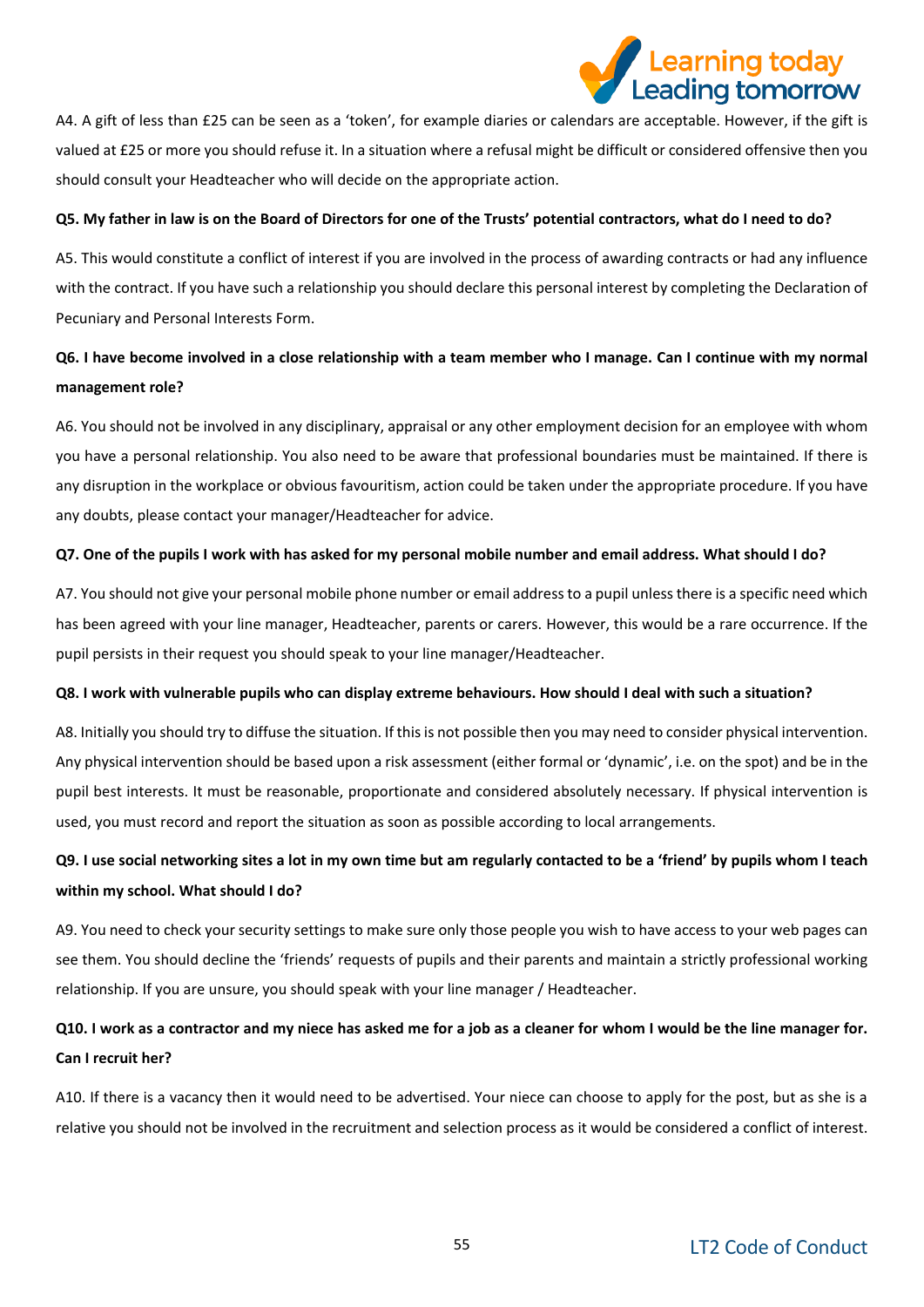

If your niece is appointed by another manager and you are her line manager, you must maintain a strictly professional relationship at work and you must not be involved in any employment decisions, for example, appraisals, pay decisions, etc.

#### **Q11. If I go to the Trusts' Christmas party and get drunk, what business is it of Trust?**

A11. As an employee of the Trust, if you partake in activities linked with work then it can be genuinely classed as an extension of your employment and we would expect you to conduct yourself appropriately. If your behaviour was influenced by alcohol and you behaved in an inappropriate way (i.e, actions against a fellow employee or member of the public, Trust reputational damage), this could result in disciplinary action being taken.

#### **Q12. I work as a cleaner within a number of schools; do I need to inform each school that I am working somewhere else?**

A12. You must inform the Headteacher of each school that you work for a number of schools and the total hours that you work. If this exceeds 48 hours per week, you will need to sign an 'opt out form'. You also need to consider your work life balance and your health if you are working this number of hours.

#### **Q13. I often let off steam via Facebook about my day at work. What business is this of the school?**

A13. There would potentially be damage to the Trust reputation as members of the public can access and view this. The comments could be identified with harassment if named people are linked to the Trust. This could result in allegations of misconduct that the Trust would investigate under the Disciplinary Policy and Procedure.